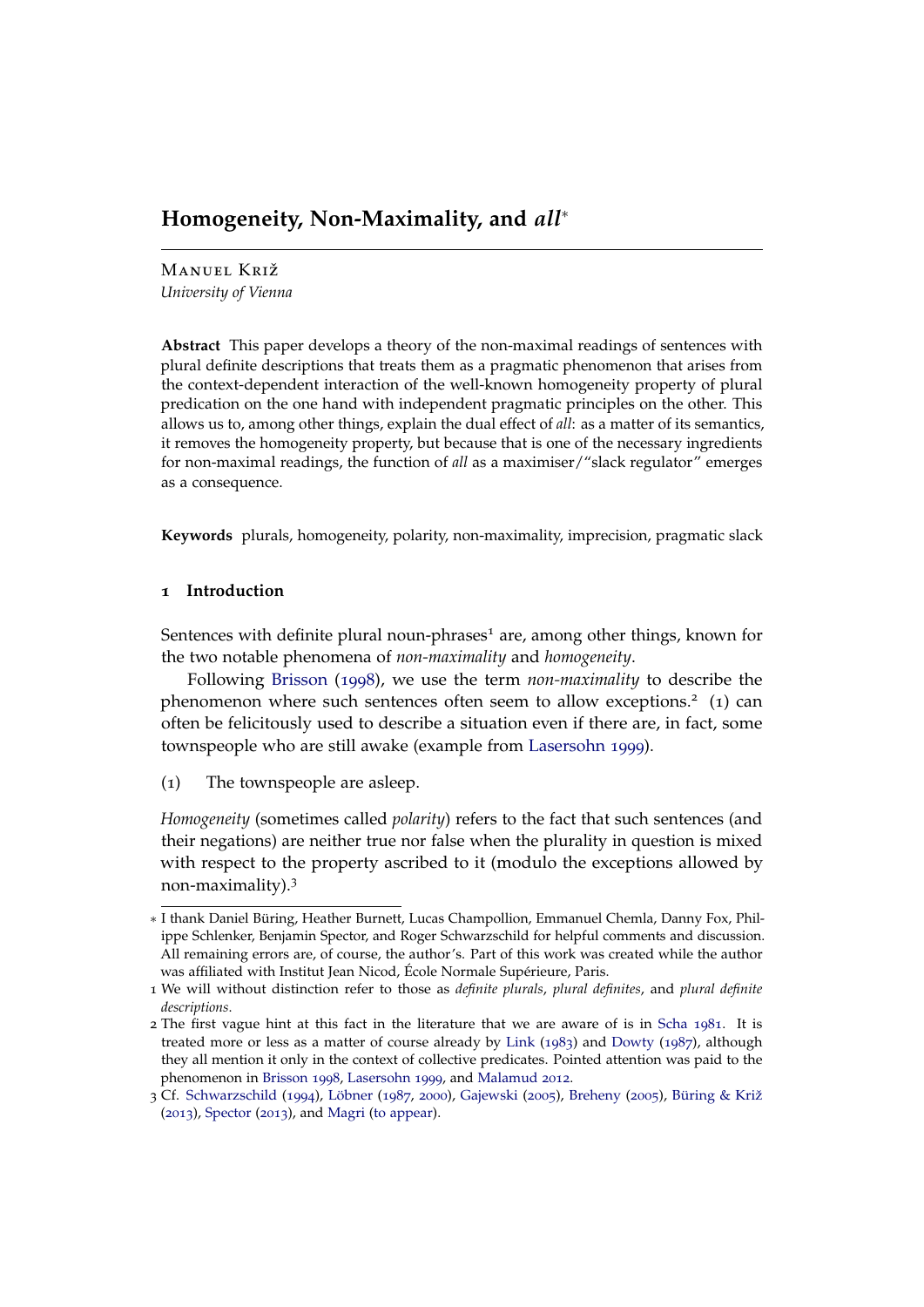(2) John (didn't) read the books. **true/false** ∼ if John read all of the books **false/true** ∼ if John read none of the books **neither** otherwise

Both of these properties disappear in the presence of *all* [\(Brisson](#page-27-0) [1998](#page-27-0) and [Lasersohn](#page-29-0) [1999](#page-29-0) for non-maximality, [Löbner](#page-29-4) [2000](#page-29-4) for homogeneity).

We present an analysis according to which non-maximality is a post-compositional pragmatic phenomenon that arises from the interaction of the purely semantic properties of plural predication, in particular homogeneity, on the one hand, and general pragmatic principles on the other. The semantic effect of *all* is assumed to be the removal of homogeneity. Since this means that one of the components needed to derive non-maximal readings is now missing, the precisifying effect of *all* follows as a consequence. Note that we do not attempt to explain homogeneity— only to describe it— or to give a compositional semantics that captures how exactly *all* effects this removal of homogeneity and how homogeneity behaves in complex sentences with multiple definite descriptions and/or quantifiers.

We start by introducing the phenomenon of non-maximality in some detail in section [2](#page-1-0). In section [3](#page-5-0), we present a pragmatic explanation of how it arises and how it is tied to homogeneity, some further consequences of which we explore in section [4](#page-10-0). Section [5](#page-18-0) explores the phenomenon of homogeneity in greater empirical depth and points out corresponding predictions of our theory. Finally, we argue in section [6](#page-21-0) that our approach is promising for other constructions than just definite plurals, including generics and conditionals. A discussion of previous treatments of non-maximality can be found in appendix [A.](#page-30-3)

#### <span id="page-1-0"></span>**2 Non-Maximality**

It has long been known that the truth conditions of plural predications are not always strictly universal and we often judge such sentences as correctly describing a situation where there are, in fact, some exceptions. The precise extent of this tolerance seems to depend on various contextual factors. Following [Brisson](#page-27-0) ([1998](#page-27-0)), we call this phenomenon *non-maximality*.

In this section, we will present the empirical phenomenon and develop an intuition about its nature, which is then to be implemented in a theory. In doing so, particular attention will be paid to what is required for an individual to be an admissible exception.

#### **2.1 The Basic Phenomenon**

Besides the very illustrative example in (1[\),](#page-0-0) due to [Lasersohn](#page-29-0) [1999](#page-29-0), many more can be constructed. Imagine, for example, that we are trying to gauge the audience's reaction to Sue's talk, and (3) is uttered. This would seem quite appropriate even if the perpetually dour Prof. Smith, who is known to never smile anyway, is, in fact, looking neutral.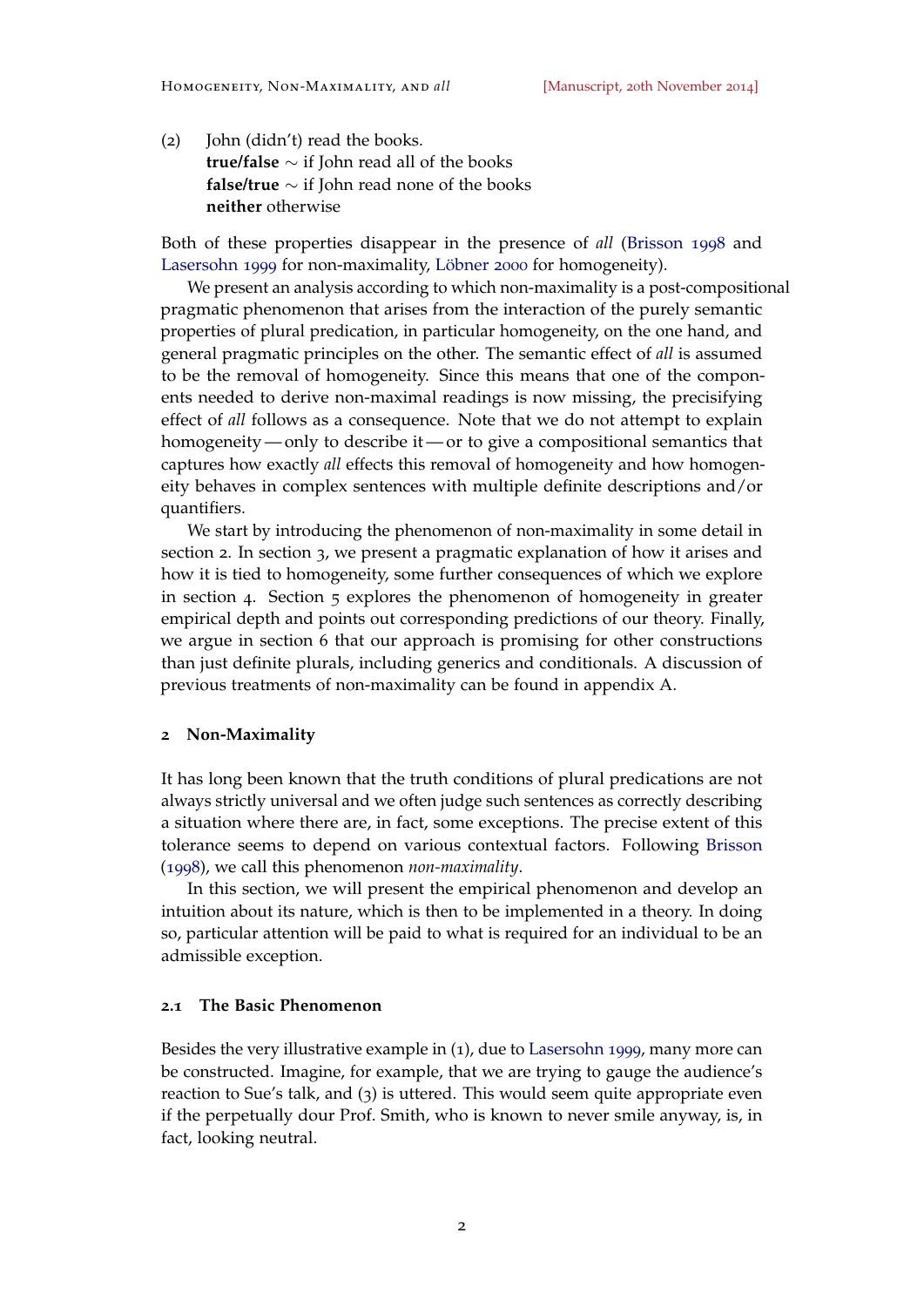(3) The professors are smiling.

In some contexts, non-maximality can even go so far as to yield essentially existential readings. [Malamud](#page-29-2) ([2012](#page-29-2)) points out an example along the lines of (4). Here it seems that Mary's utterance simply means that enough windows are open to warrant going back to the house.

- (4) Context: *Mary and John leave Mary's house to go on a road-trip. A few minutes into the ride, the following discourse takes place:*
	- J: There is a thunderstorm coming. Is the house going to be okay?
	- M: Oh my, we have to go back the windows are open!

Once we add *all* to a plural sentence, however, this readiness to tolerate exceptions disappears [\(Brisson](#page-27-0) [1998](#page-27-0), [Lasersohn](#page-29-0) [1999](#page-29-0)). For example, if Prof. Smith didn't smile, even if we know that he never does, it is strange to hear (5a), and very natural to react to it by uttering (5b).

- (5) A: After her talk, Sue looked at the audience. All the professors were smiling.
	- B: No, Smith didn't. I know it doesn't mean much, but still.

# <span id="page-2-0"></span>**2.2 The Properties of Exceptions**

Despite these apparently not-quite-universal truth conditions of plural predications, it is not straightforwardly possible to mention the exceptions explicitly. It was already pointed out by [Kroch](#page-29-6) ([1974](#page-29-6): 190f.) (cited in [Lasersohn](#page-29-0) [1999](#page-29-0)) that sentences of the form of (6a) sound contradictory, while (6b) does not.

- (6) a. #Although the professors are smiling, one of them is not.
	- b. Although more or less all the professors are smiling, one of them is not.

The same effect can be observed with *but* (*pace* [Brisson](#page-27-0) [1998](#page-27-0)).

- (7) a. #The professors are smiling, but one of them isn't.
	- b. More or less all the professors are smiling, but one of them isn't.

It is not entirely impossible to admit exceptions, but this can be done only in what feels like an aside that does not address the main point the speaker was making. This impression is strengthened by the obligatory presence of an adverbial like *of course*.

- (8) a. The professors are smiling. Of course, not Smith, but you know, he never smiles, it doesn't mean anything.
	- b. The townspeople are asleep. Of course, the gatekeeper is probably still up, but we know that's he's always there anyway.

The intuitive conclusion we draw from this, and which has been drawn by [Lasersohn](#page-29-0) ([1999](#page-29-0)), is that plural sentences allow only for exceptions that are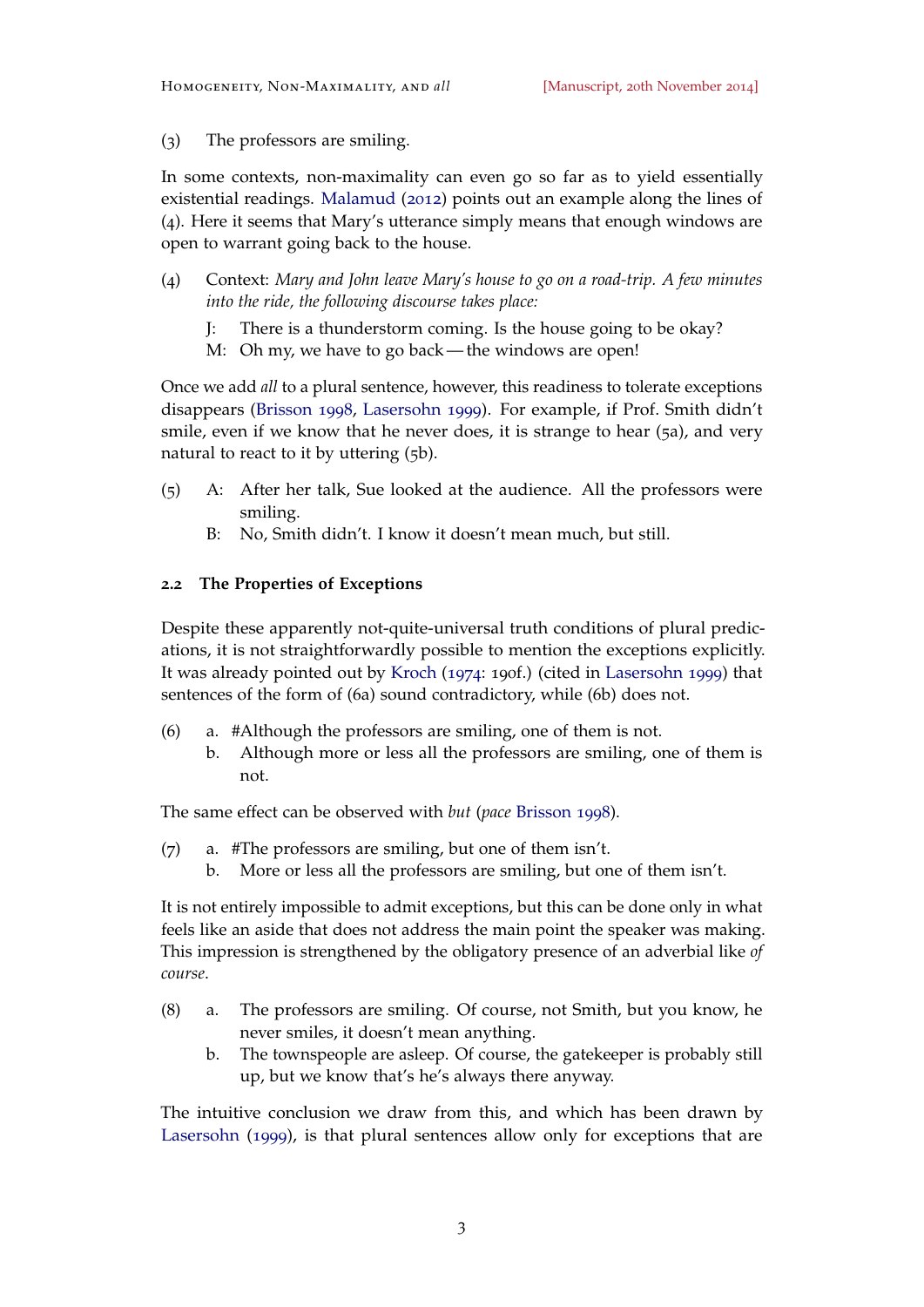irrelevant for the current purposes of the conversation: the sentence can be used as long as we are, for current purposes, close enough to its being true on a strict universal reading. Lasersohn also provides a scenario in which every exception would matter and in which a plural sentence consequently cannot be interpreted non-maximally:

"Suppose we are conducting an experiment on the nature of sleep. We have several people serving as experimental subjects there in our lab, lying on beds, dozing off one by one. In order for the experiment to proceed, we need to make sure that all of them are completely asleep; otherwise the experiment is ruined. In this sort of situation, if you assert (9), every last one of the subjects had better be asleep; exceptions are not tolerated.

(9) The subjects are asleep."

It is worth pointing another aspect of this exception tolerance that has not hitherto received explicit attention in the literature: it is not only the number and identity of the exceptions that influences whether they are acceptable, but it also makes a difference what they do instead of fulfilling the predicate.

To illustrate, take up again the example of the smiling professors. We will readily tolerate a non-smiling Smith and still judge *The professors smiled* true if Smith just had a neutral expression on his face, especially if he is known to smile only rarely. If, however, he looked visibly angry, the judgment seems to change and we are less prepared to still accept the sentence as true. More likely, it would count as neither true nor false in such a situation.

Similarly, when a small number of townspeople are having a noticeable party in the street, we would be much less inclined to call the sentence *The townspeople are asleep* true than in a situation where the very same people are at home and reading quietly.

#### **2.3 Negated Sentences**

It is worth noting that we find analogous behaviour also for negated sentences. Recall that by homogeneity, (9) is true only if (almost) none of the students knew how to solve the problem. Non-maximality again permits some slight deviation from strict universality. If a professor, after grading an exam, utters (9), this will be an appropriate description of a situation where only one or two students knew what to do. The point she wants to make is presumably that this was a really bad class, or maybe she is admitting that she didn't do a good job of teaching them, and in that context, the few exceptionally smart individuals don't detract from her point.

(9) The students didn't know how to solve the problem. (Of course, Alice and Bob got everything right, but they are really exceptionally smart and you can't compare them with the others.)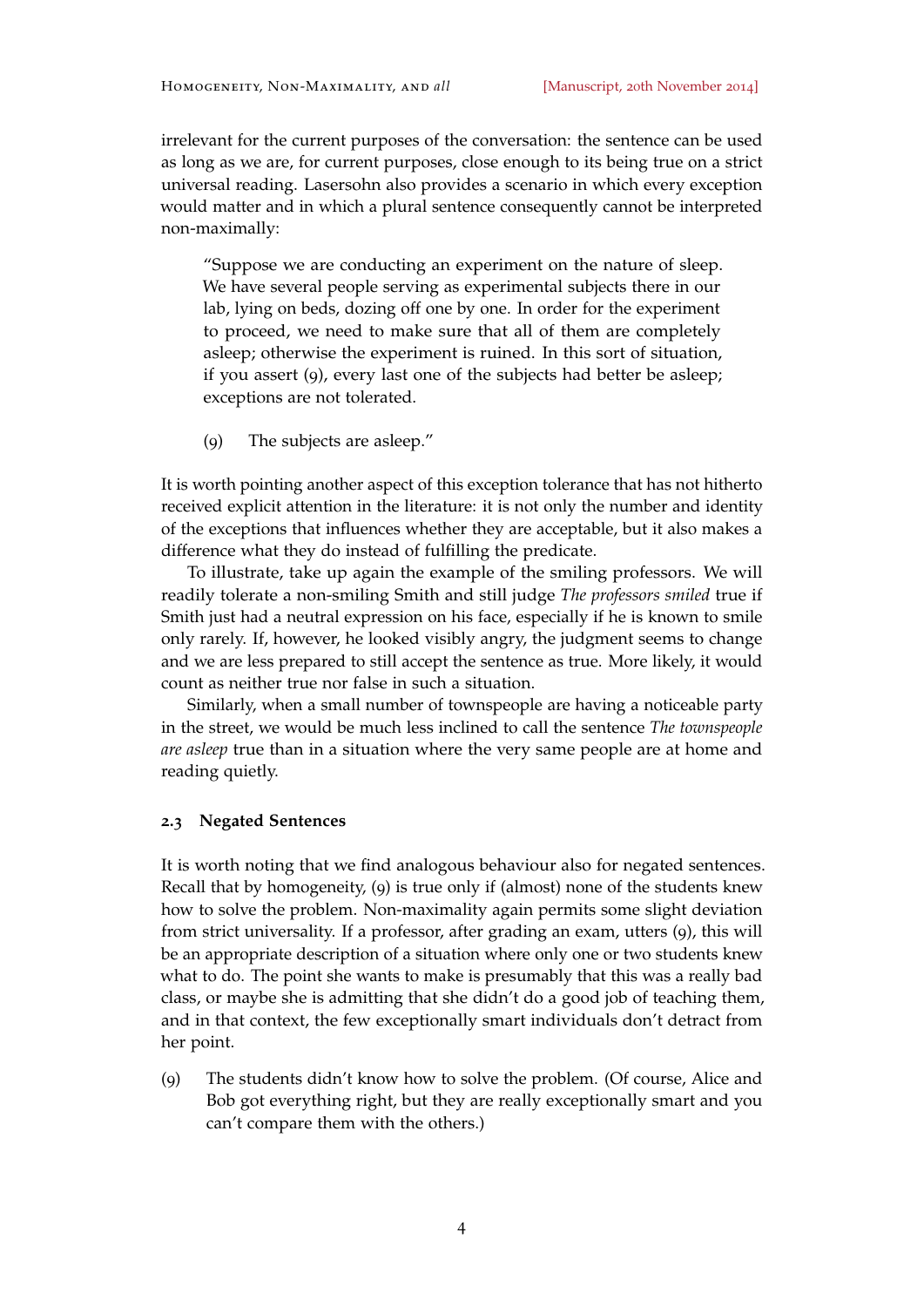In contrast, if she were to say (10), *none* being the negative analogue of *all*, even Alice and Bob would falsify her utterance and she would not be giving an appropriate description of the situation.

(10) None of the students knew how to solve the problems.

### **2.4 Non-Maximal Predication, Maximal Reference**

Before we present our theory on how non-maximal readings come to be, we would like to establish one way in which it *cannot* be explained: non-maximal readings do not arise through salience- or relevance-based domain restriction of the definite description.

Individuals who are outside of the domain are not included in the reference of a definite description and are simply not being talked about. Bringing them up as exceptions is a *non sequitur*. This is exemplified in the discourse in (11). However, exceptions that were ignored by way of non-maximality can always be brought up by an interlocutor, prompting the original speaker to justify glossing over them, as shown in (12).

- (11) *Uttered at the ENS in Paris.*
	- A: The students are happy.
	- B: #Well, actually, the students at the Sorbonne aren't.
	- A': What? I wasn't talking about THEM.
- (12) A: The professors smiled.
	- B: Well, actually, Smith didn't.
	- B': Well, yeah, but you know, he NEVER does.

That even in the face of non-maximality, the reference of a definite plural is always maximal can also be seen in cases of predicate conjunction and when anaphoric pronouns are involved. With predicate conjunctions, it is perfectly possible to have a reading that is non-maximal with respect to one conjunct, but maximal with respect to the second conjunct. This can be enforced by adding adverbial *all* in the second conjunct without detracting from the possibility of non-maximality in the first.

(13) *All the professors except Smith smiled and then left, leaving Smith behind.* #The professors smiled and then (all) left the room.

Similarly, *they* in (14) doesn't automatically refer to just those professors who smiled.

(14) The professors smiled. Then *they* (all) stood up and left the room.

Salience-based reference restriction patterns differently from non-maximality with respect to the above. The example in (15) is inspired by [Schlenker](#page-30-4) [2004](#page-30-4). It seems clear that *they* only refers to the girls who have to go to the bathroom.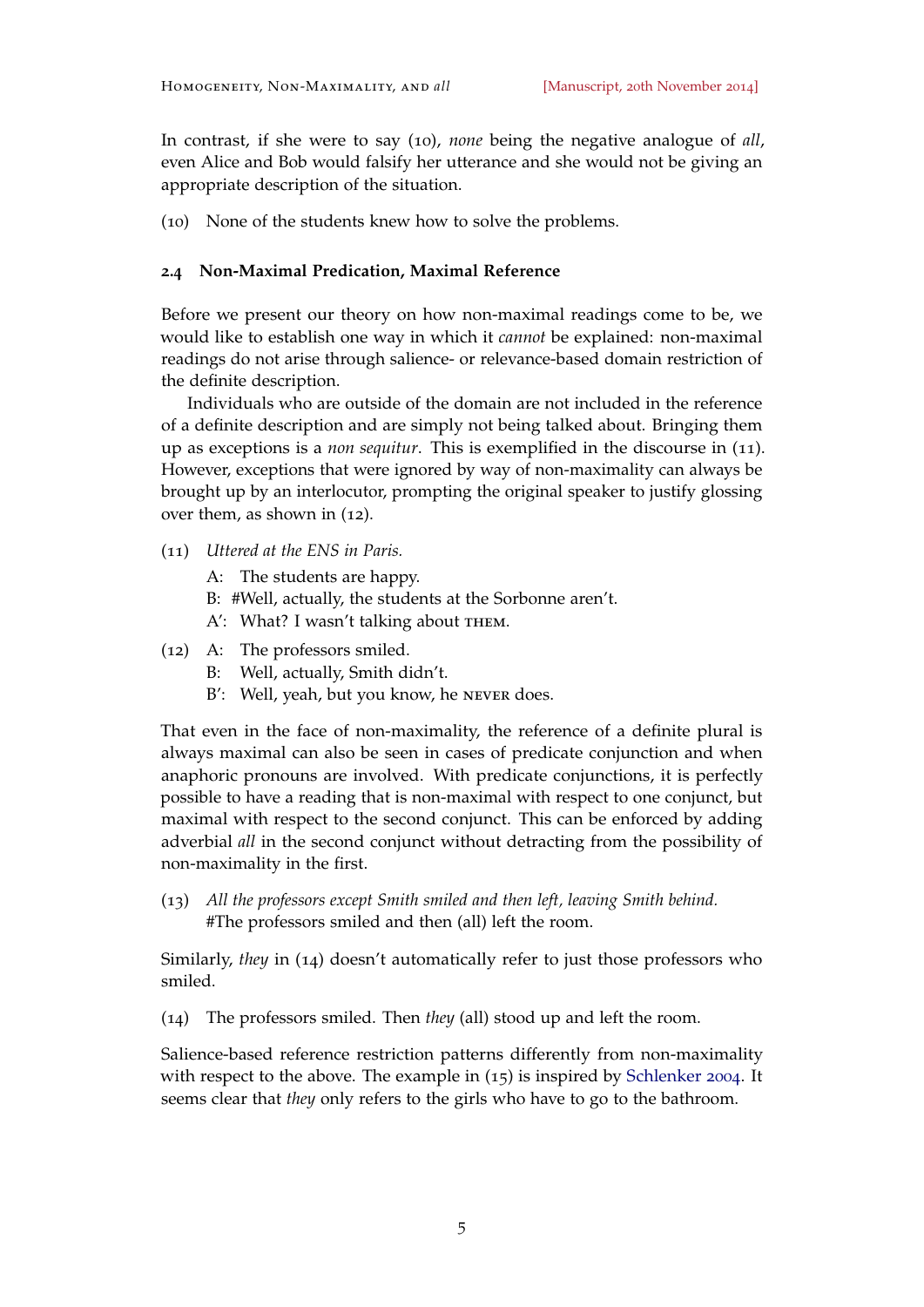- (15) Context: *A group of ten boys and ten girls are on an excursion with their teacher B. Three of the girls raise their hands to indicate that they need to go to the bathroom.*
	- A: Wait, the girls need to go to the bathroom.
	- B: Okay, but *they* will have to catch up with the rest of us.

Imagine further one of the girls who have *not* raised their hand bringing up herself as a supposed exception. This is likely to be perceived as a *non sequitur*, further setting apart this case of actual restricted reference from non-maximality.

(16) A: Wait, the girls need to go to the bathroom. G: #Well, actually, some of us don't. . .

# <span id="page-5-0"></span>**3 Proposal**

In this section, we will propose a theory on which non-maximal readings can be derived as conversational implicatures, in particular as *quality implicatures*. Starting with an exposition of our background assumptions, we will spell out formally how such implicatures are arise. We then further propose a principle that prevents them from arising for sentences that do not display homogeneity behaviour, such as those with *all*.

### **3.1 Semantic Assumptions**

We will assume that in virtue of their literal semantics, predications with definite plurals have universal truth conditions, identical to those of the corresponding sentence with *all*. It has recently been argued by [Schwarz](#page-30-5) ([2013](#page-30-5)a) that experimental findings support this: reaction times in a truth-value judgment task were shorter when subjects judged the a sentence with a definite plural according to a strictly maximal interpretation, suggesting that additional (pragmatic) processing was necessary to obtain a non-maximal interpretation.

Furthermore, we assume with [Schwarzschild](#page-30-1) ([1994](#page-30-1)) that homogeneity is part of the compositional semantics in the following way. Every sentence is assigned two sets of worlds: a set of worlds where it is true, which we call the *positive extension*, and a set of worlds where it is false, the *negative extension*. Those worlds where the sentence is neither true nor false make up its *extension gap*. For many sentences, the negative extension is just the complement of the positive extension, and their extension gap is empty. However, this is not so for sentences with definite plurals: those are only false when the corresponding universal negative is true. Following [Löbner](#page-29-4) [2000](#page-29-4), we assume that corresponding sentences with *all* have no extension gap and are instead false whenever they are not true.<sup>4</sup>

Writing  $\llbracket S \rrbracket^+$  for the positive extension of a sentence *S*, and  $\llbracket S \rrbracket^-$  for its negative extension, this plays out as follows.

<sup>4</sup> Two caveats are in order here. First, we are considering only sentences with one-place predication, as a sentence like (ia) still has an extension gap triggered by the plural definite *the books*. 5

<sup>(</sup>17) a. All the boys read the books.

b. The boys read the books.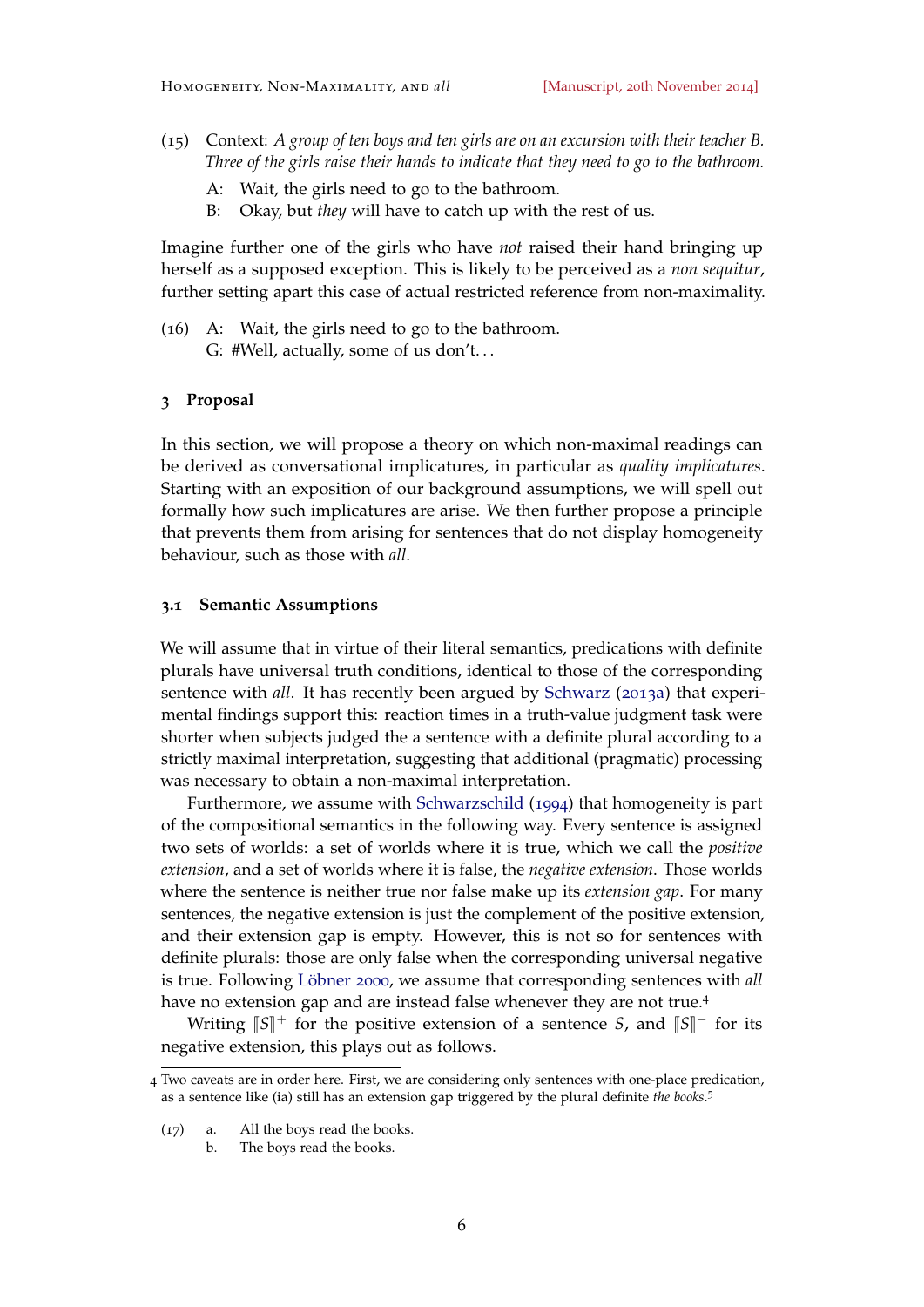(18) [The professors smiled]<sup> $+$ </sup> = {*w* | all the professors smiled in *w*} [The professors smiled]<sup> $-$ </sup> = {*w* | none of the professors smiled in *w*} [All the professors smiled]<sup> $+$ </sup> = {*w* | all the professors smiled in *w*} [All the professors smiled]<sup> $-$ </sup> = {*w* | not all the professors smiled in *w*}

We will not attempt to specify a compositional semantics that delivers such results. The development of a formal system that captures the phenomenon of homogeneity and its interaction with various operators in full generality (so as to incorporate the observations in section [5](#page-18-0) and data from [Križ & Chemla](#page-29-7) [2014](#page-29-7)) poses considerable obstacles and will have to be left to further research.

# **3.2 The Current Issue**

In section [2](#page-2-0).2, we stated the intuition that non-maximal readings allow for exceptions as long as the exceptions are somehow irrelevant for current purposes. This means that we need to operationalise the notion of *current purposes* to use it in a formal theory. We represent them by a partition of the set of possible worlds, which we will call an *issue*. We assume that speakers always posit such an issue that the conversation aims at resolving, where to resolve the issue it to determine which of its cells contains the actual world. The idea of interpreting definite plurals against the backdrop of such a partition was first proposed by [Malamud](#page-29-2) [2012](#page-29-2), inspired by [van Rooij'](#page-30-6)s ([2003](#page-30-6)) use of such in the interpretation of questions. We will say more about what exactly we take to be the nature of this issue in section [4](#page-15-0).5, when the mechanics of the theory are in place.

For concreteness, let us establish the following extremely simplistic scenario for future use: we are interested in how Sue's talk was received, and right now we are only going to judge it based on the facial expressions of the professors in the audience. We partition the set of possible worlds into three cells: a cell  $i_1$ where Sue's talk counts as well-received, a cell  $i<sub>2</sub>$  where the reception is mixed, and finally  $i_3$ , where it was ill-received.<sup>6</sup>



A world where all the professors smiled, say,  $w_1$ , is obviously in  $i_1$ . Let  $w_2$ be a world where all the professors smiled except Smith, who looked neutral, as he almost always does. Such a world will also be in the cell for *positive reception*. If, however, only half of the professors smiled (*w*3), we'll count this as a mixed reception.

Second, we will, for now, pretend that the only way a sentence can fail to be true of false is due to homogeneity. We will discuss the role of presuppositions in section [4](#page-12-0).4.

<sup>6</sup> Presumably, there is some vagueness or uncertainty as to where the borders of these cells are. This is a separate issue that is of no concern to us here.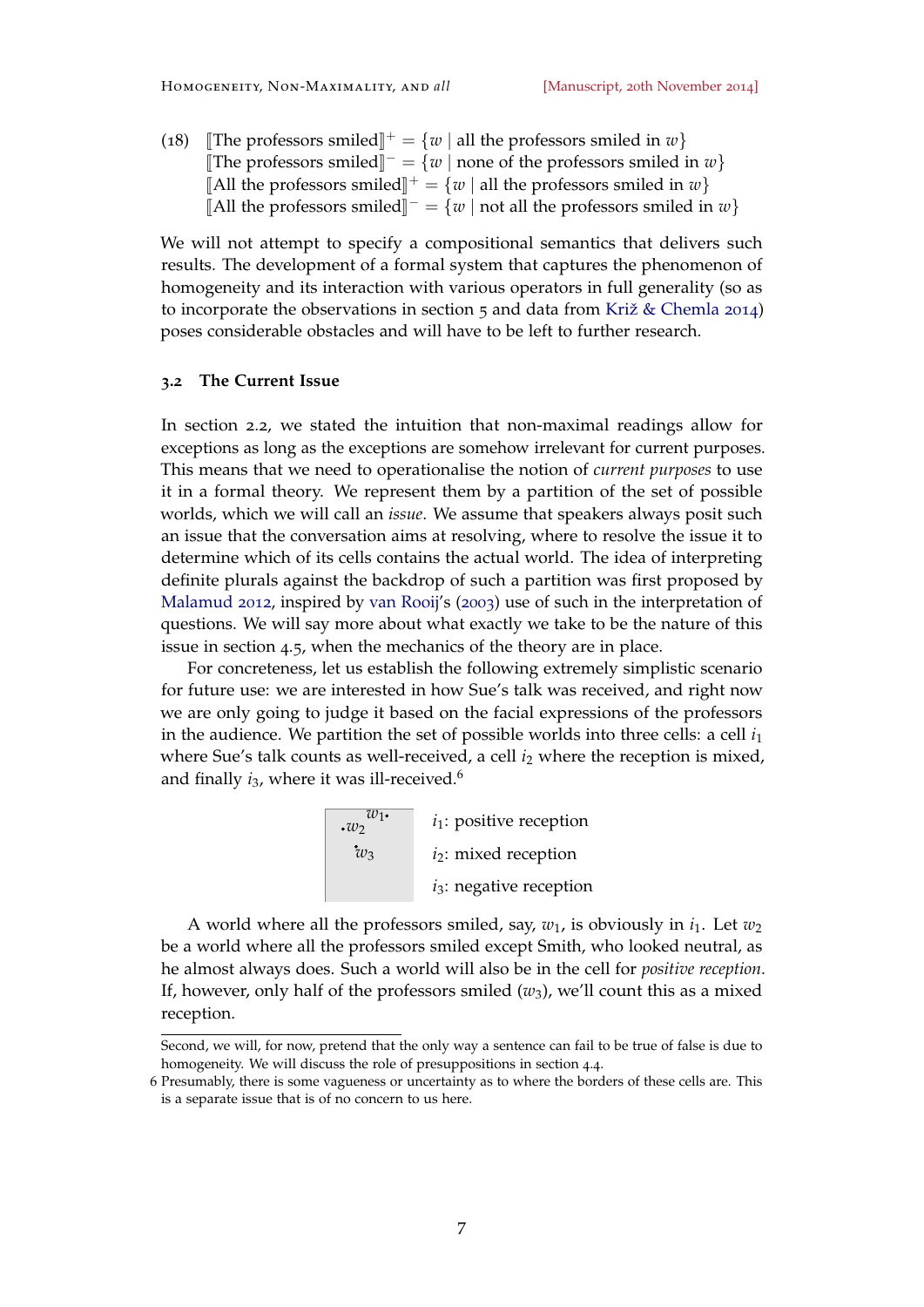# **3.3 Quality Implicatures**

Given this formalisation, we can now approach a definition of what it means for exceptions to be irrelevant for current purposes: their presence doesn't influence which cell we are in; we are still in the same cell that we would be if there were no exceptions. A sentence that is true modulo such irrelevant exceptions will be called *true enough*. 7

# (19) **Sufficient Truth**

We write  $\approx$ *I* for the equivalence relation that holds of two worlds *u*, *v* iff *u* and *v* are in the same cell of *I*. A sentence *S* is **true enough** in world *w* with respect to an issue *I* iff there is some world  $w'$  such that  $w' \in [S]^+$  (*S* is literally true in  $w'$ ) and  $w \approx_I w'$ .

In terms of the example above, the sentence "The professors smiled" is not true in  $w_2$ , but it is true enough, because  $w_1$ , where it is literally true, is in the same cell.

The next ingredient of our theory is a change in the maxim of quality. As one of the Gricean maxims of conversation [\(Grice](#page-28-2) [1975](#page-28-2)), it is traditionally stated as the imperative to make only true statements (to the best of one's epistemic ability). But by definition, the purpose of the conversation is only to resolve a certain issue— to learn which cell of the issue the actual world is in— , so this is an unnecessarily strong requirement. We therefore suggest that the maxim of quality is in fact weaker and requires only that one should say sentences that are *true enough* for current purposes.

# (20) **(Weak) Maxim of Quality**

A speaker may say only sentences which, as far as she knows, are true enough.

This might seem radical, but when the whole theory is in place, we will see that speakers are still not allowed to say something that is actually *false*, so that its effect is restricted to sentences with an extension gap.

The weakened maxim of quality gives rise to systematic quality implicatures: the information that is communicated by a sentence is not its literal truthconditions, but rather the union of all question cells that are compatible with (i. e. have a non-empty intersection with) its positive extension. For an example, take the interpretation of (21) in light of our toy issue.

<span id="page-7-0"></span>(21) The professors smiled.

Even if the speaker knows that the sentence is not literally true and that we are in  $w_2$  rather than  $w_1$ , the maxim of quality still permits her to utter the sentence. Knowing this, a hearer can infer no more than that we must be in *i*1, and so the proposition<sup>8</sup> communicated by ([21](#page-7-0)), given the current issue, is simply  $i_1$ . More generally, the procedure for arriving at the communicated meaning is to simply

<sup>7</sup> We thank Roger Schwarzschild for suggesting this manner of presentation.

<sup>8</sup> Here and always, we use the term *proposition* in its technical sense to mean a set of worlds.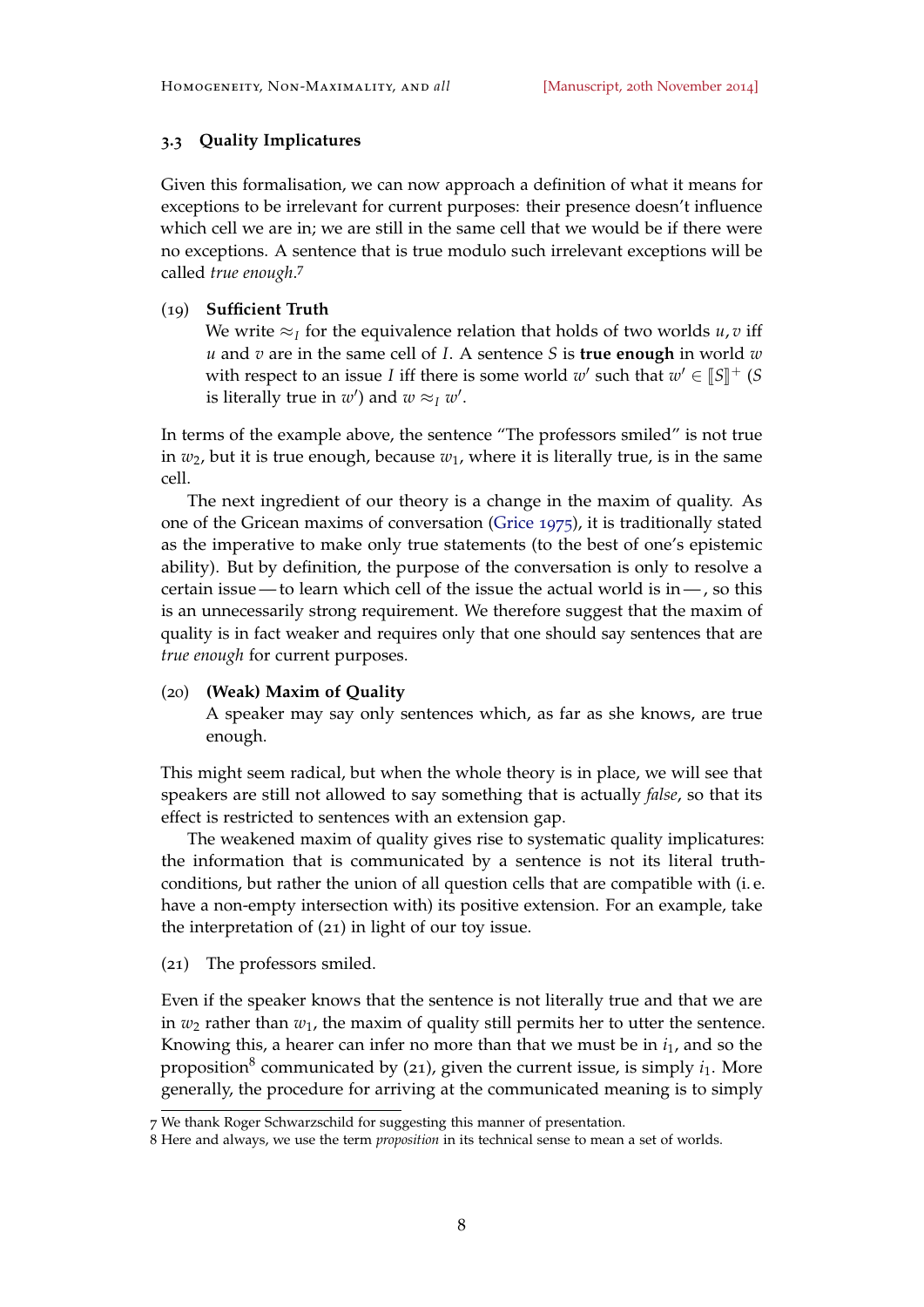extend the literal meaning of the sentence to the closest cell boundaries. This is reflected by the dashed line below.



Note that at the same time, we predict that a plural is interpreted maximally when it is in fact the case that every single exception would be relevant, as in Lasersohn's sleep study scenario (cf. section [2](#page-1-0)).

# **3.4 Addressing an Issue**

So far, nothing prevents us from applying the same reasoning to a sentence without an extension gap like (22).

<span id="page-8-1"></span>(22) All the professors smiled.

After all, an utterance of this sentence in  $w_2$  still complies with the maxim of quality: we are in a world that is in the same cell as one where it is literally true (e. g. *w*1). However, (22) is just *false* in *w*<sup>2</sup> and cannot be appropriately used to describe it. More generally, *any* sentence cannot be used when it is literally false, only when it is either true, or neither true nor false.

We suggest that what is behind this is a restriction on which sentences can be used to address an issue: a certain alignment is required between the two.

### <span id="page-8-0"></span>(23) **Addressing an Issue**

A sentence *S* may be used to address an issue *I* only if there is no cell  $i \in I$ such that *i* overlaps with both the positive and the negative extension of *S*, i. e. *S* is true in some worlds in *i* and false in others.

This condition may be seen as a way of extending [Lewis'](#page-29-8)s ([1988](#page-29-8)) notion of *aboutness* to sentences with extension gaps, where aboutness is defined as follows:

(24) *S* is **about** *I* iff  $\forall i \in I : i \subseteq \llbracket S \rrbracket \lor i \cap \llbracket S \rrbracket = \emptyset$ .

This means that the worlds in any given question cell may not fall on different sides of the true-false boundary of the sentence. It is this formulation which we have generalised to three-valued sentences: the worlds in one cell may not fall on different sides of the boundary, but, now that the boundary is extended, they may fall *onto* it. The worlds that fall onto the boundary (i. e. into the extension gap) somehow don't count; they are hushed up, which fits intuitively with the fact that the extension gap of a plural sentence is, in a way, not to be spoken of.<sup>9</sup>

Another way of regarding the condition in ([23](#page-8-0)) is an extension of the principle of non-contradiction to the level of communicated content: just as a sentence

<sup>9</sup> This may be something which sets plural predication apart from vague predication, cf. [4](#page-12-0).4.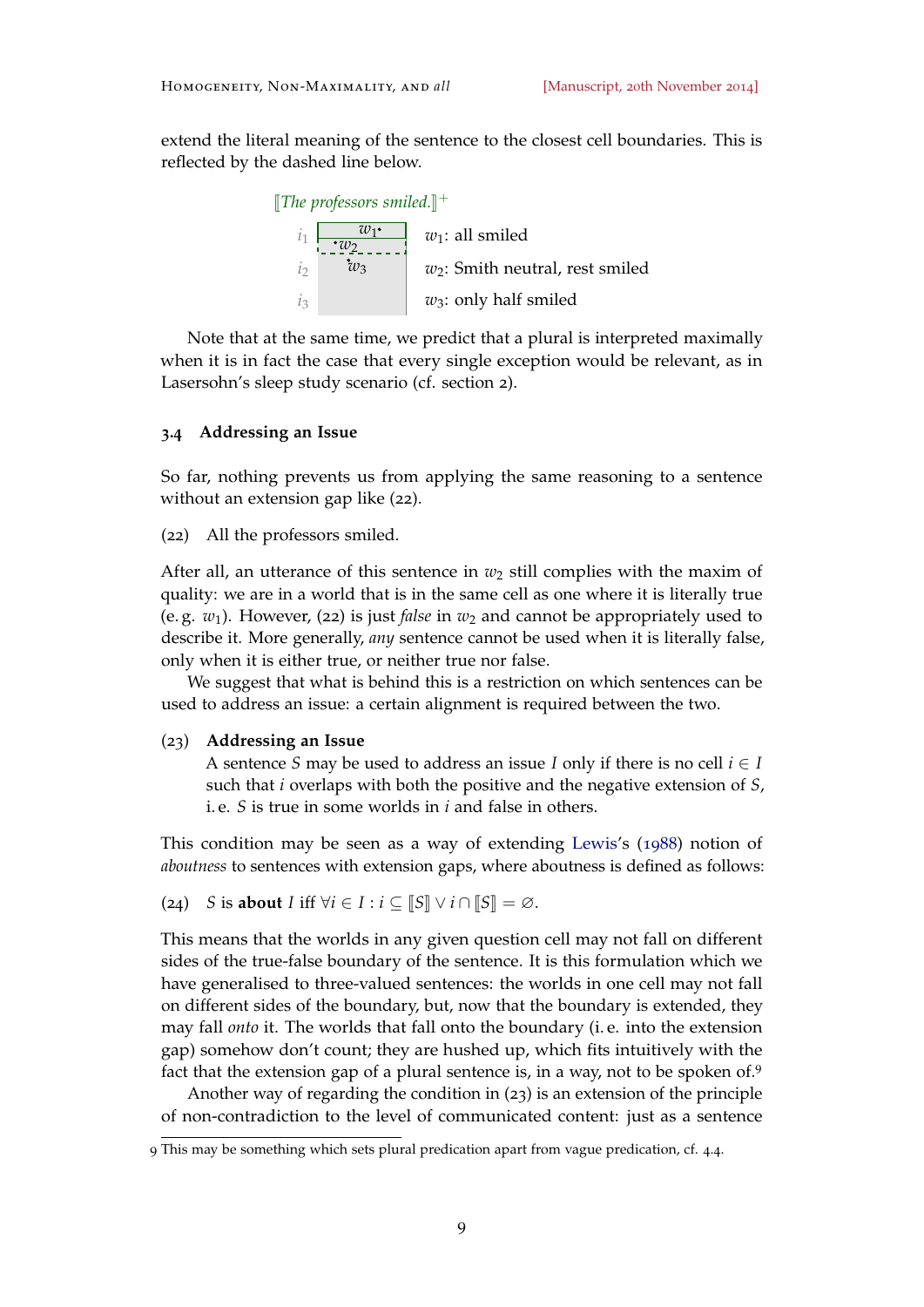cannot have a positive extension that overlaps with its negative extension, a sentence cannot be used in a context where the communicated meaning of its positive version would overlap with the communicated meaning of its negative counterpart.<sup>10</sup>

As applied to our example, condition ([23](#page-8-0)) entails that the *all*-sentence ([22](#page-8-1)) simply cannot be used to address the issue, because its positive and negative extension are both compatible with  $i_1$ .



It could only be used if the issue were different, i. e. if we cared whether really all professors, even Smith, smiled. This is a perfectly sensible issue, too: a speaker may find it worth pointing out that even Smith, who almost never smiles, did smile. By using ([22](#page-8-1)), she can convey this information.



Thus, given that the *all*-sentence was, in fact, used, the speaker must take herself to be addressing an issue where every exception would matter, and so she must intend a maximal meaning. Hence, no weakening quality implicature is available.<sup>11</sup>

More generally, it follows that no sentence can be used when it is literally false. For assume that the actual world  $w$  is in the question cell  $i_1$ , and  $S$  is false in *w*. Then either *S* is not true in any world in  $i_1$  and therefore eliminates  $i_1$  as a possible answer to the current issue, in which case it is obviously inappropriate because the right answer shouldn't be eliminated. Or alternatively, *S* is true in some of the worlds in  $i<sub>1</sub>$ , but then it is false in others in the same cell (including *w*). This means, by ([23](#page-8-0)), that *S* cannot be used to address the issue at hand.

An immediate consequence of this is that sentences without the homogeneity property cannot be used imprecisely: the only way for such a sentence not to be

(i) John is both tall and not tall.

<sup>10</sup> Note, though, that this line of thinking is at odds with the paraconsistent view on vagueness. People have been reported to agree to (i) in a situation where John is a borderline case of tallness, cf. [Sauerland](#page-30-7) [2011](#page-30-7) and [Ripley](#page-29-9) [2011](#page-29-9).

<sup>11</sup> This is similar in spirit to what [Lauer](#page-29-10) ([2012](#page-29-10)) says of *exactly*: he assumes that the function of *exactly* is to mark that the speaker takes tiny differences with respect to a quantity to be relevant.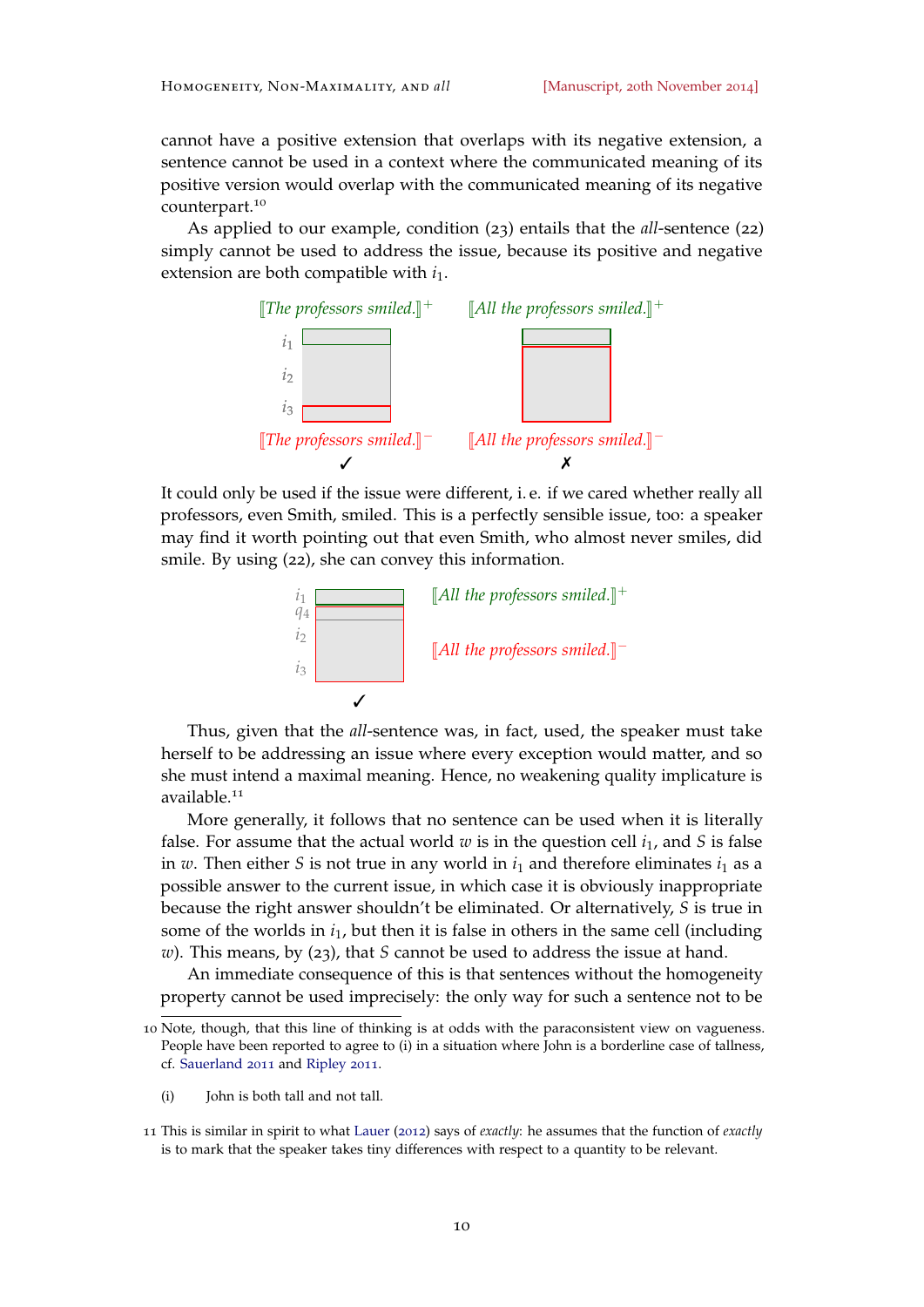literally true is to be false, and we just saw that a sentence cannot be used when it is false; so a sentence without an extension gap can only be used when it is literally true.<sup>12</sup>

### **3.5 Intermediate Summary**

The upshot of what we have said is, in general terms, this: a sentence *S* can be used to describe a situation *w* iff (i) *S* is not false in *w*, and (ii) *w* is, for current purposes, equivalent to some situation in which *S* is literally true. Since non-homogeneous sentences are [not false] only when they are true, it follows that they can only be used when literally true.

This is a consequence of the interaction of two components of the theory. The first component is a weakened maxim of quality, which causes a sentence's communicated meaning to be the set of worlds which are, for current purposes, equivalent to a world in its literal positive extension. The second component is a condition on which issues a sentence can be used to address, requiring a certain kind of alignment between the sentence's meaning and the distinctions that are at issue: a sentence can not be used if some worlds in its positive extension are, for current purposes, equivalent to some worlds in its negative extension.

With this theory in place, we will now proceed to explore a number of further consequences and applications of it.

# <span id="page-10-0"></span>**4 Further Applications and Consequences**

### **4.1 Unmentionability of Exceptions**

We are now in a position to explain the properties of exceptions that we noted in section [2](#page-2-0).2. Recall that it is not possible to mention exceptions explicitly without further ado, as evidenced by the fact that the sentences in (25) are always infelicitous.

- (25) a. #Although the professors smiled, one of them didn't.
	- b. #The professors smiled, but/while/and one of them didn't.

This, we interpreted, following hints by [Lasersohn](#page-29-0) ([1999](#page-29-0)), as indicating that exceptions have to be in some sense irrelevant in order to be permitted — an idea that is now implemented in our formal theory.

If the current issue is such that the plural statement may be used nonmaximally, then the proposition that mentions the exception cannot be relevant to it. This is so because in order for the plural to be interpreted non-maximally, there must be a cell (call it  $i_1$ ) in the current issue that contains both exceptionless worlds (*u* among them) and worlds with exceptions (call one of them *v*). But the exception-mentioning sentence *E* is false in the exceptionless world *u*; thus, the

<sup>12</sup> As pointed out by a reviewer, imprecise uses of numerals and descriptions of location are *prima facie* counterexamples to this. Our approach does seem to be incompatible with, though not entirely dissimilar in spirit from, [Lauer'](#page-29-10)s ([2012](#page-29-10)), but it is not at odds with what [Krifka](#page-28-3) ([2002](#page-28-3), [2007](#page-28-4)) suggests. In fact, Krifka's theory can even be translated surprisingly faithfully into our framework.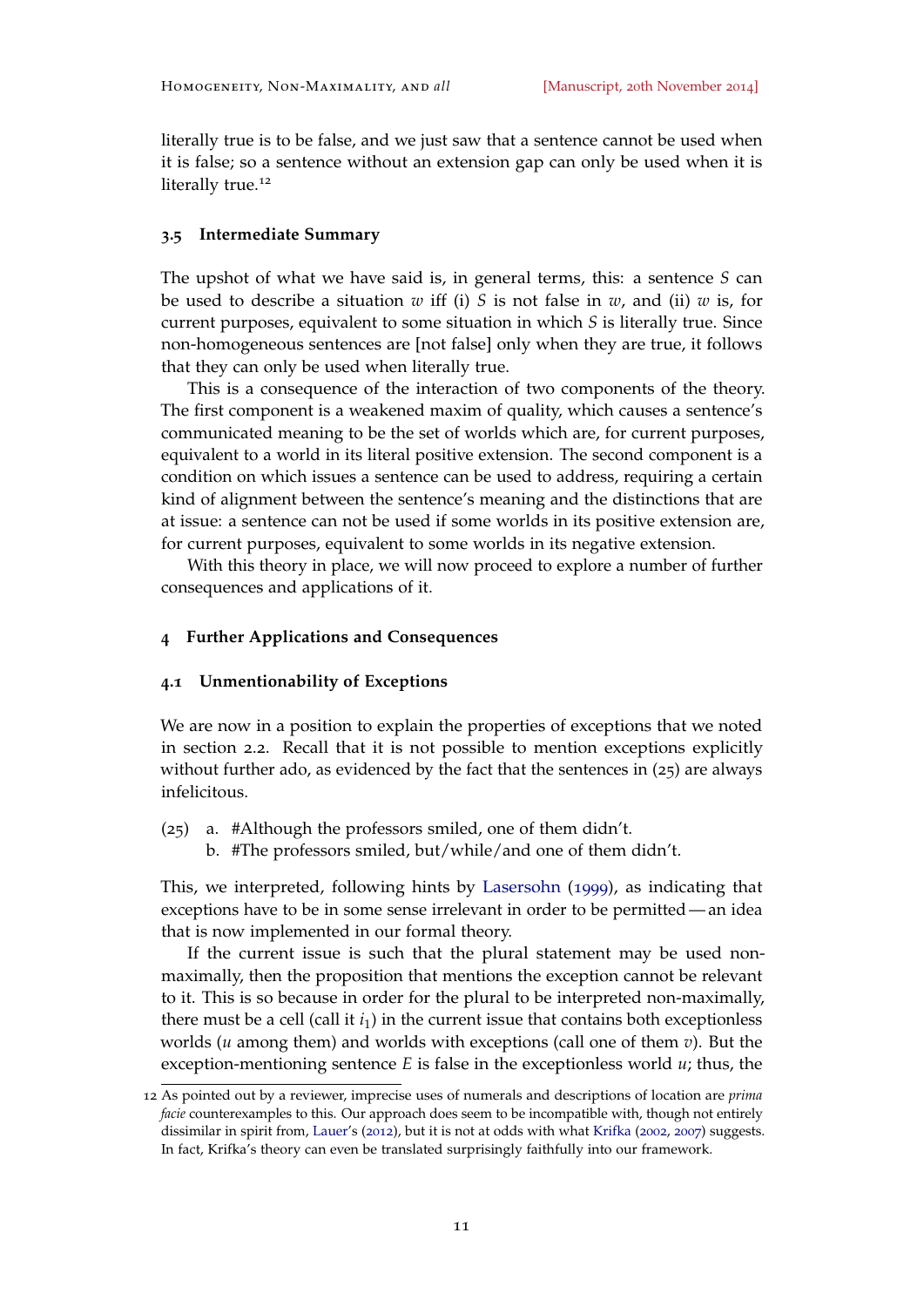cell  $i_1$  contains both a world where *E* is true (namely *v*) and one where it is false (viz. *u*), and so, by ([23](#page-8-0)), *E* cannot be used to address this issue.

We also observed that if certain adverbials, in particular *of course*, are employed, it is possible to mention exceptions after all. We have nothing profound to say about this, but would like to note that it seems to us that the function of *of course* is to somehow signal that a shift to a more fine-grained issue is to be performed which is necessary to make relevant the utterance that is to follow. A deeper investigation of this and other adverbials (*actually*, *indeed*, and *in fact* would seem to be obvious candidates to look at) will have to be left to future research.

### **4.2 What Exceptions Do**

An important prediction which sets our theory apart from previous approaches to the same phenomenon that we know of (to the extent that they are wellspecified) is the following: for determining whether an individual is tolerated as an exception to a plural predication in a given situation, it matters not only who that individual is, but also what they do instead of fulfilling the predicate. We will readily tolerate a non-smiling Smith and still judge *The professors smiled* true if Smith just had a neutral expression on his face, especially if he is known to smile only rarely. If, however, he looked visibly angry, the judgment seems to change and we are less prepared to still accept the sentence as true. More likely, it would count as neither true nor false in such a situation.

This issue has not been recognised in previous treatments of non-maximality, which, as will become clear in section [A,](#page-30-3) were formulated in terms of a comparison between different individuals — for example, all the professors together, and the professors without Smith. This makes it difficult, although not impossible, to bring the particulars of the deviant individuals' behavior into the picture.

One way to solve this problem is to properly intensionalise the theory and compare individual concepts rather than individuals. Our theory, however, has a different structure: it is entirely post-compositional and looks at the decisiontheoretic equivalence of whole worlds, not of individuals; and so the above facts are predicted without any additional assumptions. A world in which, say, nine of ten professors smile and the one exception, who is furthermore known to rarely smile, has a neutral expression is still one in which the talk would count as generally well-received, and thus is in the same cell of the current issue as one where all professors, without exception, smile. However, a situation in which nine professors smile while the tenth one is visibly angry is likely to be considered to constitute a mixed reception of the talk. Thus, a world in which this is the case is in a cell that does not contain worlds where all professors smile, and so is in no sense equivalent to such a configuration. Therefore, the sentence "The professors smiled" is not true enough in such a world and is not an appropriate description of the situation.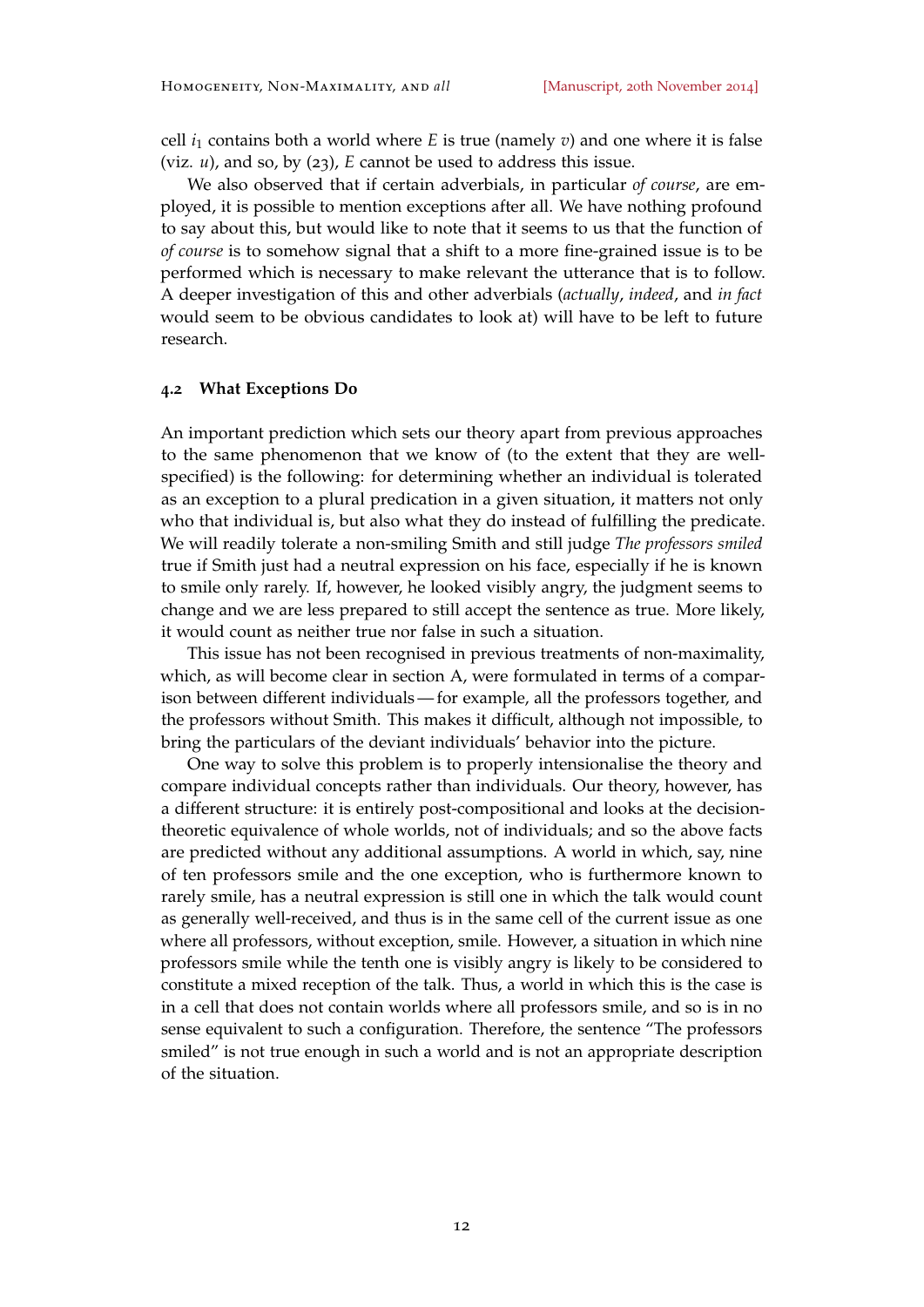# **4.3 Embedded Definite Plurals**

The theory we have presented straightforwardly makes predictions for sentences with plurals embedded under quantifiers (including cases with bound possessive pronouns). Such sentences display extension gaps according to a certain pattern, first called attention to by [Spector](#page-30-2) ([2013](#page-30-2)) and empirically investigated by [Križ &](#page-29-7) [Chemla](#page-29-7) ([2014](#page-29-7)).

(26), for example, is clearly true if every child loves all of their siblings, and clearly false if at least one child loves none of their siblings. But in a situation where not every child loves all of their siblings, but every child loves at least some of them, e. g. when every child loves half of their siblings.

(26) Every child loves their siblings.

Again, we will not try to account for this fact here, but merely note that a compositional theory of homogeneity will eventually have to explain it. What is important in the context of the present paper is that the sentence has an extension gap (in the sense that there are situations where it is neither true nor false), and this should, according to our theory, give rise to non-maximal uses. We predict that (26) can be used to address any issue which is such that if there is a single child who doesn't love any of their siblings, we are in a different cell than we could be if all children loved all of their siblings. Further, it *communicates* that something is the case which is equivalent to all children loving all their siblings. Thus, non-maximality is possible with respect to the object position, but not the subject position. It is thinkable, for example, that we would regard it as a matter of course that lunatic siblings who are serial criminals are not loved, and then (26) would be true of any scenario in which every child loves all of their non-crazy siblings (provided every child has at least one such sibling; otherwise, there would be a child who loves none of their siblings and we would be in a different cell).

Similar considerations apply to other quantificational expressions. Therefore, even though our theory applies only at the level of the denotation of whole sentences, it can make sense of non-maximally interpreted plurals embedded under quantifiers.

Note that (27), with a plain plural instead of the universal quantifier as the subject, also communicates that the actual situation is equivalent to one in which all children love all their siblings, but can be employed to address a broader range of issues because of its narrower falsity conditions: it is only false if no child loves any of their siblings.

(27) The children love their siblings.

<span id="page-12-0"></span>Thus, we predict that here, non-maximality is possible with respect to both pluralities. If, for example, the issue is whether fraternal violence is to be expected, it seems plausible that (27) would permit some children not to love any of their siblings as long as those are still not violently disposed towards their siblings.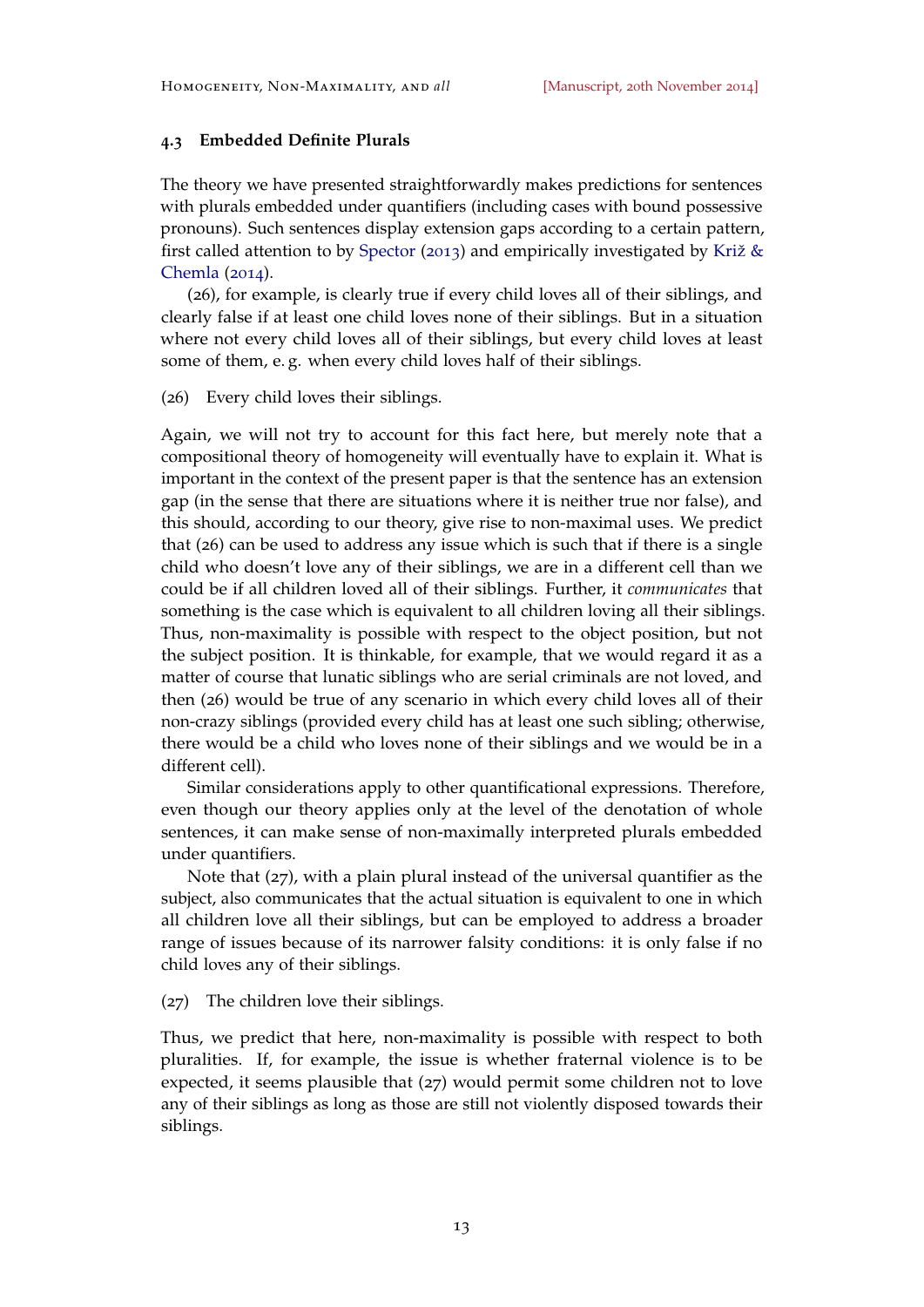### **4.4 Presuppositions and Vagueness**

We have argued that extension gaps enable non-maximal readings, but so far, the only extension gaps we have considered are those due to homogeneity. This raises the question of whether presuppositions in general give rise to such weakening quality implicatures, especially in light of the fact that homogeneity has frequently been called a presupposition13: predication of a predicate *P* of a plurality *a* is supposed to presuppose that either all members of *a* are *P* or none are.

On the assumption that our theory applies to the extension gaps that presuppositions give rise to, it predicts the following: a sentence *S* with a presupposition *p* can be used despite *p* being false if and only if the actual situation is, relative to the current issue, equivalent to one where both *p* and *S* are true. The following is a potential candidate for such behaviour.<sup>14</sup> It is well-known that a singular definite description can sometimes be used in apparent violation of the uniqueness presupposition. The sentences in (28) are typical examples. It is conceivable that this is possible precisely because in the contexts where such usage occurs, the fact that the uniqueness presupposition is violated is irrelevant and so the actual situation is equivalent to one in which there is only one entity of the relevant kind.

- (28) a. John took the elevator.
	- b. Mary met her sister yesterday.

This, however, cannot be correct, as the following wrong prediction shows. (29) should have a non-maximal reading that it does not, in fact, have. The reasoning goes as follows. Whether all the professors smiled or all but Smith doesn't matter for current purposes (and so it doesn't matter which one Bill knows, as long as he knows that which is the case). Take a world *w* where all professors except Smith smiled, and Bill knows this. This situation *w* would then, for current purposes, be equivalent to one in which all professors smiled and Bill knows it. Since in *w*, the presupposition that all professors smiled is false, we should be able to non-maximally use (29) to describe *w*.

(29) Bill knows that all the professors smiled.

It is clear, however, that this is not so and that (29) requires all professors to have smiled just as "All the professors smiled" does. The non-maximal reading just described can only be obtained for (30), without *all*.

(30) Bill knows that the professors smiled.

It seems to us that the way non-maximality interacts with presuppositions is the following: a sentence can never be used when the presupposition is false, but when the presupposition itself is neither true nor false, then it can be used as long as the actual situation is equivalent to one where both the presupposition

<sup>13</sup> This manner of speaking can be found, for example, in [Schwarzschild](#page-30-1) [1994](#page-30-1), [Löbner](#page-29-4) [2000](#page-29-4), and [Gajewski](#page-28-1) [2005](#page-28-1).

<sup>14</sup> This was suggested by Philippe Schlenker (p. c.).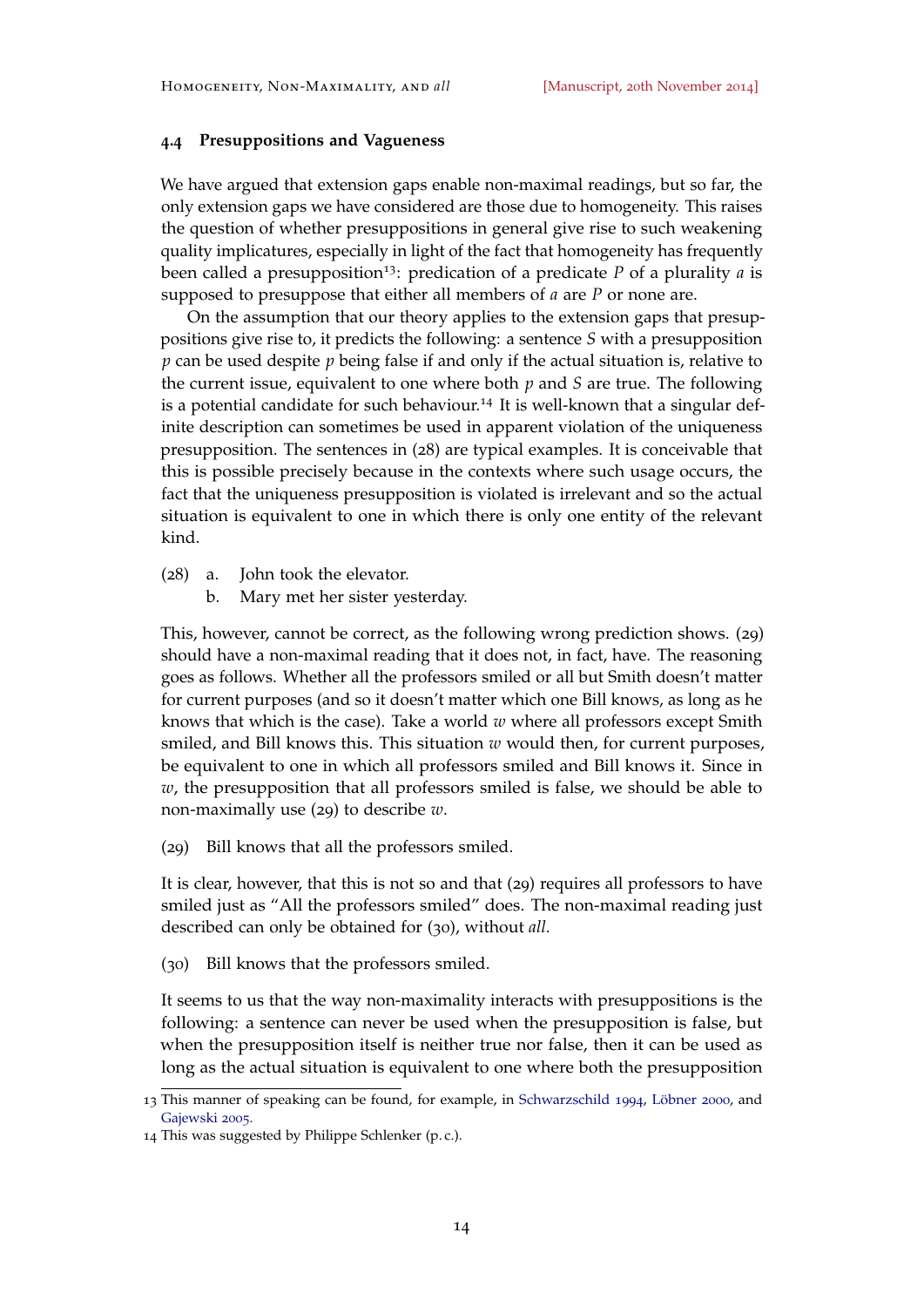and the sentence itself is true. This would explain the apparent embedded non-maximality that (30b) permits.

In order for this to make sense, of course, homogeneity must not be a presupposition itself, and a presupposition failure's effect on assertability must be direct and not mediated through the lack of a truth-value. Our intuitions incline in that direction: a sentence that suffers a homogeneity violation is undefined in the sense of being half-way between truth and falsity, but presupposition failure makes the whole question of truth and falsity feel entirely moot and somehow inapplicable. We will not explore any further the nature of presuppositions and how their falsity causes inassertability, but point out independent reasons not to identify homogeneity as a presupposition.<sup>15</sup>

[Spector](#page-30-2) ([2013](#page-30-2)) points out that a weak objection to analysing homogeneity as a presupposition is that violations of it cannot be objected to in the same way as presupposition failures.

- (31) A: Does John know that Mary either bought all the jewels or none of them?
	- B: Wait a minute! I didn't know she can't have bought just some of them.
- (32) A: Did Mary buy the jewels?
	- B: #Wait a minute! I didn't know that she can't have bought just some of them.

This objection is weak insofar as we know that presuppositions differ in how easily they can be accommodated and the homogeneity presupposition might, for some reason, be extraordinarily easy to accommodate.<sup>16</sup>

In addition, Spector notes that it is not even clear that asking the question (32a) commits the speaker to the belief that Mary bought either all or none of the jewels. If it does not, then homogeneity does not project from questions in the first place. However, we do also find local accommodation of presuppositions in questions. If Bill is behaving very nervously all the time, one might ask (33) even if one is ignorant about whether Bill used to smoke. Thus, it might be that homogeneity is just particularly easy to accommodate locally.

(33) Did Bill (just) stop smoking (or something)?

Since we do not have sufficient knowledge of the projection behaviour of presuppositions from the scope of quantifiers, no detailed comparison with homogeneity can be made.<sup>17</sup> But there is one further context in which presuppositions and homogeneity show starkly different behaviour. As is well-known, presuppositions project from the antecedent of a conditional. (34), for example, presupposes that John bought the ring.

<sup>15</sup> We should point out that we do not take those works which have called homogeneity a presupposition to crucially depend on this categorisation. It is, rather, our theory that crucially depends on the *rejection* of this categorisation.

<sup>16</sup> It is not clear to which extent presupposition triggers differ in their propensity towards local accommodation, but [Smith & Hall](#page-30-8) [2011](#page-30-8) have presented evidence that they do.

<sup>17</sup> Indeed, a family of theories of presupposition projection has been advanced that would predict the pattern empirically found for homogeneity, namely those by [George](#page-28-5) ([2008](#page-28-5)a[,b\)](#page-28-6).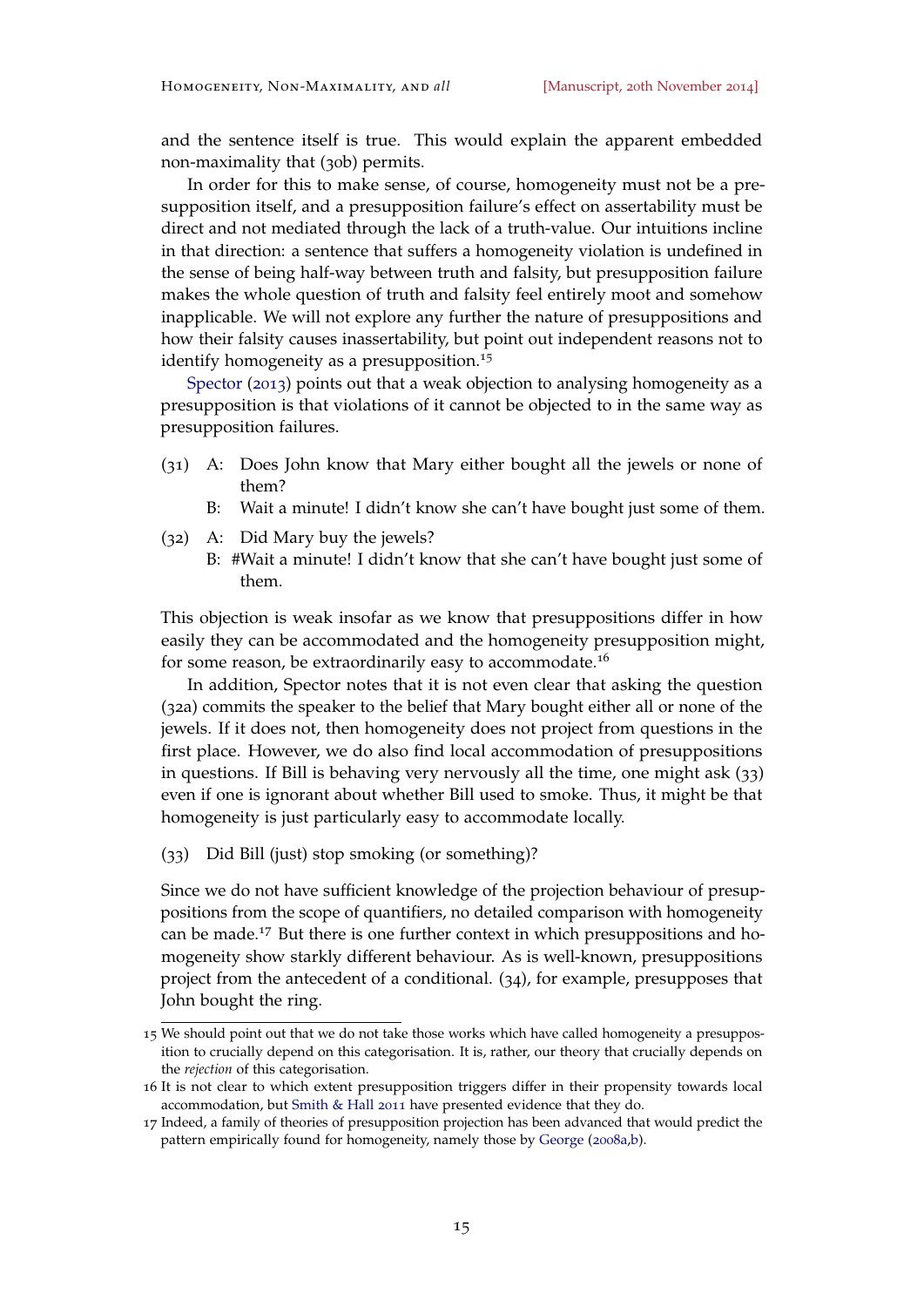(34) If Mary knows that John bought the ring, he's probably angry.

If homogeneity were the presupposition that either every or no member of the plurality fulfills the predicate, then we would expect ([35](#page-15-1)) to entail that either all or no subject is asleep. This is quite clearly not the case.<sup>18</sup>

<span id="page-15-1"></span>(35) If the subjects are asleep, the study can start.

While local accommodation in the antecedent conditional is sometimes a possibility for presuppositions, too, the fact that it would be obligatory in the case of homogeneity strongly puts the burden of proof on anyone who wishes to categorise homogeneity as a presupposition, who, to make their case, would have to explain how it comes to differ from other presuppositions in this respect.

As an alternative, there is a suggestion that homogeneity is conceptually akin to vagueness,<sup>19</sup> that is to say, a sentence fails to be true or false in the face of a homogeneity violation in the same way that a vague predicate fails to be true or false of a borderline case. We find this view appealing, but would like to point out two ways in which homogeneity seems to differ from vague predication as well.

First, [Alxatib & Pelletier](#page-27-3) ([2011](#page-27-3)) and [Ripley](#page-29-9) ([2011](#page-29-9)) have found that speakers accept apparently contradictory sentence, affirming and denying the same vague predicate of an individual, when borderline cases are concerned. An example of such is (36a). However, it is completely impossible to say (36b) in a situation where half of the books are in Dutch.

- (36) a. Bill is both tall and not tall.
	- b. #The books both are and aren't in Dutch.

Second, borderline cases of vague predicates can be made explicit by denying both the predicate and its negation of an individual. Again, nothing of the kind is possible with pluralities that are mixed with respect to a predicate.

- (37) a. Bill is neither tall nor not tall.
	- b. #The books are neither in Dutch nor aren't they (in Dutch).

Thus, if homogeneity is to be the same kind of phenomenon as vagueness, something will have to be said to explain these differences. The precise nature of homogeneity is clearly a topic for further research.

<span id="page-15-0"></span><sup>18</sup> We should point out that there seems to be an optional reading that might be explained by some sort of homogeneity projection, but it looks entirely different from what should happen if homogeneity were a presupposition. If the study is not performed on all subjects at the same time, but individually, then ([35](#page-15-1)) could be used to convey that every subject is such that if it is asleep, the study can begin.

<sup>19</sup> Philippe Schlenker and Benjamin Spector (p. c.). With less focus on homogeneity, a parallel between vague predicates and plurals has also been suggested by [Burnett](#page-28-7) ([2012](#page-28-7)).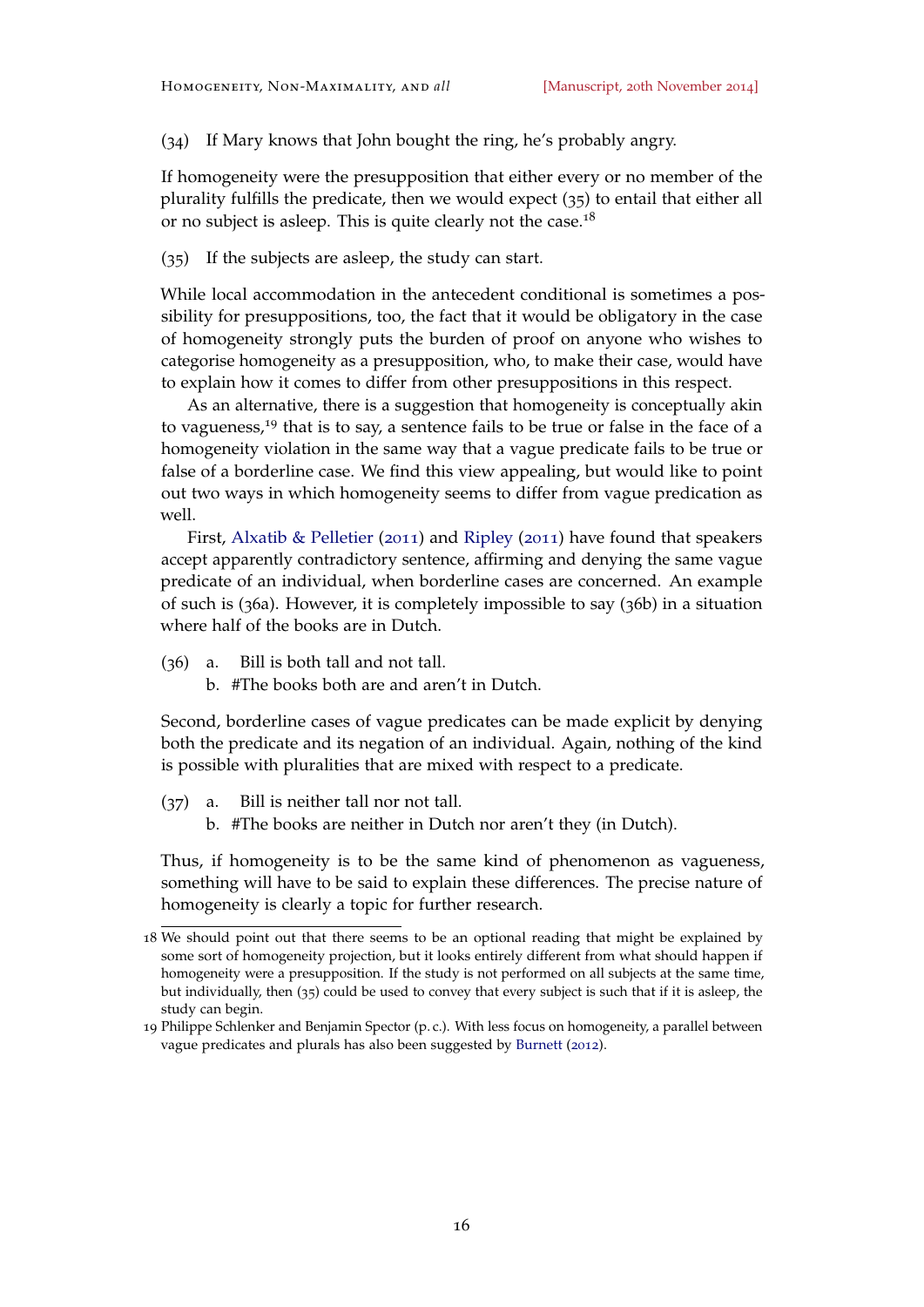# **4.5 More on the Current Issue**

An obvious question to ask is whether the current issue that we postulate can be identified with the *question under discussion* (QUD) as frequently employed in the literature on information structure (cf. the seminal [Roberts](#page-29-11) [1996](#page-29-11)). The idea is that there is a stack of questions (or rather, question meanings) that a conversation aims at resolving. These questions may be implicitly accommodated, but asking an overt question puts the meaning of this question on top of the QUD stack. The topmost element of this stack is frequently referred to as the QUD *simpliciter*.

It would, of course, be desirable to be able to identify the current issue, as postulated in our theory, with this QUD. However, obstacles quickly surface, and we take the following example to be decisive.<sup>20</sup> Assume that it is known that in order to pass an exam, Peter has to either solve all of the math problems, or solve at least half of the problems and write an essay on mathematical Platonism. With respect to the question (38[a\),](#page-16-0) then, all worlds in which he did either of these two things are equivalent. Thus, we would predict that the answer (38[b\)](#page-16-1) means the same thing as (38[c\).](#page-16-2) In reality, however, to the extent that (38[b\)](#page-16-1) is felicitous, we would rather take it to convey additional information, namely that he passed the exam by solving all the problems.

- <span id="page-16-3"></span><span id="page-16-0"></span>(38) Context: *In order to pass, Peter has to solve either all the math problems, or at least half of them and write an essay on mathematical Platonism.*
	- a. Did Peter pass the exam?
	- b. Yes, he solved the math problems.
	- c. Yes, he passed the exam.

<span id="page-16-2"></span><span id="page-16-1"></span>This wrong prediction would follow because, in a way, our theory doesn't constrain the information conveyed by a quality implicature to actually be only about the books.<sup>21</sup> It is precisely the same feature of the theory — that it compares worlds for equivalence, and not individuals — that allows us to take into account the properties of exceptions and causes this problem.

Recall that we started from the intuitive notion of *equivalence for current purposes*. What speakers of English mean when they use the phrase *current purposes* is rarely just the immediate last question that has been asked in the conversation. Rather, it would seem that they refer to something like the overarching goals of the participants, as relevant to this conversation. This is what we take the current issue to represent. It is, of course, strongly underdetermined by linguistic material and so subject to massive uncertainty and probably also vagueness. However, the questions asked and assertions made by a speaker do convey some information about what their purposes are, since they are constrained by considerations of relevance and the condition for Addressing an Issue.

This weakens the predictive power of the theory, since we cannot set up a context so precisely as to fully constrain the current issue, in this sense, and put a prediction to the test directly. Rather, we are forced to restrict ourselves

<sup>20</sup> It was suggested by Benjamin Spector (p. c.).

<sup>21</sup> Note that it isn't even clear what *being about the books* actually means in precise terms.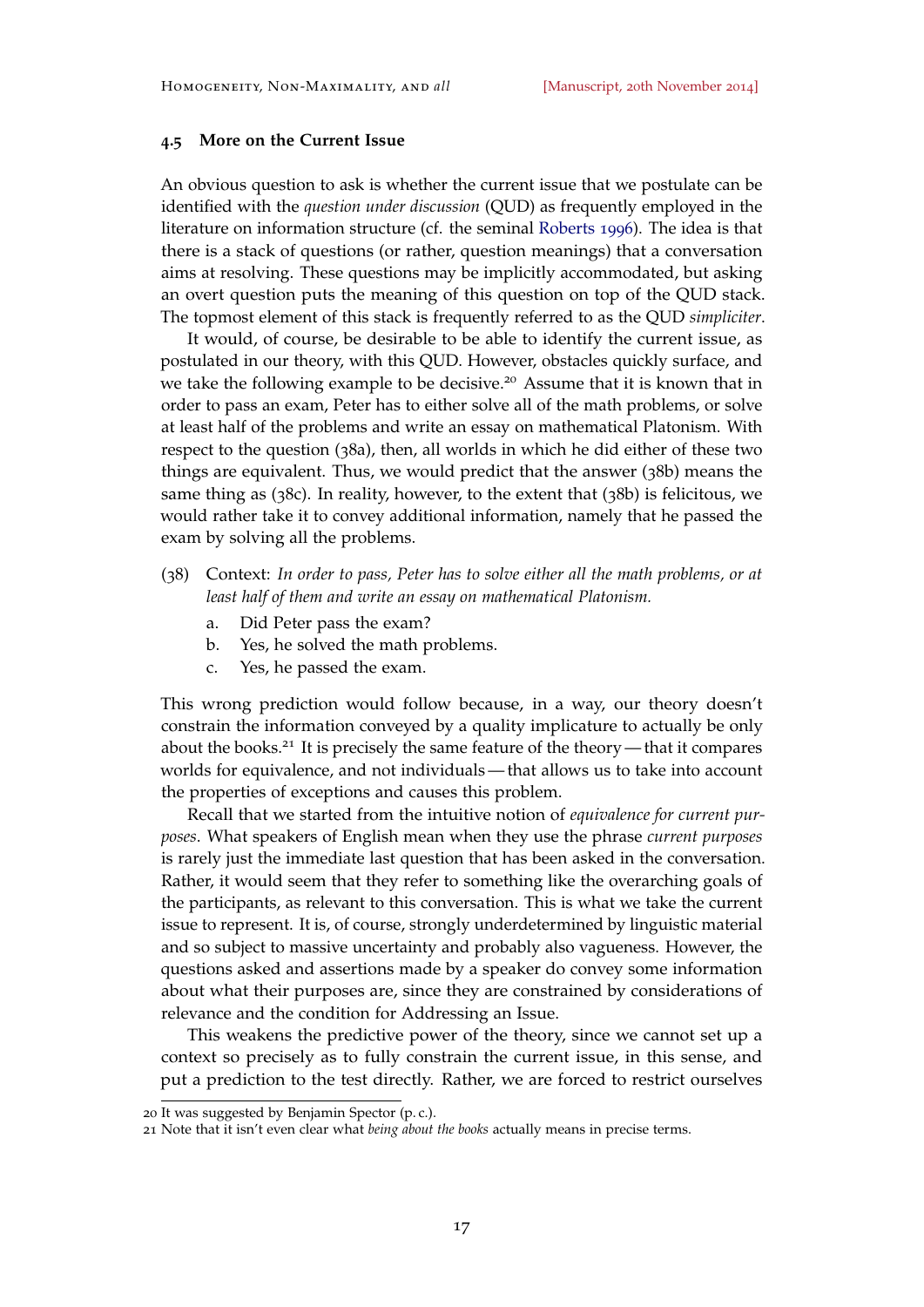to considerations of plausibility. On the other hand, this perspective allows us to make sense of examples such as ([38](#page-16-3)). The overtly asked question ([38](#page-16-0)a) need not be all that the speaker wants to know, indeed it most likely is not. It is quite possible that she is also interested in knowing the manner in which Peter passed the exam, if he did. Thus, the person supplying an answer cannot rely on the assumption that worlds in which he solved all problems, and worlds in which he solved half and wrote an essay, are equivalent for the purposes of the conversation, even though they are equivalent with respect to the question that was last asked explicitly. Hence, she will only give the answer (38[b\)](#page-16-1) if she is safe in doing so, i. e. if Peter passed the exam by solving all problems.

It seems to us that the predecessors of our approach, [van Rooij](#page-30-6) [2003](#page-30-6) and [Malamud](#page-29-2) [2012](#page-29-2), intend their use of decision problems (and the partitions derived from those) to be understood in the same spirit. Indeed, we think that no satisfactory of pragmatics can ultimately do without it, so that we are not unduly proliferating theoretical notions. It seems likely that even quantity implicatures are, in fact, computed not with respect to the top element of the QUD stack, but with respect to the current issue as we understand it. Otherwise, it would be predicted that (39b), in reply to (39a),<sup>22</sup> could never implicate that Mary didn't eat all of the apples. However, it seems to us that this implicature is, in fact, present to the extent that the asker of (39a) can be assumed to care about distinctions that are finer than those made by her simple existence question.

- (39) a. Did Mary eat some of the apples?
	- b. Yes, she ate some of them.

# **4.6 A Puzzle**

Plural definite descriptions containing numerals, such as in ([40](#page-17-0)), pose a puzzle for any theory of non-maximality: their reference is the same as that of a description without the numeral, uttered in the same context, but non-maximal readings seem to be much harder, perhaps impossible, to obtain with them.<sup>23</sup>

<span id="page-17-0"></span>(40) The ten professors smiled.

Our theory does not predict this behaviour, and we can merely offer a speculation on what might be going on. Perhaps the overt mention of the numeral indicates that the speaker takes the number of professors to be relevant, and this makes it likely that she also takes the precise number of professors who smiled to be relevant. As hearers, we therefore accommodate a current issue where this number makes a difference, so that a world where only nine professors smiled cannot be equivalent to one where all ten smiled.

This presupposes that the addition of a numeral inside the definite description doesn't interfere with homogeneity. If it does, then of course there is no problem, as non-homogeneous sentences are not expected to show non-maximality. While we are intuitively inclined to believe that definite descriptions with numerals

<sup>22</sup> No focal stress on *some* is intended in either sentence.

<sup>23</sup> We thank an anonymous reviewer for pointing this out.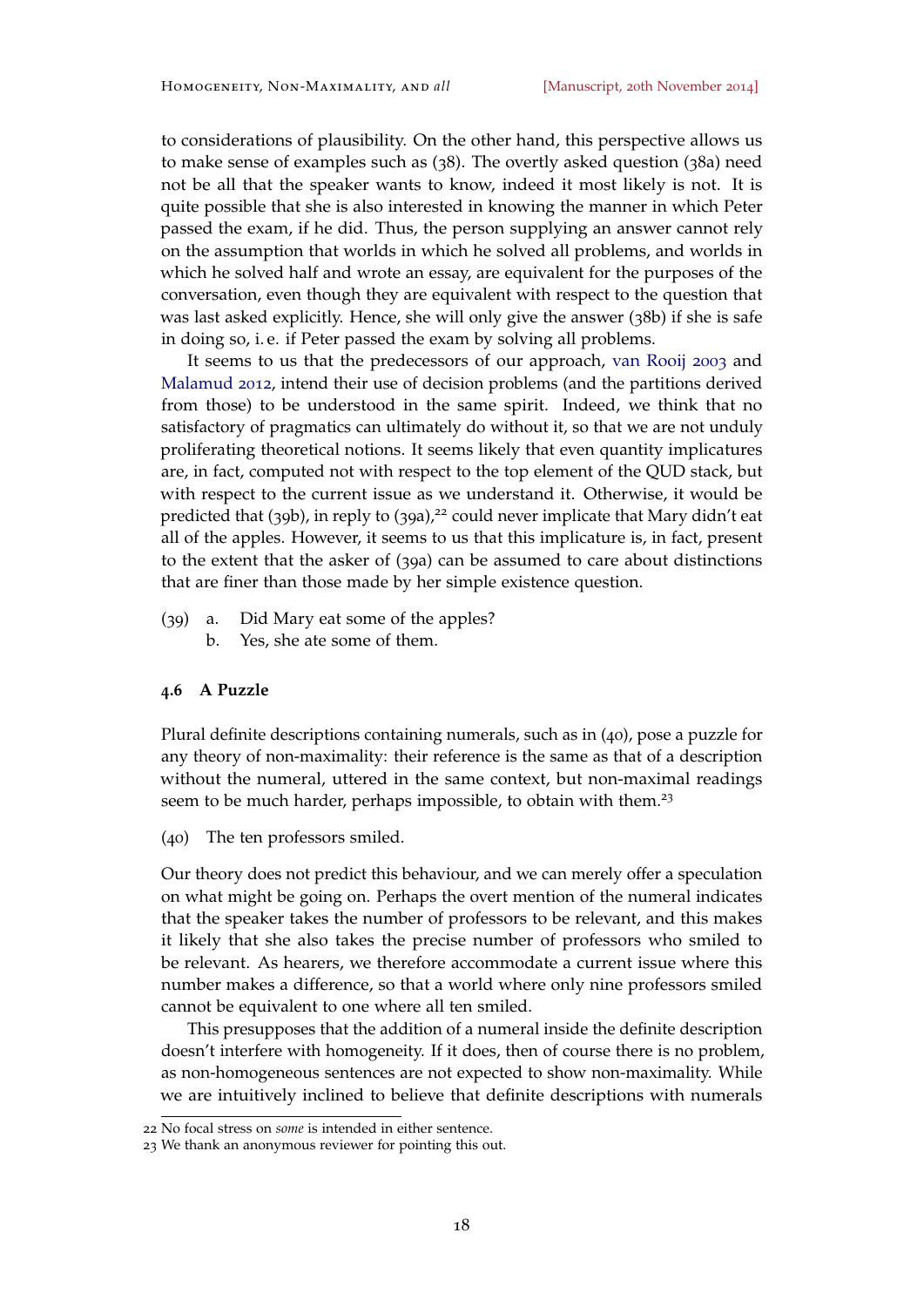are homogeneous in English, we have been told that they are not in French. In particular, in a negated sentence with such a definite description, it is possible to overtly state that some individuals do fulfill the predicate, as in (41a). This is not possible when the numeral is absent, in which case a homogeneous reading is obtained and exceptions are unmentionable as usual, shown in (41b).

- (41) Jean devait rencontrer trois étudiants pour leur parler de son projet. *John had to meet three students to talk with them about his project.*
	- a. Il arriva à l'heure au rendez-vous, mais il ne parla pas avec les trois étudiants. Il parla seulement avec l'un d'entre eux. *He arrived on time, but he didn't speak with the three students. He only talked to one of them.*
	- b. Il arriva à l'heure au rendez-vous, mais il ne parla pas avec les étudiants. #Il parla seulement avec l'un d'entre eux.

The potential locus of cross-linguistic variation that we see here strikes us as warranting further investigation.

# <span id="page-18-0"></span>**5 More on Homogeneity**

In order to identify further concrete predictions of our theory, it is necessary to have a closer look at the various guises in which homogeneity appears. So far, all our examples have involved so-called *stubbornly distributive predicates*: 24 predicates which can only hold of a plurality in virtue of holding of all its atomic parts. Collective predicates, however, also show a version of the same thing.<sup>25</sup>

We will first describe homogeneity-like effects in collective predicates empirically and then give a general descriptive formulation of what homogeneity amounts to, capturing both distributive and collective predicates. We will then proceed to identify corresponding predictions with respect to non-literal readings that our theory makes.

# <span id="page-18-1"></span>**5.1 Generalised Homogeneity**

We find that mixed and collective predicates, just like stubbornly distributive ones, have negative extensions that are not the complement of their positive extensions, i.e. they have an extension gap.<sup>26</sup> For distributive predicates, the generalisation is easy to state in one of many equivalent ways:

### (42) **Homogeneity for Distributive Predicates**

A homogeneous predicate *P* undefined of a plurality *a* if *P* is true of some

<sup>24</sup> As far as we are aware, the term originates with [Schwarzschild](#page-30-9) ([2011](#page-30-9)).

<sup>25</sup> Homogeneity for collective predicates received some attention in [Büring & Križ](#page-27-2) [2013](#page-27-2), and was independently brought up by Benjamin Spector (p. c.).

<sup>26</sup> So far, we have spoken of the extensions of sentences. The translation of this way of speaking to predicates is straightforward: a predicate's positive extension is the set of individuals in which it is true, and its negative extension is the set of individuals of which it is false.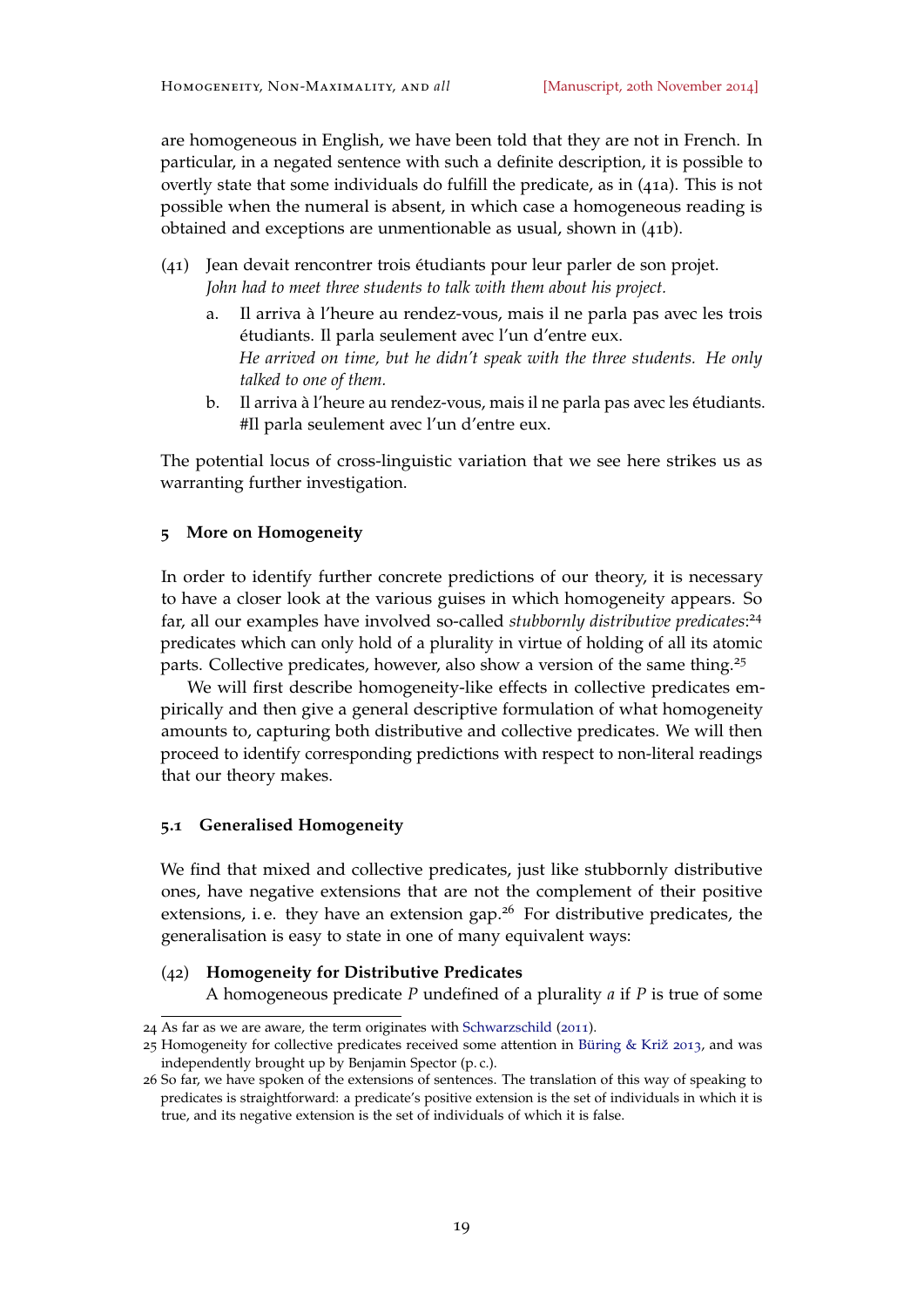members of *a* and false of others, i. e. if *a* is not homogeneous with respect to *P*.

We propose that the correct generalisation for homogeneous predicates, which applies to both distributive and collective ones, is as in  $(43)$ . What this amounts to is that in order for *P* to be true of *a*, *a* must not in any way be tainted by *non-P*-ness, and analogously for falsity. The name *homogeneity* is therefore still not entirely inappropriate.

# (43) **Generalised Homogeneity**

A homogeneous predicate *P* is undefined of a plurality *a* if there is a plurality *b* that overlaps with *a* (i. e. has mereological parts in common) such that *P* is either true or false of *a*.

To see this, consider the collective predication in (44), spoken with reference to the students' activities on a particular evening.

<span id="page-19-0"></span>(44) The boys are performing *Hamlet*.

The sentence is true if is a performance of *Hamlet* going on in which all and only the boys participate, and we predict it to be false only if no boy is taking part in any performance of the play. There are several types of scenarios in which neither one nor the other is the case and the sentence is predicted to be undefined.

**Scenario 1** *Only a subgroup of the boys is staging the performance.*

The sentence in question isn't true in such a scenario, $27$  but it certainly isn't false, either. Being true not of the plurality of all boys, but of a plurality that overlaps with them (in this case, a proper part), the predicate is constrained to be undefined by homogeneity.

### **Scenario 2** *All students together, including the boys, are performing the play.*

Here, the boys are performing *in Hamlet*, but we would not call  $(44)$  $(44)$  $(44)$  true.<sup>28</sup> However, it doesn't strike us as false, either. Consider that it is strange to say (45) to describe the situation:

(45) ??The boys aren't performing *Hamlet*, but they are doing so together with the girls.

<sup>27</sup> Putting aside the phenomenon of *team credit*, which we will suggest below is actually an instance of non-maximality.

<sup>28</sup> Some collective predicates, like *carry a piano*, and even more easily *play the Kreutzer sonata*, seem to be able to undergo reinterpretation to yield a participatory reading, i. e. *participate in a piano-carrying* or *participate in a performance of the Kreutzer sonata* We are doubtful that this is possible for *perform Hamlet* in English, and assure the reader that it most certainly is not for the German translation of this predicate (*Hamlet aufführen*).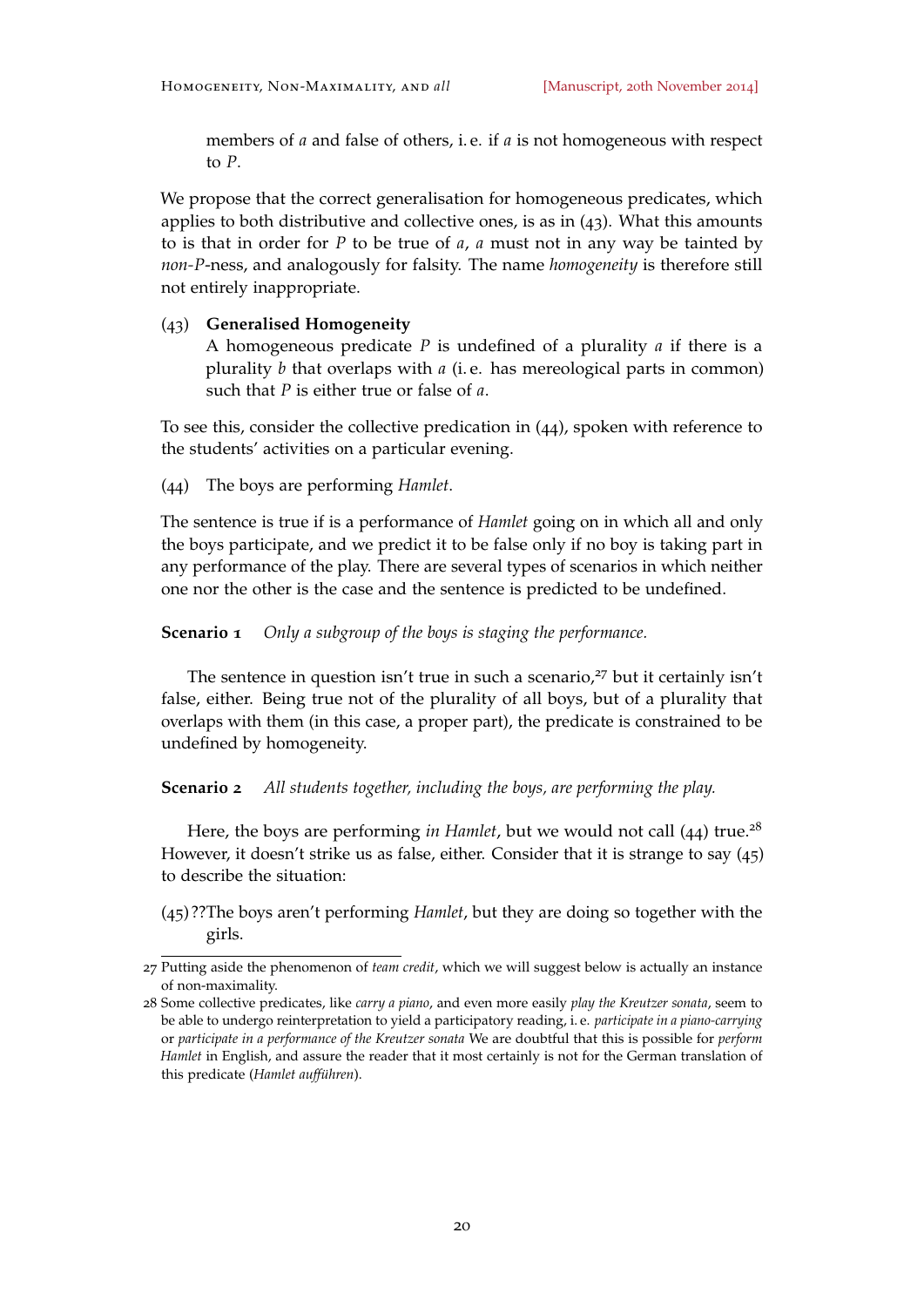This is in line with our prediction: since the plurality of all boys overlaps (in this case, is a part of) with a plurality of which the predicate is true (namely the plurality of all students), the sentence shouldn't be false.

**Scenario 3** *Some of the boys together with some of the girls are engaged in the performance.*

Again, we submit that ([44](#page-19-0)) is actually neither true nor false in this scenario.

It is interesting to note that the addition of *all* to collective predicates does not seem to remove every aspect of homogeneity. Its effect is, rather, the following: it makes the sentence false as soon as there is a mereological part of the plurality of which the predicate is false. This will cause ([46](#page-20-0)) to be false in Scenario 1 above, because there is a group of boys which is not taking part in any performance of *Hamlet* and of which the predicate is consequently false. The same is true of Scenario 3.<sup>29</sup>

<span id="page-20-0"></span>(46) All the boys are performing *Hamlet*.

However, ([46](#page-20-0)) is still neither true nor false in Scenario 2, because all the boys are participating in the performance and so the predicate isn't false of any of them; it's undefined of all of them.

#### <span id="page-20-1"></span>**5.2 Non-Maximality with Collectives**

The instances of non-maximality that arise with distributive predicates involve scenarios analogous to Scenario 1 above— a predicate is ascribed to a plurality even though it is only literally true of a subplurality — , and our theory predicts that we should find the same with collective predicates. And indeed, examples with collective predicates are easily found. Indeed, examples of collective predicates requiring not even close to universal participation have long been noted in the literature.<sup>30</sup> (47), for instance, may easily be used to describe a situation where a fraction of the boys just sat on the shore and watched the others without contributing to the effort (example from [Brisson](#page-27-0) [1998](#page-27-0)).

(47) The boys built a raft.

One might think that being a bystander actually counts as participating in the collective action here, although that raises the question of what exactly the conditions are under which this happens. Our theory offers an alternative view:

- (i) a. Not all the boys are performing *Hamlet*.
	- b. Some of the boys are performing *Hamlet*.

<sup>29</sup> In the latter case, there is an additional complication. While the negation of  $(46)$  $(46)$  $(46)$ ,  $(ia)$ , is clearly true in Scenario 1, it seems slightly strange in Scenario 3. We believe that the reason for this is that it tends to trigger the implicature (ib), which is certainly not true, and likely undefined, in Scenario 3.

<sup>30</sup> The *locus classicus* for this observation is [Dowty](#page-28-0) [1987](#page-28-0). The phenomenon is frequently referred to as *team credit* in the literature, but we have not been able to ascertain who coined the term.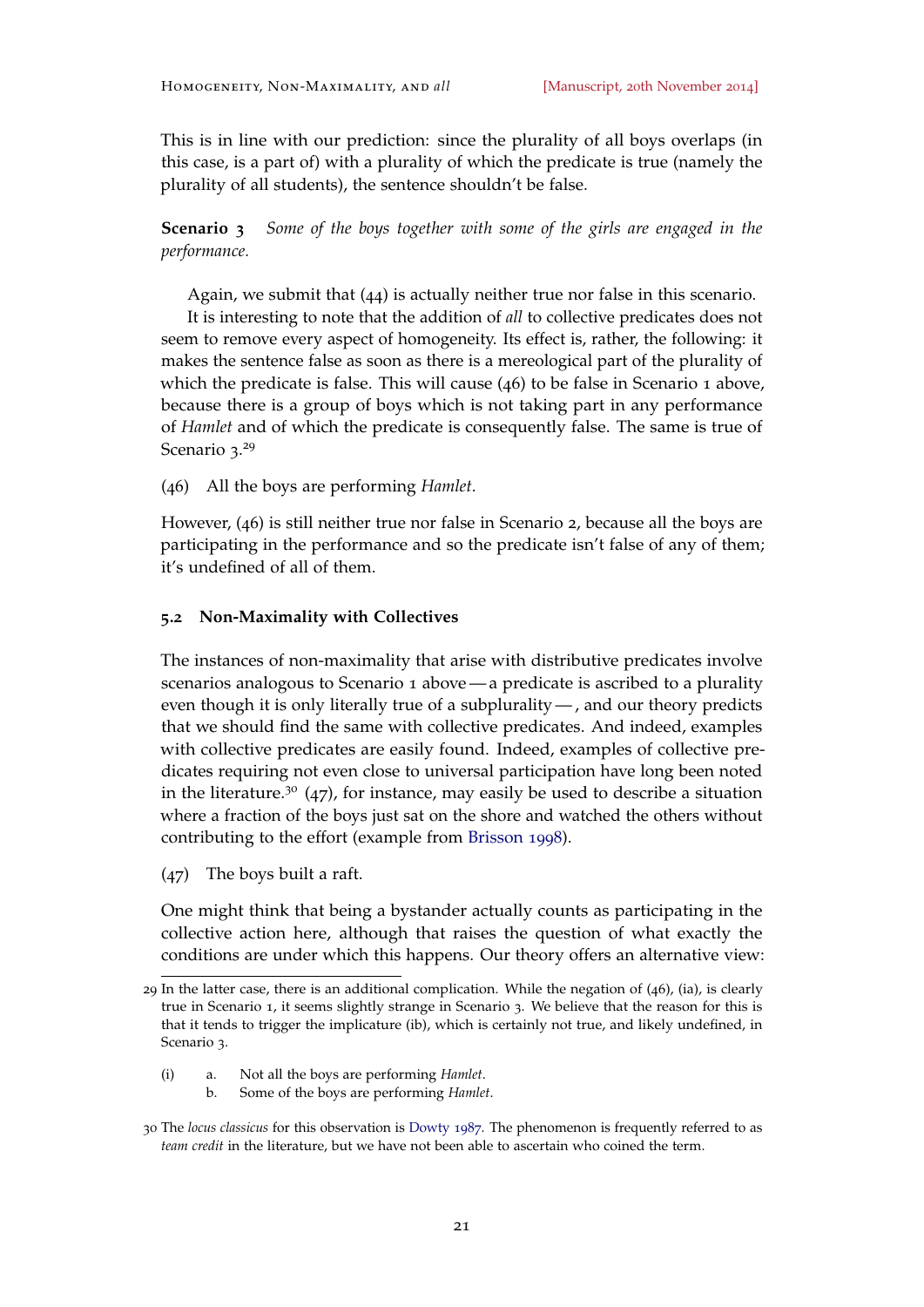being an attentive bystander is not to participate, but it is a way of being an irrelevant exception. The reason why collective predicates frequently allow a rather larger number of exceptions than distributive predicates, we submit, is this: when we use a collective transitive verb, the point of the statement is usually that the result was brought about — that a raft was built — and that the plurality denoted by the subject was somehow around and none of its members did anything else of interest. In the contexts where we would use such sentences, it doesn't usually make a difference whether all, or even nearly all, individuals actually participated in bringing about the described result.

As predicted, to the extent that it receives a collective reading, *all* seems to enforce universal participation, for example in  $(48).$ <sup>31</sup>

(48) All the boys built a raft./A raft was built by all the boys.

We also expect non-maximality in the opposite direction: it should be possible to ascribe a predicate to a plurality if there were irrelevant *additional* participants. While not ubiquitous, plausible examples of such exist. Small children frequently do not perform complicated manual tasks unaided, and so (49) could easily be considered true even when some of the actual glueing was done by a parent.

(49) The girls built a model plane.

According to our theory, it should be possible to ignore both irrelevant exceptions from the original group and additional agents at the same time, which, given that both are possible separately, would not be surprising. And indeed, it seems to us that if a group of boys built a raft assisted by an adult, with some of them not actually participating, but being around and not doing anything of note, one may well describe this by saying that "the boys built a raft".

# **5.3 Intermediate Conclusion**

We have argued that most treatments of homogeneity, focussing on distributive predicates, have described a special case of a slightly more general phenomenon: homogeneity is, in fact, the constraint that individuals in the positive extension of a predicate may not have mereological parts in common with individuals in its negative extension. With collective predicates, this constraint gives rise to several different types of homogeneity violations, including cases where more, rather than fewer, individuals than those that constitute the plurality in question participate in the event. We further claim that the corresponding non-maximal readings that our theory predicts do, indeed, exist, and that the phenomenon known as *team credit* may be reducible to them.

<span id="page-21-0"></span><sup>31</sup> Collective readings with *all* may be very hard to obtain due to it being a priori implausible that universal participation matters for current purposes, which is what would be required in order for *all* to be usable. This would explain intuitions that *all* nudges predicates towards a distributive reading, while clearly not containing distribution as a matter of its lexical semantics.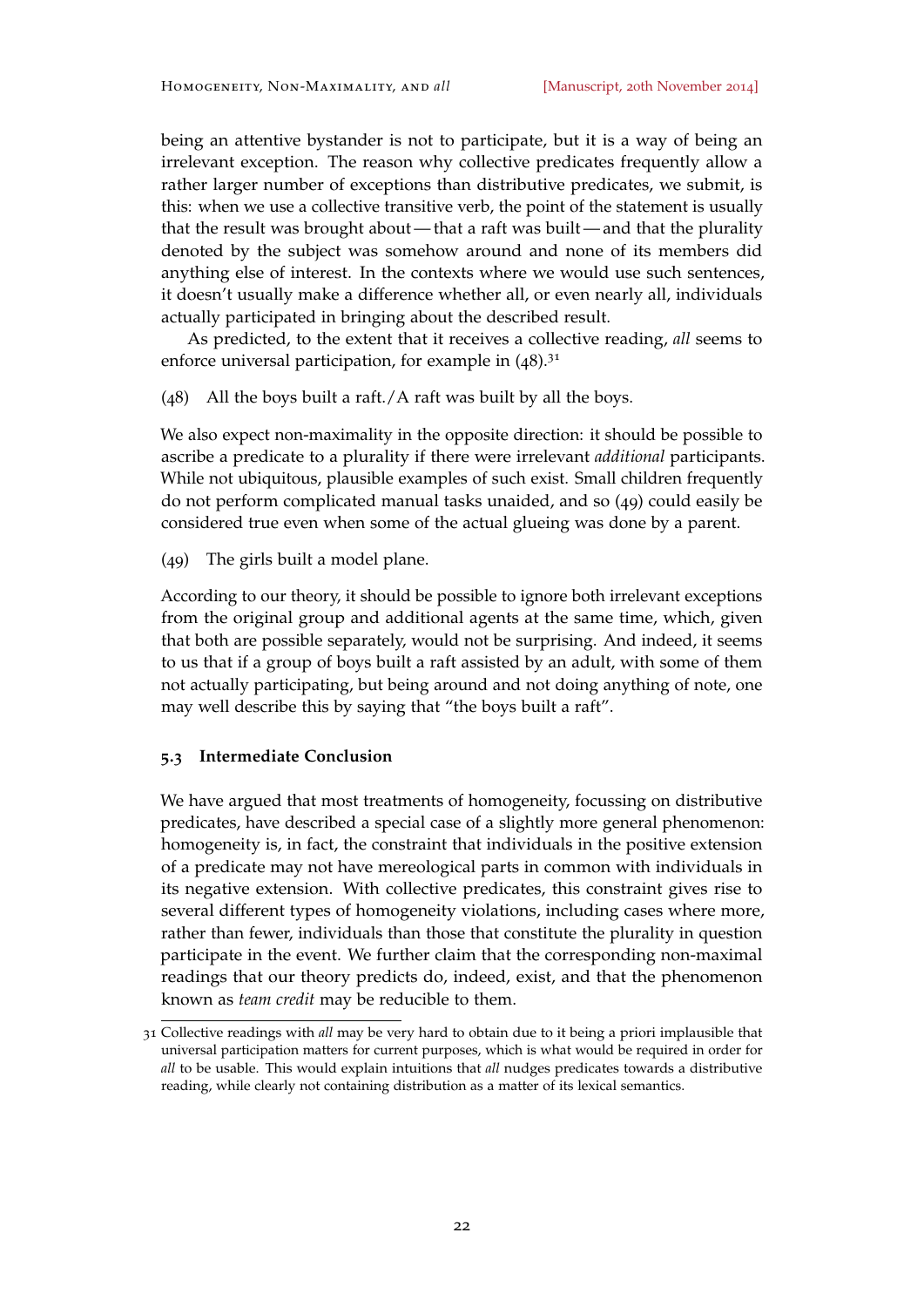# **6 Beyond Definite Plurals**

There is nothing, in principle, that restricts the predictions of the theory presented in this paper to definite plurals. Its scope is, in principle, the whole range of constructions that display homogeneity: all of them should allow for non-maximal readings. And this is as it should be.

# **6.1 Non-Mereological Parts**

Homogeneity and the associated non-maximality appear with respect to other parthood relations than mereological parthood (cf. also [Löbner](#page-29-4) [2000](#page-29-4)). Those involved in ([50](#page-22-0)), for example, are evidently of spatial character. ([50](#page-22-1)a) is neither true nor false if only part of the wall is painted, and so is (50[b\)](#page-22-2) if there are both dense and non-dense subregions of the forest.

- <span id="page-22-2"></span><span id="page-22-1"></span><span id="page-22-0"></span>(50) a. The wall is/isn't painted.
	- b. The forest is/isn't dense.

Even more abstractly, would we say that (51) is either true or false if the book contains a mix of brilliant and surprisingly silly chapters?

<span id="page-22-3"></span>(51) The book is intelligently written.

These other dimensions of homogeneity have their own analogues to nominal and adverbial *all*. In the spatial cases, the a homogeneity remover in the noun phrase is *whole*, while the adverbial one is *everywhere*. For the abstract case in ([51](#page-22-3)), *whole* also works, while an adverbial homogeneity remover doesn't seem to be available in English.<sup>32</sup>

- (52) a. The whole wall is painted.
	- b. The wall is painted everywhere.
- (53) a. The whole forest is very dense.
	- b. The forest is very dense everywhere.
- (54) The whole book is intelligently written.

The corresponding predictions for non-maximality seem to be borne out. (50[a\)](#page-22-1) seems to strongly tend towards a maximal reading, as we find it hard to imagine a way in which part of the wall not being painted could be irrelevant. (50[b\),](#page-22-2) on the other hand, seems quite compatible with a few sparser patches as long as they don't significantly diminish the potential for getting lost in the forest. Similarly, in most contexts, one can surely say that a book is intelligently written even if some passages contain a blunder when those don't detract form the point that it's worth reading.

<sup>32</sup> There seems to be considerable variation between languages with respect to which homogeneity removers are available in which position for which dimensions of homogeneity. German, for example, has an adverbial *durchgehend* that works for ([51](#page-22-3)).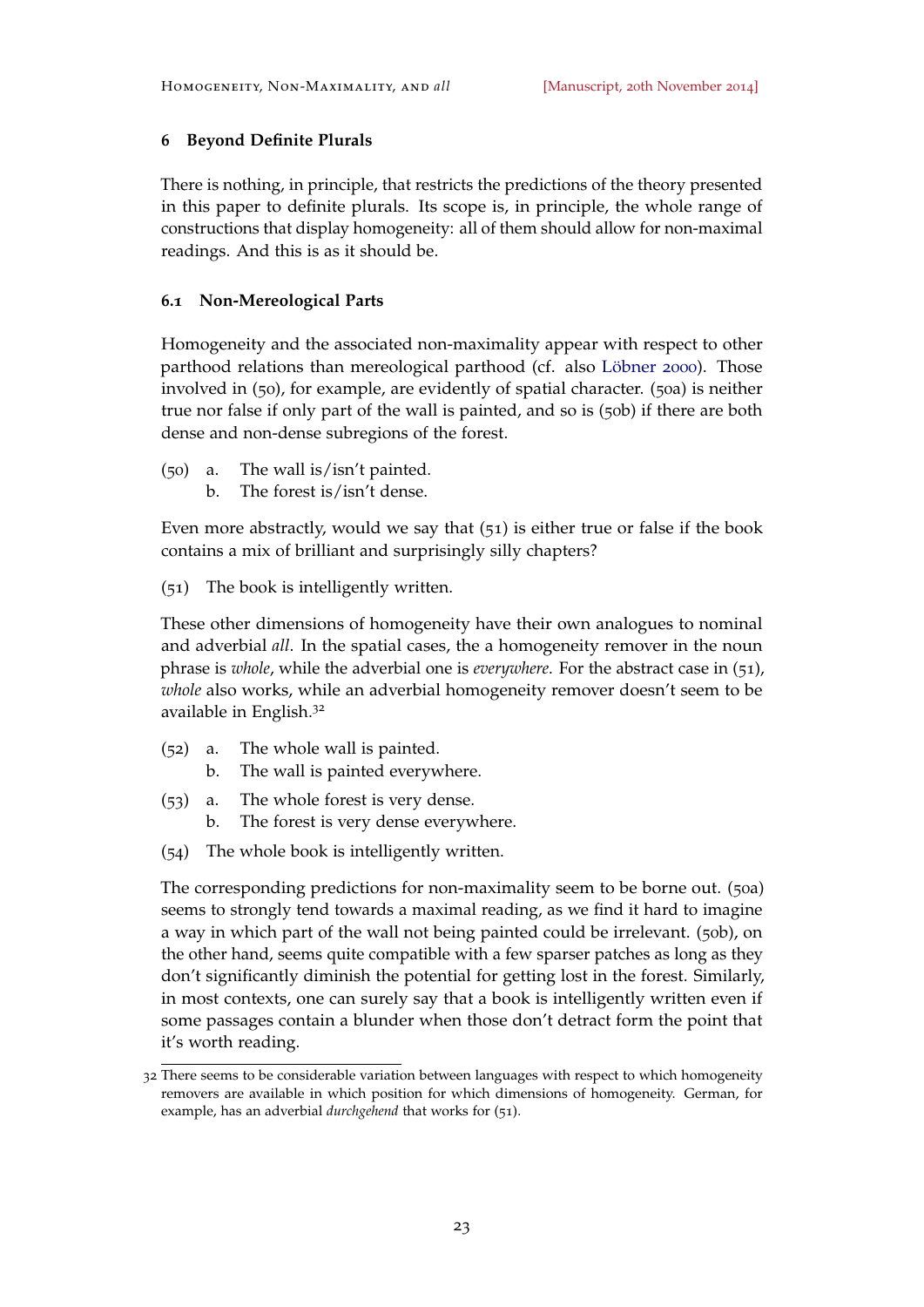# **6.2 Conjunctions**

A potential problem for the correlation between homogeneity and the possibility of non-maximality that we claim exists is posed by conjunctions. It has been argued that conjunctions of proper names are homogeneous, so that (55) is only true if both Bill and Peter came, and false if none of them came [\(Szabolcsi &](#page-30-10) [Haddican](#page-30-10) [2004](#page-30-10), [Magri](#page-29-5) [to appear\)](#page-29-5).

(55) Bill and Peter came.

Given this, we would predict non-maximal readings for such conjunctions to be possible, which they generally don't seem to be. However, if our suggestion that team credit is, in fact, nothing other than non-maximality is correct, the following might be a counterexample.

(56) *John planted a tree. His little daughter Mary stood by him and watched intently.* Mary: We planted a tree! Susan (mother): John and Mary planted a tree. Well, of course, John did the work and Mary actually just watched.

Still, there is no doubt that, if they are possible at all, non-maximal readings for conjunctions are very rare and hard to obtain. We can merely offer an intuitive consideration to make sense of this: If an individual weren't relevant to the current issue, it wouldn't be listed explicitly in a conjunction. Its mention will thus prompt the hearer to accommodate a current issue relative to which no non-maximal reading of the conjunction is possible.<sup>33</sup>

# **6.3 Bare Plural Generics**

Generics, too, show homogeneity effects [\(Cohen](#page-28-8) [2004](#page-28-8), [Magri](#page-29-12) [2012](#page-29-12)). (57a) certainly isn't true, but it's not false, either, as demonstrated by the infelicity of  $(57b)$ .<sup>34</sup>

- (57) a. Israelis live on the coastal plain.
	- b. #It's false that Israelis live on the coastal plain, but some of them do.

Once *all* is added, homogeneity disappears just as with definite plurals.

- (58) a. (All) Israelis (all) live on the coastal plain.
	- b. It's false that (all) Israelis (all) live on the coastal plain, but some of them do.

Of course, if any one construction is known for allowing exceptions, it is generics. For example, we have no problem accepting (59) even though not every single Israeli person speaks English.

<span id="page-23-0"></span>(59) Israelis speak English.

<sup>33</sup> A similar view is expressed by [Schwarzschild](#page-30-11) ([1996](#page-30-11): 92).

<sup>34</sup> The example is a hybrid between one of Cohen's and one of Magri's.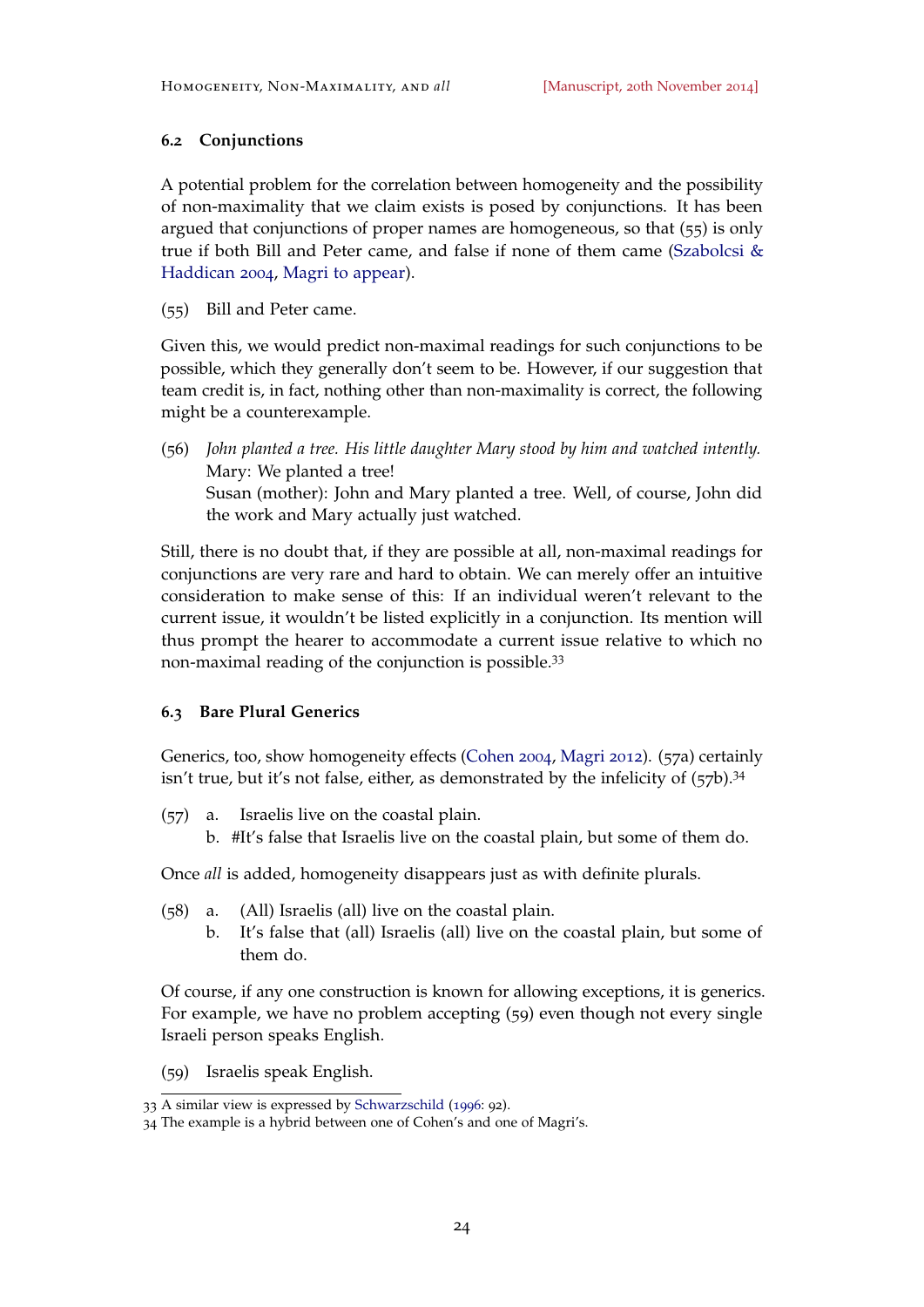Cohen contributes a relevant further observation in this connection: it is not only the number of exceptions which matters or their (non-)centrality in the category being talked about, but also the manner of their occurrence. If there were a whole coherent region of Israel where nobody spoke any English, (59a) would suddenly seem much less true.

This fits well with our account of non-maximality: in order to be acceptable, the permissions must be irrelevant for current purposes. When a statement like those in ([59](#page-23-0)) comes up, we usually care about such things as whether, going to Israel, a have to fear finding myself in a place where there is nobody I can communicate with. If there are just a few non-English-speaking Israelis who are relatively homogeneously distributed across the country, this doesn't have much of an influence: there will still always be plenty of people around who speak English. If, however, there is a whole region where nobody knows English, then what if I happen to go to that region? Suddenly, my ability to communicate, given that I go to Israel, is not such a virtual certainty anymore. Thus, when concentrated in a place, the non-English-speakers, even if their number isn't greater, are suddenly relevant for my purposes.

The effect of *all* on the exception tolerance of generics strikes us as less clear, and less pronounced, than in the case of plurals. One of the standard examples for exception tolerance of generics is ([60](#page-24-0)), which, as a generalisation, is acceptable despite the fact that penguins are birds and can't fly.

<span id="page-24-0"></span>(60) Birds can fly.

However, ([61](#page-24-1)) seems much less acceptable, indeed it is straightforwardly false, given that there are entire species of flightless birds.

<span id="page-24-1"></span>(61) All birds can fly.

Interestingly, ([62](#page-24-2)) seems much better again, even though there are still obvious exceptions, such as injured and sick birds and those with clipped wings.

<span id="page-24-2"></span>(62) All eagles can fly.

We do not have a developed theory on why this is so, but suggest that it might have something to do with whether we actually look at all individual instances of a kind, or of subkinds according to some relevant partition. If *all* quantifies over subkinds, and *eagles that had their wings clipped* do not count as an accessible subkind, so that ([62](#page-24-2)) means something along the lines of "All eagle species can fly", then the sentence might be acceptable because if you take any species of eagle, then *can fly* is non-maximally true of that species because injured birds and those with clipped wings can be ignored as irrelevant exceptions (whereas penguins in ([61](#page-24-1)) cannot be ignored because they are a proper subkind of *birds* of which *can fly* is plainly false, since no penguin can fly). Further exploration of this, in particular the question of what, exactly, homogeneity in generics is about (instances? subkinds?), is needed to make our theory fully applicable to generics.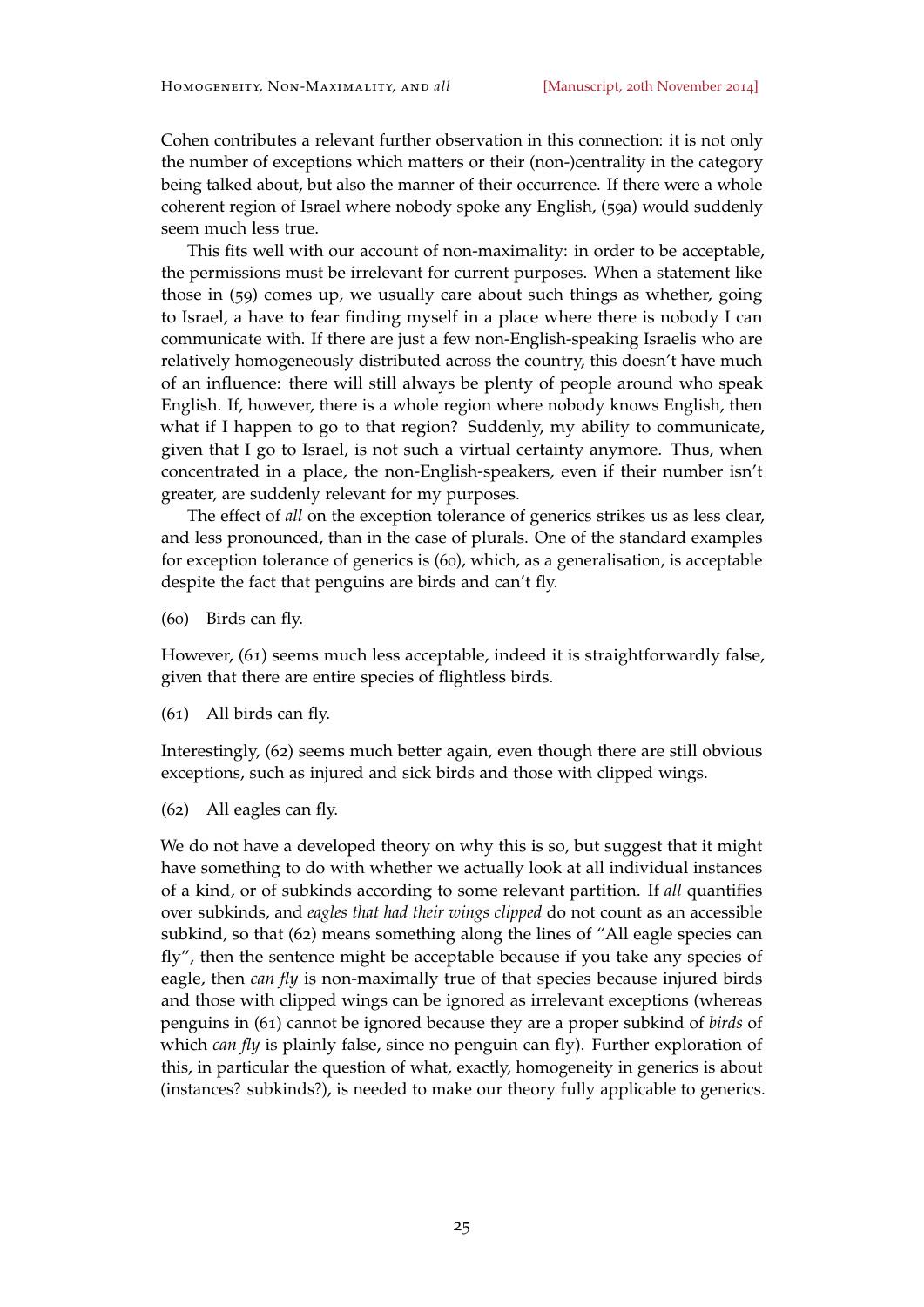# **6.4 Conditionals**

In the case of conditionals, it has, indeed, though partly on different grounds, been argued that they are the counterpart of plural definite descriptions in the domain of possible worlds [\(Bittner](#page-27-4) [2001](#page-27-4), [Schlenker](#page-30-4) [2004](#page-30-4)). The analogue of homogeneity in conditionals is known as the *conditional excluded middle* [\(Stalnaker](#page-30-12) [1981](#page-30-12), [von Fintel](#page-28-9) [1999](#page-28-9)). If, given Mary's coming, John's happiness could still go either way, (63) is not true, but it doesn't seem to be quite false, either. For it to be false, it would seem to be required that Mary's coming would ensure that John isn't happy.

<span id="page-25-0"></span>(63) If Mary comes, John will be happy.

Adding *necessarily* in the consequent removes this property: (64) is false as soon as there is any possibility that Mary comes and John still isn't happy.

(64) If Mary comes, John will necessarily be happy.

Conditionals, too, are known for allowing exceptions. If we are trying to decide whether to invite Mary, then  $(63)$  $(63)$  $(63)$  is a perfectly appropriate even if there are some unlikely ways in which Mary's coming could fail to bring about John's happiness. There might be a very small chance, for example, that Sue (the girlfriend of one of the other invitees) might come, and her and Mary always get into fights, which makes John unhappy. This possibility can be disregarded as irrelevant for current purposes, because we have no influence on Sue's coming (we can hardly tell Bill that he's not allowed to bring his girlfriend) and inviting Mary is certainly a good idea regardless. It has already been noted by [Schlenker](#page-30-4) ([2004](#page-30-4)) that *necessarily* removes this tolerance for exceptions in conditionals, and indeed, the same sentence with *necessarily*, however, would not be appropriate in this context.<sup>35</sup>

#### **6.5 Intermediate Conclusion**

The phenomena connected to other parthood relations than mereological parthood are straightforwardly in alignment with what our theory predicts. Conjunctions, which are often taken to denote mereological sums of individuals just like definite plurals, pose a potential problem in that they may be homogeneous, but are generally quite resistant to non-maximal readings. However, we have argued that, while the details are still unclear, it is most likely that their behaviour can be made sense of in a way that is compatible with our overall approach.

While the exception tolerance of generics and conditionals has in the past been analysed in rather different terms from ours, $3<sup>6</sup>$  and it is beyond the scope of

<sup>35</sup> Indeed, it is hard to imagine any context where this particular sentence could ever be uttered at all, since it is rare for one person's presence to have such complete control over another's happiness.

<sup>36</sup> For generics, the focus has been on the characterisation of admissible exceptions as non-central or abnormal (e. g. [Greenberg](#page-28-10) [2007](#page-28-10)) and the resulting non-monotonic logic (e. g. [Asher & Morreau](#page-27-5) [1995](#page-27-5)). For an overview of the literature on generics, see [Cohen](#page-28-11) [2002](#page-28-11). For conditionals, something similar has been done using orderings of worlds by closeness to the world of utterance (the *locus*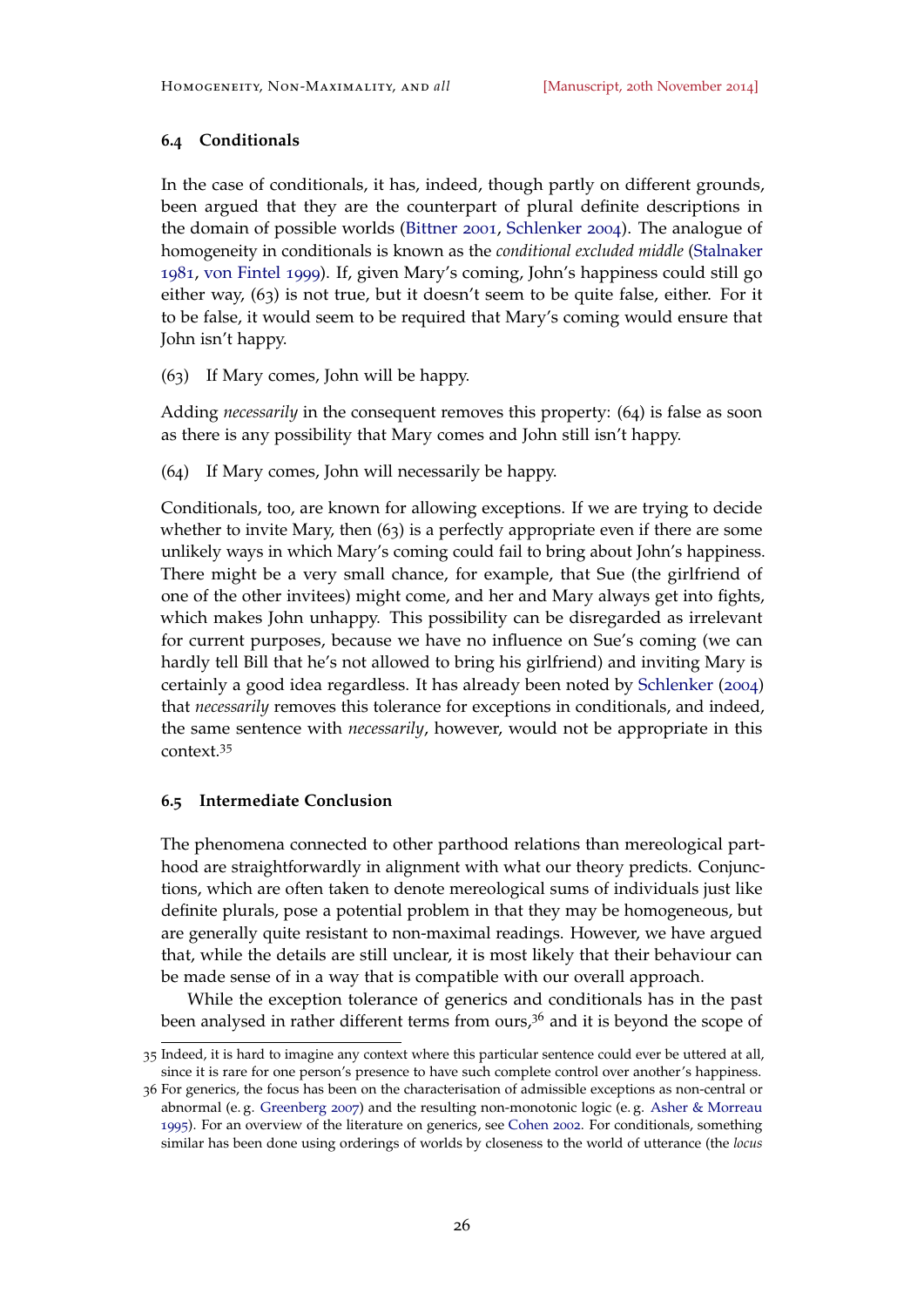the paper to show that the approach presented in this paper is more promising, we submit that it is a virtue of our theory that it opens up a perspective that may lead to a unified treatment of a wider range of constructions with similar properties.

### **7 Conclusion and Outlook**

In this paper, we have proposed a theory on which the non-maximal readings of plural statements are a consequence of the interplay between the semantic property of homogeneity that pertains to plural predication and certain pragmatic principles. In particular, we have proposed the following: first, a weakened version of the maxim of quality, which says that a sentence may be used to describe a situation in which it is not literally true as long as that situation does not differ from one in which it would be true in a way that matters for current purposes. And second (Addressing an Issue), a sentence can only be used if it matters for current purposes whether it is true or false, but the distinction between situations where it is true and others where it lacks a truth value need not be important. This entails that a sentence can never be used when it is literally false, but may be used when it is neither true nor false. We then formalised these two principles, operationalising the intuitive notion of *current purposes* as a question denotation in the traditional sense of a partition of the set of possible worlds.

We assume that the effect of *all* is purely semantic: it removes the extension gap that results from the homogeneity property of plural predicates, thus making the positive and the negative extension of the sentence complementary. The principle for Addressing an Issue thus forces a sentence with *all* to be used only in situations where it really matters whether the plural predication is literally true or not. If such tiny differences matter, then the leeway allowed by the weakened maxim of quality is exactly zero, and a strictly maximal interpretation results. The maximising/"slack regulating" function of *all* is thus derived as a consequence of its semantics.

We then proceeded to identify a number of welcome predictions of this approach, presenting new data on the homogeneity property that come to light once collective predication is properly considered. We also hope to have shown that our approach of linking non-maximality to homogeneity is promising for extension to other domains (in particular, generics and conditionals), as it may enable a unified treatment of several constructions which display parallel behaviour.

What we have presented leaves open several points for further research. It would be desirable to derive the principle for Addressing an Issue from deeper considerations of relevance. If those could be stated quantitatively, it might also open up an avenue for explaining another fact that we have not discussed: while *all* clearly reduces the tolerance for exceptions, and often eliminates it completely, it is not always completely impossible to use *all* despite the presence of exceptions.

*classicus* being [Lewis](#page-29-13) [1973](#page-29-13)), or alternatively in terms of domain manipulation [\(von Fintel](#page-28-12) [2001](#page-28-12), [Gillies](#page-28-13) [2007](#page-28-13)).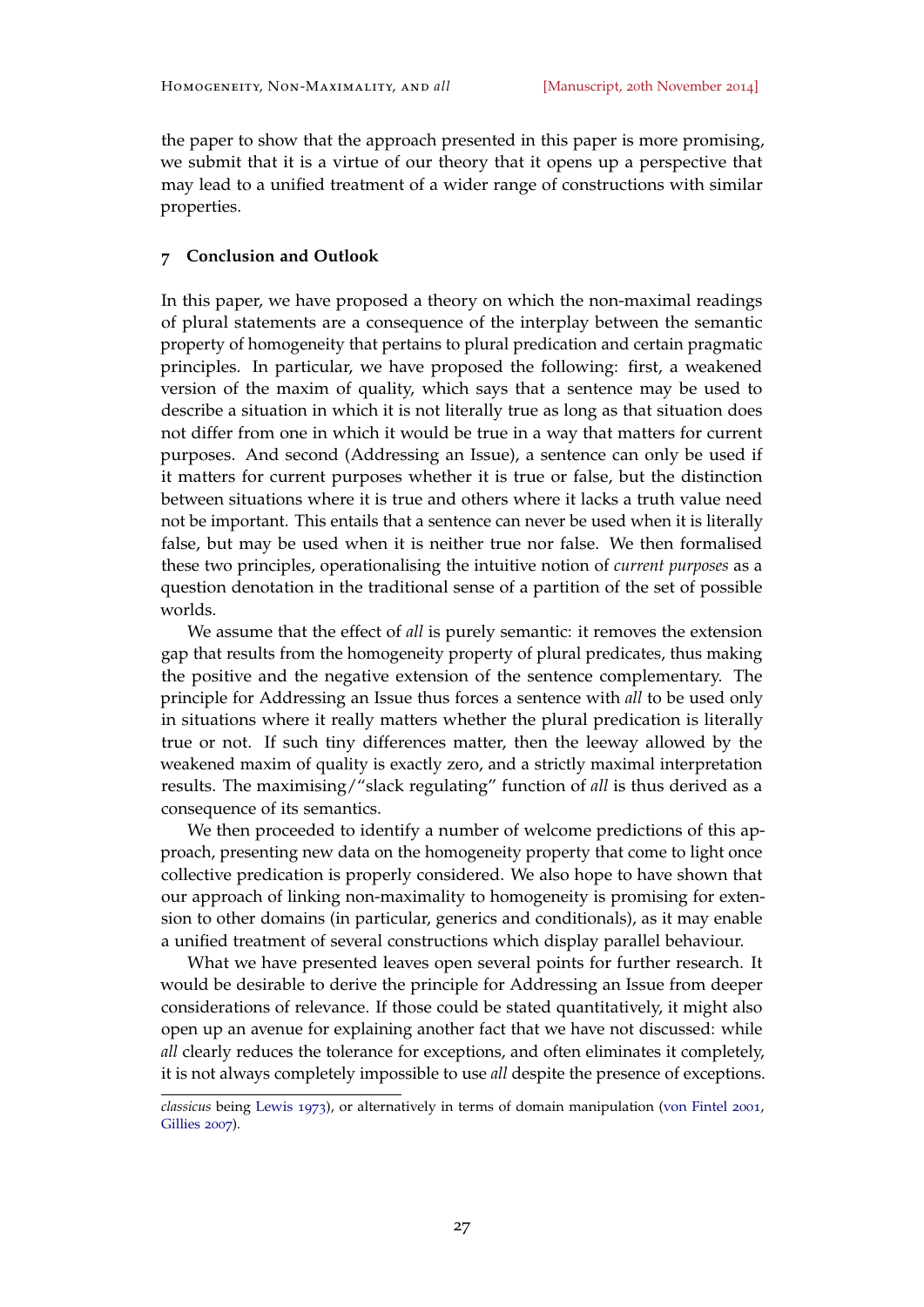(65) probably does not really require every single person at the party to be very happy.

(65) All the people at the party were very happy.

This is not, to our knowledge, a phenomenon that any existing theory can explain, and it remains to be seen whether our approach can be improved in a way that allows for this possibility.

Furthermore, we have only presupposed that a compositional semantics can be given that delivers the right extension gaps for sentences with homogeneous predicates. Actually providing such a semantics, which correctly captures collective predicates and explains how *all* and other quantifiers and quantifier-like elements interact with and modify homogeneity is a highly non-trivial task that we have to leave to future work.

# **References**

- <span id="page-27-3"></span>Alxatib, Sam & Jeffrey Pelletier. 2011. On the psychology of truth-gaps. In Rick Nouwen, Robert van Rooij & Hans-Christian Schmitz (eds.), *Vagueness and communication*, vol. 6517 Lecture Notes in Computer Science, 13–36. Heidelberg: Springer.
- <span id="page-27-5"></span>Asher, Nicholas & Michael Morreau. 1995. What some generics mean. In Greg Carlson & Jeffry Pelletier (eds.), *The generic book*, 300–338. Chicago: University of Chicago Press.
- <span id="page-27-4"></span>Bittner, Maria. 2001. Topical referents for individuals and possibilities. In Rachel Hastings, Brendan Jackson & Zsofia Zvolenszky (eds.), *Proceedings from SALT XI*, 36–55. Ithaca, NY: CLC Publications, Cornell University.
- <span id="page-27-1"></span>Breheny, Richard. 2005. Exhaustivity, homogeneity, and definiteness. In Paul Dekker & Michael Franke (eds.), *Proceedings of the fifth Amsterdam Colloquium*, 59–65.
- <span id="page-27-0"></span>Brisson, Christine. 1998. *Distributivity, Maximality, and Floating Quantifiers*: Rutgers dissertation.
- <span id="page-27-6"></span>Brisson, Christine. 2003. Plurals, *all* and the Nonuniformity of Collective Predication. *Linguistics and Philosophy* 26. 129–184.
- <span id="page-27-2"></span>Büring, Daniel & Manuel Križ. 2013. It's that and that's it! Exhaustivity and homogeneity presuppositions in clefts (and definites). *Semantics & Pragmatics* 6.
- <span id="page-27-8"></span>Burnett, Heather. 2011a. Context-sensitivity, universal quantification and the syntax-pragmatics interface. Talk given at GLOW34, Vienna.
- <span id="page-27-7"></span>Burnett, Heather. 2011b. Vagueness and plural predication. In Daniel Lassiter (ed.), *Proceedings of the 2011 ESSLLI student session*, Ljubljana.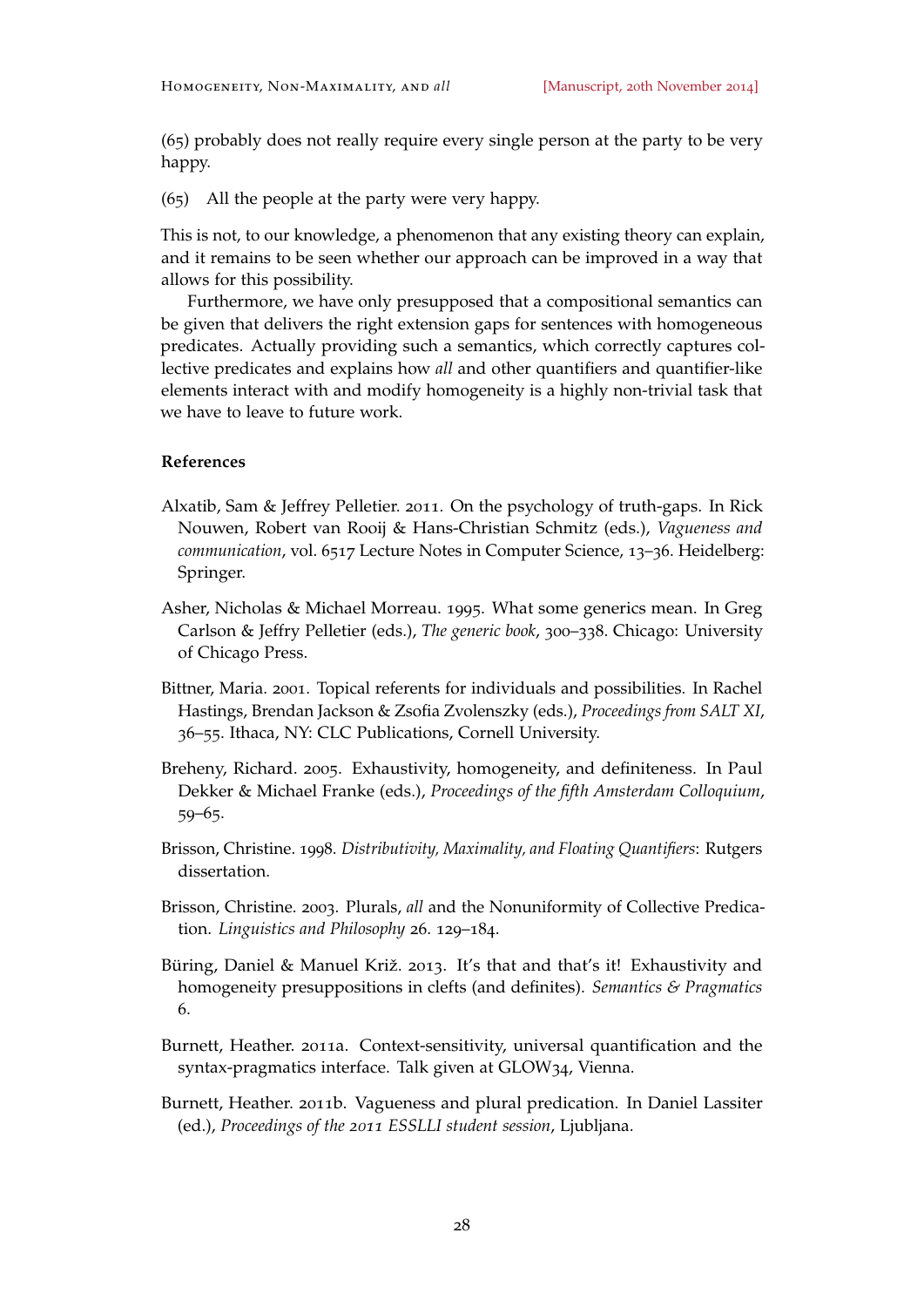- <span id="page-28-7"></span>Burnett, Heather. 2012. Vague determiner phrases and distributive predication. In Daniel Lassiter & Marija Slavkovik (eds.), *Lecture notes in computer science*, vol. 7415, 175–194. Springer.
- <span id="page-28-15"></span>Burnett, Heather. 2014. A Delineation solution to the puzzles of absolute adjectives. *Linguistics and Philosophy* 37. 1–39.
- <span id="page-28-14"></span>Cobreros, Pablo, Paul Égré, David Ripley & Robert van Rooij. 2012. Tolerant, classical, strict. *Journal of Philosophical Logic* 41. 347–385.
- <span id="page-28-11"></span>Cohen, Ariel. 2002. Genericity. *Linguistische Berichte* 10. 59–89.
- <span id="page-28-8"></span>Cohen, Ariel. 2004. Generics and mental representations. *Linguistics and Philosophy* 27. 529–556.
- <span id="page-28-0"></span>Dowty, David. 1987. A note on collective predicates, distributive predicates and *all*. In *Proceedings of escol 86*, 97–115.
- <span id="page-28-9"></span>von Fintel, Kai. 1999. NPI licensing, strawson entailment, and context dependency. *Journal of Semantics* 16(2). 97–148.
- <span id="page-28-12"></span>von Fintel, Kai. 2001. Counterfactuals in a dynamic context. In M. Kenstowicz (ed.), *Ken Hale: A life in language*, Cambridge: MIT Press.
- <span id="page-28-1"></span>Gajewski, Jon. 2005. *Neg-raising: Polarity and Presupposition*: MIT dissertation.
- <span id="page-28-5"></span>George, Benjamin. 2008a. Prediction presupposition projection: Some alternatives in the strong kleene tradition. Ms., UCLA.
- <span id="page-28-6"></span>George, Benjamin. 2008b. *Presupposition repairs: a static, trivalent approach to predicting projection*: UCLA MA thesis.
- <span id="page-28-13"></span>Gillies, Anthony. 2007. Counterfactual scorekeeping. *Linguistics and Philosophy* 30. 329–360.
- <span id="page-28-10"></span>Greenberg, Yael. 2007. Exceptions to generics: Where vagueness, context dependence and modality interact. *Journal of Semantics* 24. 131–167.
- <span id="page-28-2"></span>Grice, H. P. 1975. Logic and conversation. In P. Cole & J. Morgan (eds.), *Synax and Semantics*, 41–58. New York: Academic Press.
- <span id="page-28-3"></span>Krifka, Manfred. 2002. Be brief and vague! and how bidirectional optimality theory allows for Verbosity and Precision. In David Restle & Dietmar Zaefferer (eds.), *Sounds and Systems. Studies in Structure and Change. A Festschrift for Theo Vennemann*, 439–458. de Gruyter.
- <span id="page-28-4"></span>Krifka, Manfred. 2007. Approximate interpretation of number words: A case for strategic communication. In Gerlof Bouma, Irene Krämer & Joost Zwarts (eds.), *Cognitive foundations of interpretation*, 111–126. Amsterdam: Koninklijke Nederlandse Akademie van Wetenschapen.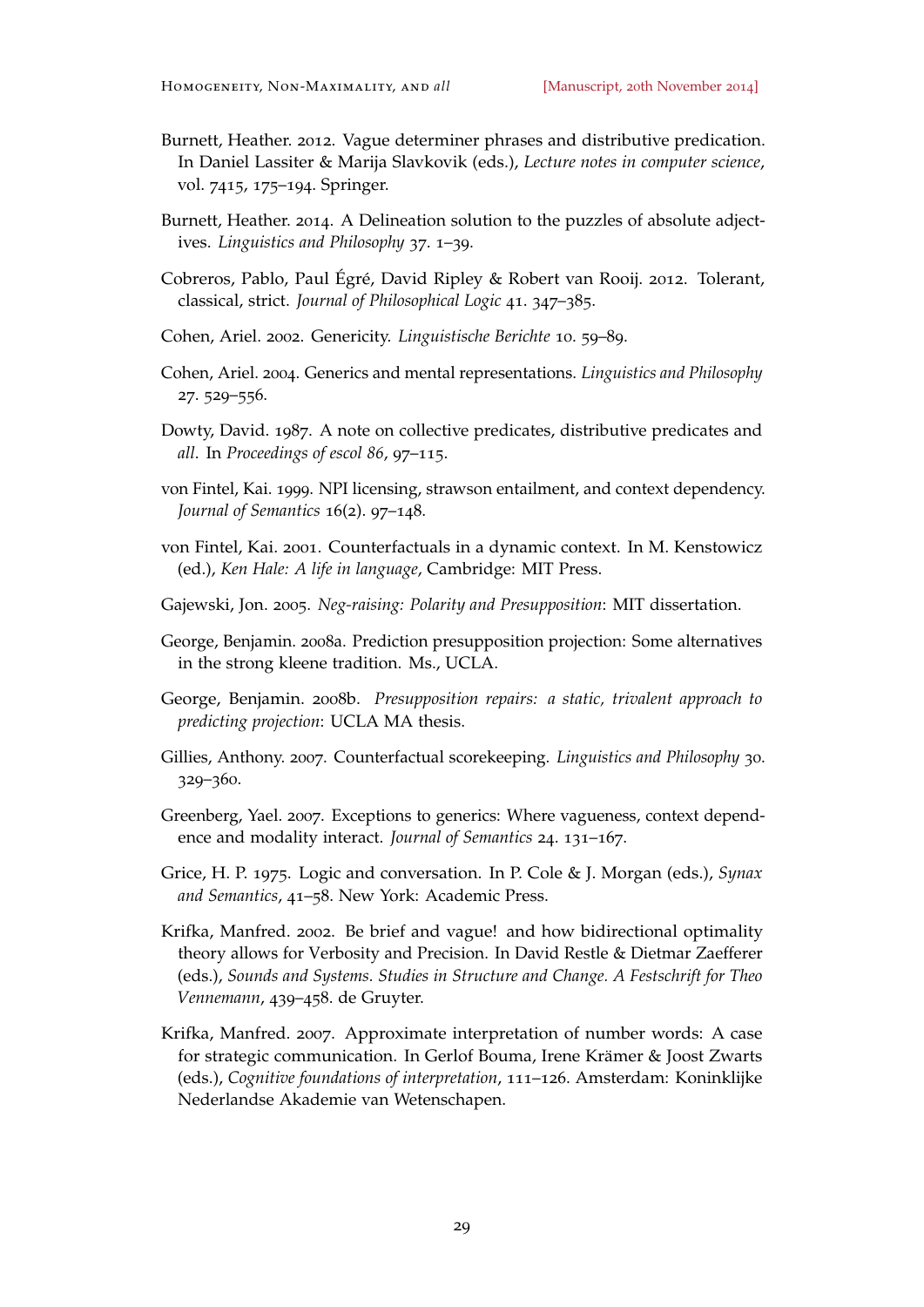- <span id="page-29-7"></span>Križ, Manuel & Emmanuel Chemla. 2014. Two methods to find truth value gaps and their application to the projection problem of homogeneity. Ms. University of Vienna & LSCP.
- <span id="page-29-6"></span>Kroch, Anthony. 1974. *The semantics of scope in English*. Cambride, MA: MIT dissertation.
- <span id="page-29-0"></span>Lasersohn, Peter. 1999. Pragmatic halos. *Language* 3(75). 522–551.
- <span id="page-29-10"></span>Lauer, Sven. 2012. On the pragmatics of pragmatic slack. In A. Aguilar, R. Nouwen & A. Chernilovskaya (eds.), *Proceedings of Sinn und Bedeutung 16* MIT Working Papers in Linguistics, Cambridge, MA.
- <span id="page-29-13"></span>Lewis, David. 1973. *Counterfactuals*. Oxford: Blackwell.
- <span id="page-29-8"></span>Lewis, David. 1988. Vague identity: Evans misunderstood. *Analysis* 48. 128–130.
- <span id="page-29-1"></span>Link, Godehard. 1983. The logical analysis of plurals and mass terms: A latticetheoretical approach. In R. Baeuerle, C. Schwarze & Arnim von Stechow (eds.), *Meaning, use and interpretation of language*, de Gruyter.
- <span id="page-29-3"></span>Löbner, Sebastian. 1987. The Conceptual Nature of Natural Language Quantification. In I. Rusza & Anna Szabolcsi (eds.), *Proceedings of the '87 Debrecen symposion on logic and language*, Budapest: Akadémiai Kiadó.
- <span id="page-29-4"></span>Löbner, Sebastian. 2000. Polarity in natural language: predication, quantification and negation in particular and characterizing sentences. *Linguistics and Philosophy* 23. 213–308.
- <span id="page-29-12"></span>Magri, Giorgio. 2012. No need for a dedicated theory of the distribution of readings of English bare plurals. In Anca Chereches (ed.), *Proceedings of Semantics and Linguistic Theory (SALT) 22*, 383–402.
- <span id="page-29-5"></span>Magri, Giorgio. to appear. An account for the homogeneity effects triggered by plural definites and conjunction based on double strengthening. In Salvatore Pistoia Reda (ed.), *Semantics, pragmatics and the case of scalar implicatures*, Palgrave.
- <span id="page-29-14"></span>Malamud, Sophia. 2006. *Semantics and pragmatics of arbitrariness*: University of Pennsylvania dissertation.
- <span id="page-29-2"></span>Malamud, Sophia. 2012. The meaning of plural definites: A decision-theoretic approach. *Semantics & Pragmatics* 5. 1–58.
- <span id="page-29-9"></span>Ripley, David. 2011. Contradictions at the borders. In Rick Nouwen, Robert van Rooij & Hans-Christian Schmitz (eds.), *Vagueness and communication*, vol. 6517 Lecture Notes in Computer Science, Heidelberg: Springer.
- <span id="page-29-11"></span>Roberts, Craige. 1996. Informative structure in discourse: Towards an integrated formal theory of pragmatics. In H. Yoon, J. & A. Kathol (eds.), *Osu working papers in linguistics 49*, Colombus, OH: Ohio State University.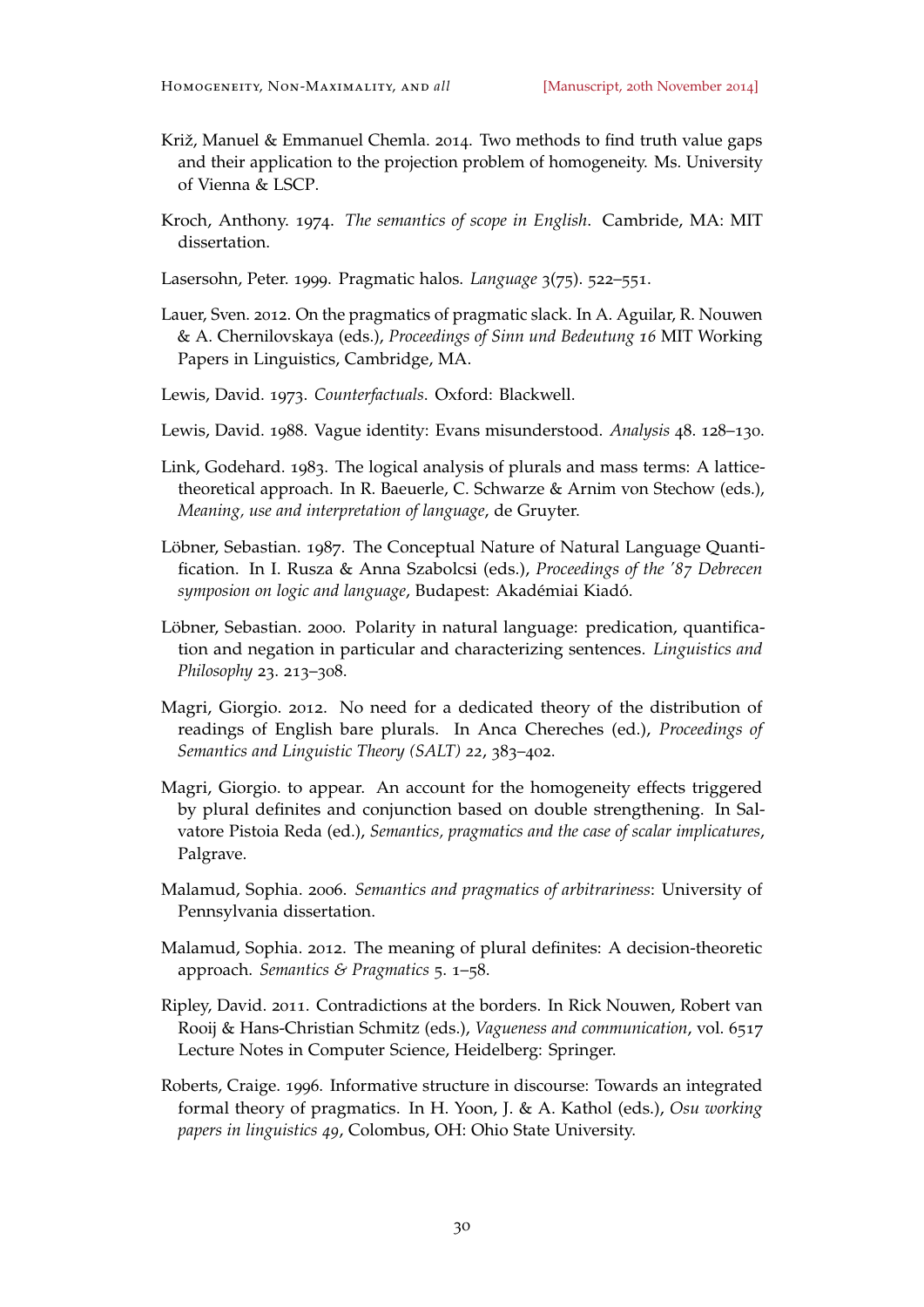- <span id="page-30-6"></span>van Rooij, Robert. 2003. Questioning to resolve decision problems. *Linguistics and Philosophy* 26. 727–763.
- <span id="page-30-7"></span>Sauerland, Uli. 2011. Vagueness in language: The case againast fuzzy logic revisited. In Petr Cintula, Chris Fermüller, Lluis Godo & Petr Hájek (eds.), *Understanding vagueness - logical, philosophical and linguistic perspectives*, London: College Publicatoins.
- <span id="page-30-0"></span>Scha, Remko. 1981. Distributive, collective and cumulative quantification. In J. Groenendijk, T. Janssen & M. Stokhof (eds.), *Formal methods in the study of language*, vol. 2, 483–512. Amsterdam: Mathematisch Centrum.
- <span id="page-30-4"></span>Schlenker, Philippe. 2004. Conditionals as definite descriptions (a referential analysis). *Research on Language and Computation* 2(3). 417–462.
- <span id="page-30-5"></span>Schwarz, Florian. 2013a. Maximality and definite plurals – experimental evidence. In Emmanuel Chemla, Vincent Homer & Grégoire Winterstein (eds.), *Proceedings of Sinn und Bedeutung 17*, 509–526.
- <span id="page-30-1"></span>Schwarzschild, Roger. 1994. Plurals, presuppositions and the sources of distributivity. *Natural Language Semantics* 2(3). 201–248.
- <span id="page-30-11"></span>Schwarzschild, Roger. 1996. *Pluralities*. Dordrecht ; Boston: Kluwer Academic.
- <span id="page-30-9"></span>Schwarzschild, Roger. 2011. Stubborn distributivity, multiparticipant nouns and the count/mass distinction. In Suzi Lima, Kevin Mullin & Brian Smith (eds.), *Proceedings of NELS 39*, vol. 2, 661–678. Amherst, MA: GLSA.
- <span id="page-30-8"></span>Smith, E. Allyn & Kathleen Currie Hall. 2011. Projection diversity: Experimental evidence. In *Proceedings of the ESSLLI 2011 workshop on projective meaning*, Ljubljana, Slovenia.
- <span id="page-30-2"></span>Spector, Benjamin. 2013. Homogeneity and plurals: From the strongest meaning hypothesis to supervaluations. Presented at Sinn und Bedeutung 18.
- <span id="page-30-12"></span>Stalnaker, Robert. 1981. A defense of conditional excluded middle. In Robert Stalnaker, William Harper & Glenn Pearce (eds.), *Ifs: Conditionals, belief, decision, chance and time*, 87–104. Dordrecht: Reidel.
- <span id="page-30-10"></span>Szabolcsi, Anna & Bill Haddican. 2004. Conjunction meets negation: A study in cross-linguistic variation. *Journal of Semantics* 21(3). 219–249.

#### <span id="page-30-3"></span>**A Comparisons**

# **A.1 Brisson 1998, 2003**

[Brisson](#page-27-0) ([1998](#page-27-0), [2003](#page-27-6)) presents an account of the possibility of non-maximal readings based on [Schwarzschild'](#page-30-11)s ([1996](#page-30-11)) theory of covers. Greatly simplified, we may illustrate the theory thus: when a predicate is combined with a plurality, a contextually supplied function *C* intervenes which maps that plurality to a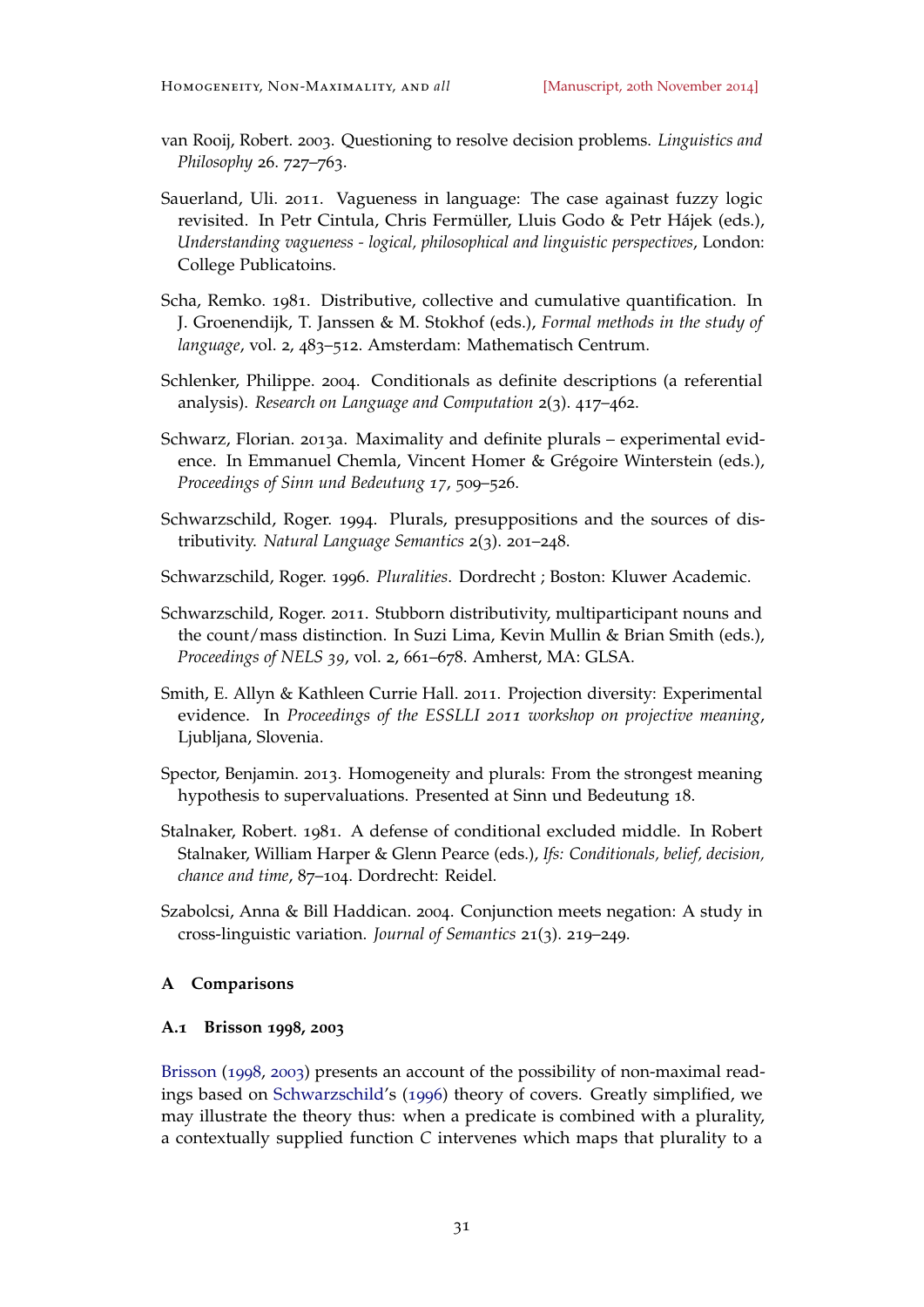subplurality of itself. Thus, the meaning of (66a) is (66b), for some contextually supplied *C*.

- (66) a. The professors smiled.
	- b.  $\lceil \text{smiled} \rceil(C(\lceil \text{the professors} \rceil))$

When *C* is the identity, then we obtain a maximal reading. If the context supplies a *C* that maps the professors to a proper subplurality of them, then we get a nonmaximal reading. The way that *all* now removes the possibility for non-maximal readings is by forcing *C* to be the identity function regardless of the context, which it accomplishes through some unspecified action-at-a-distance mechanism. No provision is made for the, as it were, super-maximal readings with collective predicates that we discussed in section [5](#page-20-1).2, but it seems possible in principle to allow for them by changing what kinds of functions *C* be (i. e. it could map a plurality not only to a subplurality, but to any overlapping plurality).

Brisson does not explore the rules that govern the choice of *C* for a given context, nor does her account incorporate homogeneity. It is difficult to see whether the theory could be developed into something of similar or wider coverage than what we have presented, and we cannot explore this question here, so a meaningful comparison is hardly possible.

#### **A.2 Burnett 2011**

[Burnett](#page-27-7) ([2011](#page-27-7)b) defines a semantics for predicate logic with plurals — though only for unary distributive predicates— in which a sentence is assigned three kinds of truth-conditions, in an adaptation of a system originally developed under the name of *Tolerant, Classical, Strict* by [Cobreros et al.](#page-28-14) ([2012](#page-28-14)) for vague predication. Classical truth is two-valued and basically gives plural predication universal truth-conditions and complementary (existential) falsity conditions. Classical truth, however, is only used to derive the two other notions: tolerant truth and strict truth. To do this, a relation ∼, parameterised by predicates, is added to the model. For any predicate *P*, the binary relation ∼*<sup>P</sup>* between individuals is reflexive and symmetric, but not necessarily transitive. Assume that for any individual *a*, *a* is a name for that individual in the object language. Then the truth definitions are as follows:

(67) **Tolerant and Strict Truth** *M*  $\models$ <sup>*t*</sup> *P*(*i*<sub>1</sub>) iff ∃*i*<sub>2</sub> ∼*P i*<sub>1</sub> : *M*  $\models$ <sup>*c*</sup> *P*(*i*<sub>2</sub>) *M*  $\models$ <sup>*s*</sup> *P*( $\overline{i_1}$ ) iff  $\forall i_2 \sim p i_1 : M \models^c P(\overline{i_2})$ 

While classical falsity is simply the negation of classical truth, the tolerant and strict logic have their falsity conditions defined in terms of each other:

<span id="page-31-0"></span>(68) **Tolerant and Strict Falsity**  $M \models<sup>t</sup> \neg φ$  iff  $M \nvDash<sup>s</sup> φ$  $M \models^s \neg \phi$  iff  $M \not\models^t \phi$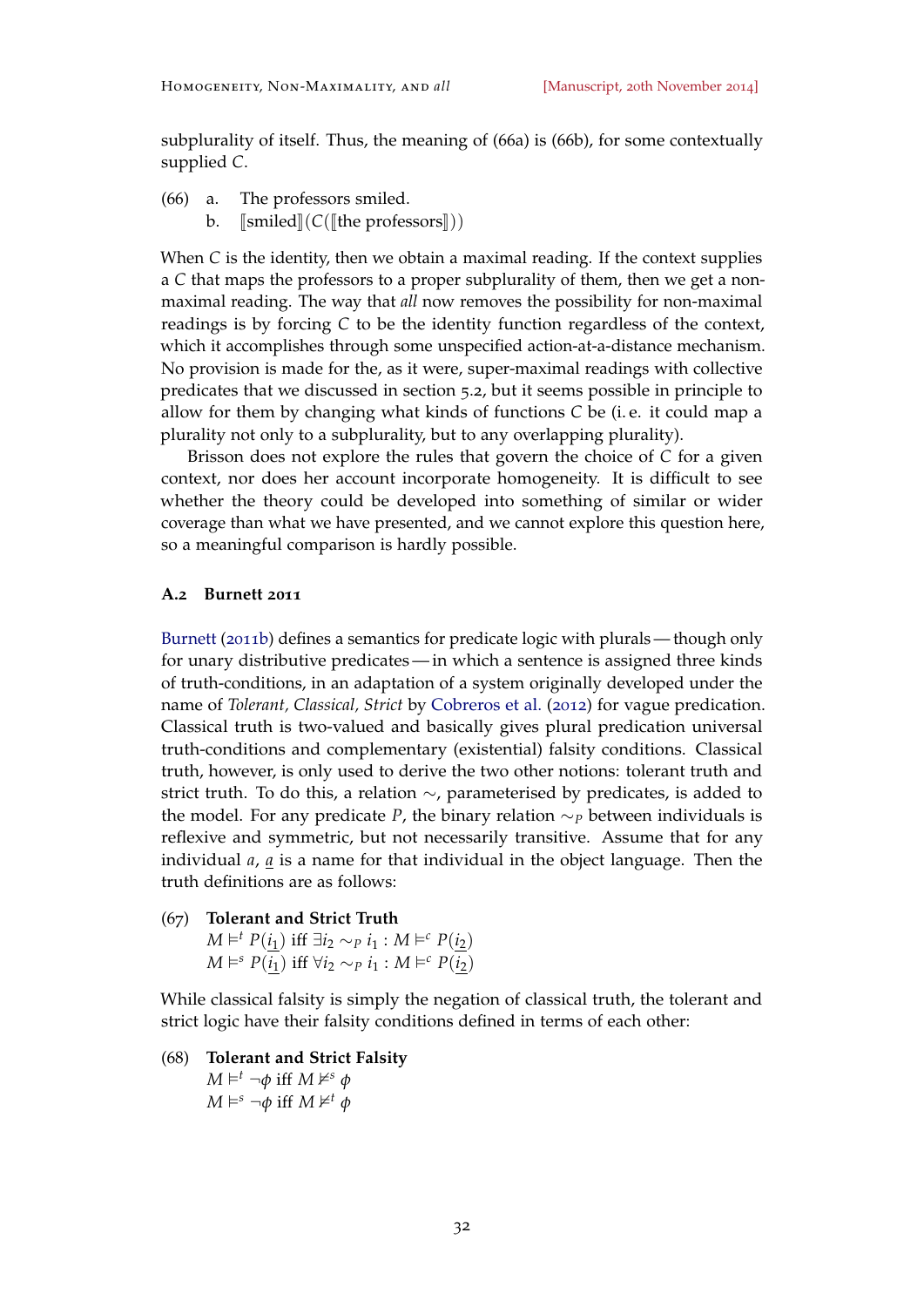The relation ∼ is not analysed any further, but given primitively in the model. However, it is clear what notion it is meant to reflect: if  $i_1 \sim p$   $i_2$ , then  $P(i_1)$  and  $P(i_2)$  are, for present purposes, equivalent. This will be the case if  $i_1$  is a plural individual that contains some irrelevant exceptions that do not fulfill *P*, while  $i_2$  is *i*<sub>1</sub> minus those exceptional individuals. That ∼*P* is assumed to be symmetric has a problematic implication. Assume that  $i_1$  contains some exceptions to  $P$ , while  $i_2$ is the maximal subgroup of *i*<sup>1</sup> that contains no exceptions; and furthermore, that *i*<sub>2</sub> ∼*P i*<sub>1</sub>. Then *P*(*i*<sub>1</sub>) is tolerantly, but not strictly true, but *P*(*i*<sub>2</sub>), despite the fact that  $i<sub>2</sub>$  contains no exceptions, is also not strictly true, because there is  $i<sub>1</sub>$ , with which it stands in the relation ∼*<sup>P</sup>* and of which *P* is not classically true. However, this is easily remedied by making ∼*<sup>P</sup>* antisymmetric, which I see no reason not to do.<sup>37</sup>

Assume that all the details are worked out and things are as they should be: a sentence  $P(\underline{a})$  is strictly true if all members of *a* are *P*, and tolerantly true if *a* contains only irrelevant exceptions to *P*. There are then some puzzling consequences, which may be adequate for vagueness, but seem odd for plurals. If tolerant truth is what enables non-maximal readings, then it is predicted that a sentence and its negation are always equally appropriate on a non-maximal reading, which is clearly absurd. See also section **??** for why such, while perhaps appropriate for vagueness, is problematic for plurals.

Furthermore, polarity is only predicted for the strict interpretation, and even then, it is a weird kind of polarity: a predicate would be strictly false on individuals that it is not tolerantly true of. That is, as soon as we find a point where we are definitely not inclined to call the sentence true, we should immediately call it false. Again, this doesn't seem to be appropriate for plurals. If exactly half the boys went swimming, (69) is definitely not true; but it's definitely not false, either.

(69) The boys went swimming.

[Burnett'](#page-27-8)s ([2011](#page-27-8)a) theory is the only one that we are aware of (besides our own) that links the effects that *all* has on homogeneity and non-maximality. In this, it relies on the peculiar features of the TCS system. Burnett proposes that the truth-conditions for predication with *all* are very simple:

(70)  $M \models^t P(\text{all } \underline{a}) \text{ iff } M \models^s P(\underline{a})$  $M \models^s P(\text{all } \underline{a}) \text{ iff } M \models^s P(\underline{a})$ 

That is, *all* simply sets the tolerant truth conditions to be identical to the strict ones. This makes *all* remove both polarity and non-maximality in one fell swoop, since by ([68](#page-31-0)), *P*(*all a*) is strictly false iff it is not tolerantly true, and by (70) it is tolerantly true iff it is strictly true, so it is strictly false iff it is not strictly true. This elegantly connects the polarity-removing and precisifying effects of *all*, and it also sits well with the fact that *all* is not an alternative to the definite article, but is added, as it were, on top of a definite DP. However, as we saw

<sup>37</sup> In fact, [Burnett](#page-28-15) ([2014](#page-28-15)) argues on psychological grounds that a symmetric ∼ is probably not desirable in the analysis of vague adjectives, either.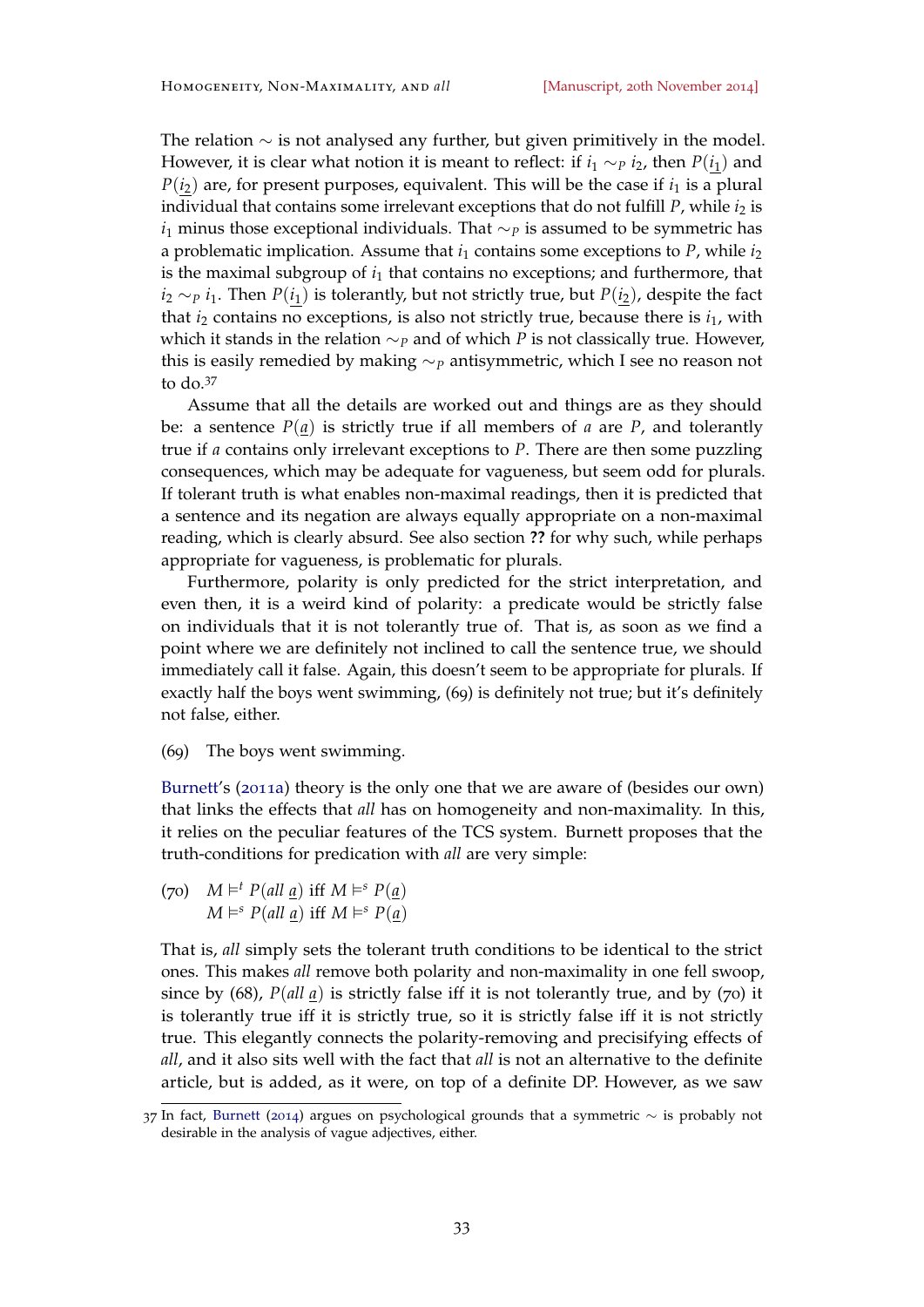above, the polarity in the system is of an odd sort that doesn't appear to be quite what we see with plurals, and if it were to be replaced by something more appropriate, the connection that Burnett's system establishes between polarity and non-maximality would be broken.

# **A.3 Malamud 2012**

[Malamud](#page-29-14) ([2006](#page-29-14), [2012](#page-29-2)), too, starts from the idea that plural sentences are interpreted with reference to a partition on the set of possible worlds that formalises an intuitive notion of the current purposes of the participants of the conversation, in doing so, presents the first theory to say something substantial about the way in which non-maximal readings depend on context.

However, apart from commonality, Malamud's theory has a very different architecture from the one we have presented. We consider our approach to be preferable on the basis of the following four points. The remainder of this section will be devoted to demonstrating these.

- 1. Malamud has to assume a non-compositional interpretation procedure for definite plurals.
- 2. The theory makes the same predictions as ours for distributive predicates, but overpredicts not only non-maximal, but existential readings with collective predicates.
- 3. The theory does nothing to link homogeneity and non-maximality.
- 4. The theory has nothing to say about how the addition of *all* prevents non-maximal readings.

To first see intuitively how Malamud's interpretation procedure<sup>38</sup> procedure works, consider, as the simplest case, a sentence *φ* containing one definite plural DP *α* being used to address a question *Q*. The intuitive idea is that you first form various alternatives of *φ* which are obtained by replacing *α* by a different definite description whose denotation is a mereological part of *α*'s denotation, so if the sentence is (71a), then (71b) and (71c) are, informally, some of these alternatives.

- (71) a. The professors (= Jones, Brown, and Smith) smiled.
	- b. Jones and Brown smiled.
	- c. Smith smiled.

Then you take, from this set of alternatives, those which are most relevant to the question *Q*, and form the disjunction of them. This disjunction is the final meaning of the sentence.

<sup>38</sup> We should note that, in an attempt to improve transparency and legibility, we have chosen to present Malamud's theory in a manner quite different from what is found in the original paper. We would like to point out that the final definition of Malamud's operator in (58) on p. 38 takes expressions, and not denotations, as its arguments and cannot be reduced to a compositional operator, even though its predecessor in (51) is compositional.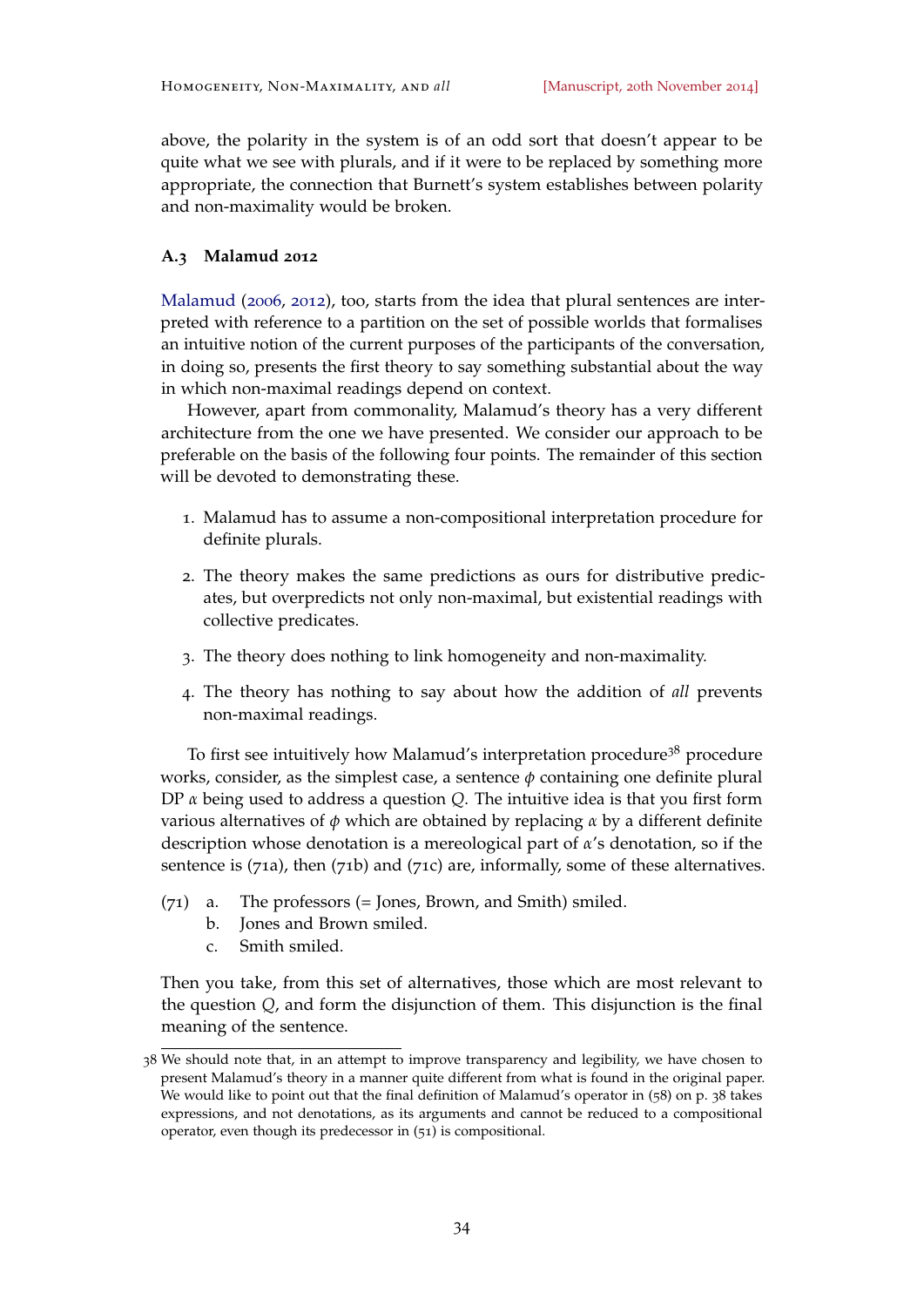In defining the procedure formally, we shall write  $\lbrack \cdot \rbrack$  for the usual denotation function, and [⊦]<sup>∗</sup> for the final meaning of the sentence after Malamud's procedure<br>has have sentiad. The latter has the following form: has been applied. The latter has the following form:

<span id="page-34-0"></span>
$$
(72) \quad [\![\phi]\!]^* := \lambda w.\exists p : p \in \max_{Q}(\text{Alt}_w(\phi)) \wedge p(w)
$$

Formally, the set of propositions  $\mathrm{Alt}_w(\phi)$  can be defined as follows:<sup>39</sup>

(73) Alt<sub>*w*</sub>( $\phi$ ) := { $\llbracket \phi \rrbracket \xi / \alpha \rrbracket \llbracket \xi \rrbracket(w) \sqsubseteq \llbracket \alpha \rrbracket(w)$  and  $\llbracket \xi \rrbracket$  is constant}

To obtain this set, we have to perform several steps.

- 1. Take the extension of the plural DP *α* in the world *w*. (*α* itself denotes an individual concept, i. e. a function from worlds to individuals.)
- 2. Collect all the individuals  $x_i$  that are mereological (not necessarily atomic!) parts of  $\llbracket \alpha \rrbracket(w)$ .
- 3. For every such individual *x<sup>i</sup>* , take an expression *ξ<sup>i</sup>* which denotes a constant individual concept that in all words has  $x$  as its extension.<sup>40</sup>
- 4. Then we take the sentence *φ* and replace *α* with the various *ξ<sup>i</sup>* , yielding a collection of sentences.
- 5. Take the denotations of these sentences and collect them.

The set of propositions that this procedure yields is  $\text{Alt}_w(\phi)$ . If the professors in *w* are Smith, Brown, and Jones, for example, and the sentence in question is *The professors smiled*, then  $\text{Alt}_{w}(\phi)$  is the following set of propositions:

{[Smith smiled], [Brown smiled], [Jones smiled],

[Smith and Brown smiled], [Brown and Jones smiled],

<sup>J</sup>Smith, Brown and Jones smiledK}

Going back to ([72](#page-34-0)), we also need to know what max<sub> $O$ </sub> does. max<sub> $O$ </sub>(Alt<sub>*w*</sub>) designates the subset of  $\text{Alt}_w(\phi)$  that consists of those propositions that are maximally relevant to the question *Q*, where relevance is assessed by counting the number of cells in *Q* that a proposition eliminates.  $[\![\phi]\!]^*$  then contains the world *w* if the

(i) Alt<sub>*w*</sub>( $\phi$ ) := { $[\![\lambda \xi \cdot \phi[\xi/\alpha]\!] \cdot (x) |x(w)| \sqsubseteq [\![\alpha]\!](w)$  and *x* is constant individual concept}

40 For the reader who wishes to compare our reconstruction with Malamud's presentation, we note that the definitions of *REL* in (51) and (58) clearly select individuals, not individual concepts. Thus, the writing  $g(w)$  in (55b) and (56b) must be assumed to be an oversight. The same holds for *p* instead of  $p(w)$ . Thus, (55b) should read, with corrections in boldface:

 $\lambda w.\exists p[p \in \{g \text{ is open} | g \in REL(DeP)(win)(open)(w) \} \wedge p(w)]$ 

Analogous corrections apply to (56b).

<sup>39</sup> Assuming *λ*-abstraction in the object language, there is an alternative formulation that does not presuppose that we have names for all the individuals involved: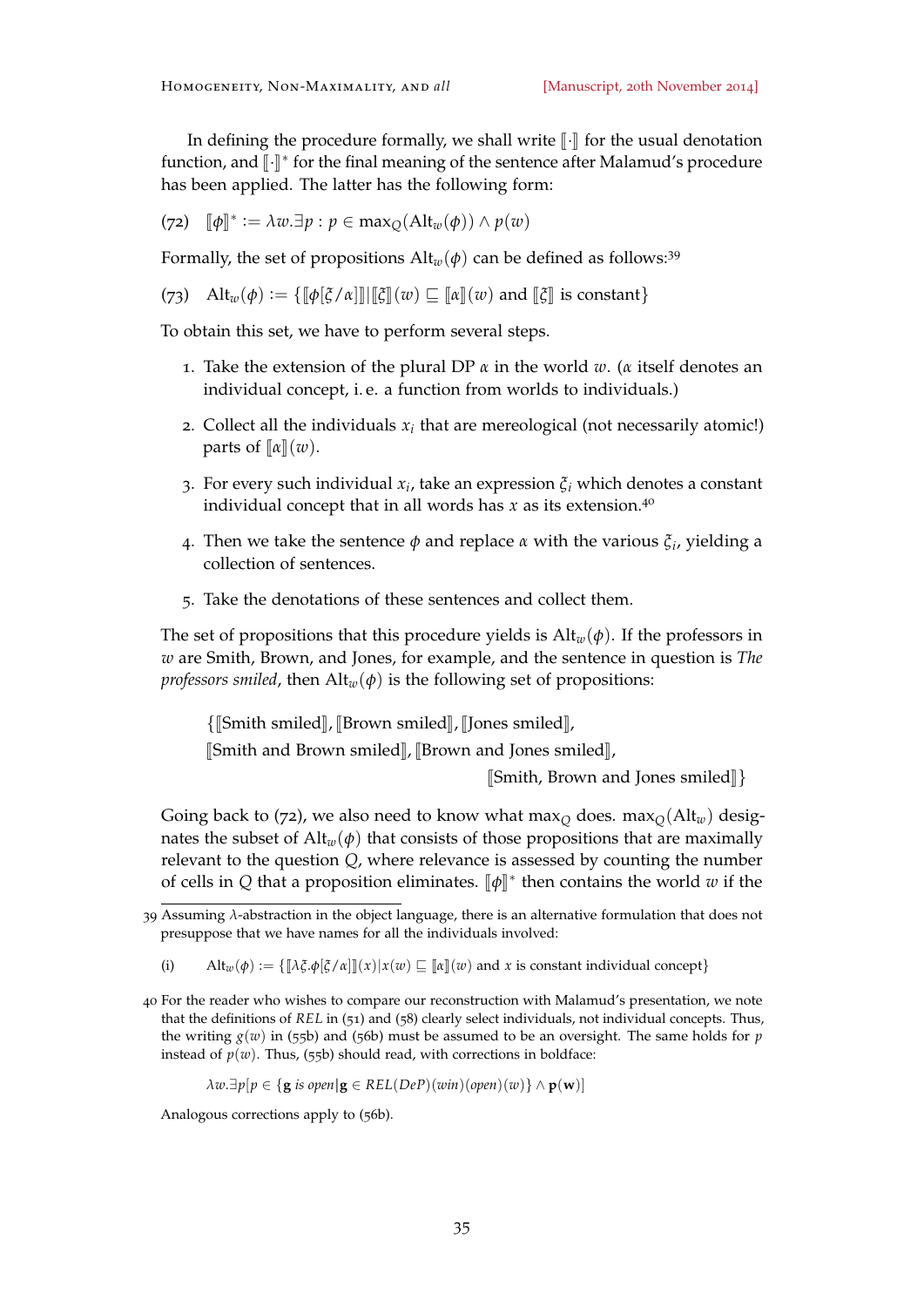disjunction of all these maximally relevant propositions is true in *w*, and analogously for a different word *u* if it makes one of the most relevant propositions based on the set of professors in *u* true, etc.

This definition has disastrous consequences in the general case. For the constitution of the set of professors may vary from world to world; Smith may be a professor in some worlds, but not in others, and the hearer of an utterance of *The professors smiled* may have no idea which particular individuals the professors were. Thus, there will be worlds where Smith is a professor in all cells of the current issue, and worlds where he isn't. The proposition that Smith smiled, therefore, is simply irrelevant: it doesn't eliminate a single cell; and similarly for all other propositions that are about particular individuals. Whenever such a situation arises, all propositions are equally relevant. This means that  $[\![\phi]\!]^*$ contains *w* if just one of these professors (the professors in *w*) smiled, and contains  $u$  if one of the professors in  $u$  smiled, etc. Thus, in general, when the extension of the plural DP is not known to be the same particular group in all worlds, Malamud's procedure yields an existential reading for plural definites. In order to get an even close to maximal reading, the hearer has to know which particular individuals most of the professors were (and furthermore we have to assume that the question *Q* partitions not all possible worlds, but is restricted to, say, the common ground). This is obviously absurd.

To dig further, let us aside this problem by assuming that *the professor* has the same extension in all worlds, i. e. that the professors have been established to be a particular group of individuals. We then find that the theory cannot distinguish between relevant and irrelevant exceptions. In our discussion in section [2](#page-2-0).2, we argued that it is important what the professors who don't smile do instead. In Malamud's system, such situations lead to overly strong readings. Assume that the current issue is  $Q = \{i_1, i_2, i_3\}$ .  $i_1$ , corresponding to a favorable reception of Sue's talk, contains worlds where all professors smile, and also those worlds where all professors except Smith smile and Smith doesn't anything to overtly indicate displeasure. *i*<sub>2</sub> contains, among others, worlds where all the professors except Smith smile and he displays anger. *i*<sup>3</sup> contains only worlds where less than two professors smile. Then the proposition that Jones and Brown smiled eliminates only *i*3, whereas the proposition that all three professors smiled eliminates *i*<sup>3</sup> and *i*2, consequently being more relevant. What results is a maximal reading: all three professors smiled. In general, as soon as there is at least one way in which an individual could be a relevant exception, it is precluded from being an exception in any way at all.

Both of these problems can be fixed by restating the theory in terms of individual concepts instead of individuals, which furthermore simplifies its presentation. Take again the sentence *φ* with the definite description *α*. We then compute, world-independently, a set of propositions, let's call it Alt(*φ*).

(74) 
$$
\mathrm{Alt}(\phi) := \{ \llbracket \phi \lfloor \xi / \alpha \rfloor \rrbracket | \forall w : \llbracket \xi \rrbracket(w) \sqsubseteq \llbracket \alpha \rrbracket(w) \}
$$

These propositions are again the meanings of variants of  $\phi$  where  $\alpha$  is replaced by another expression that denotes an individual concept. But this time, *ξ* need not be constant — we merely require that its extension in any world be a part of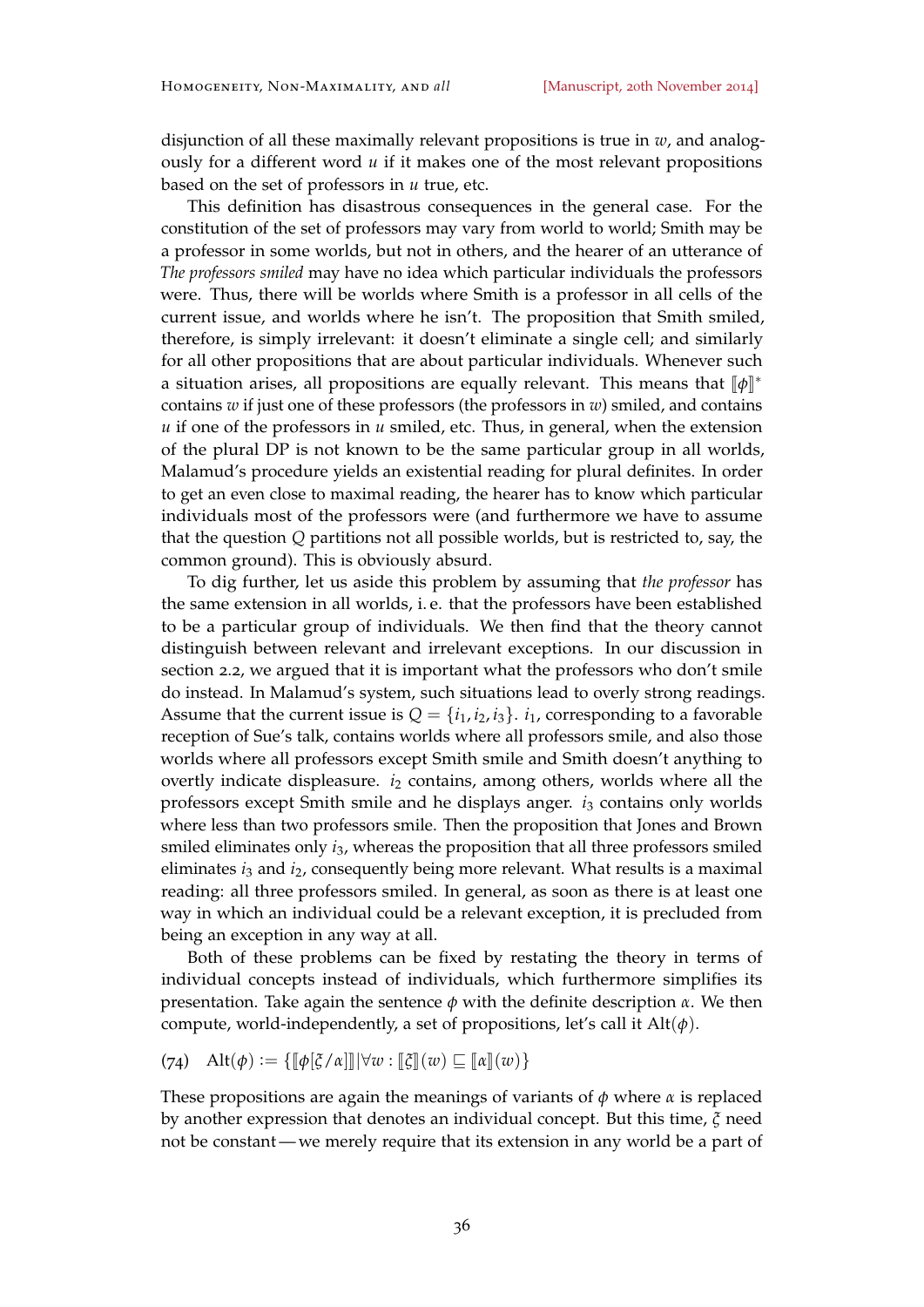the extension of *<sup>α</sup>* in that world.<sup>41</sup> Setting aside matters of definedness, *<sup>ξ</sup>* could be something like *the female professors*.

The effective meaning of  $\phi$  is then the disjunction of the maximally relevant propositions in that set:

(75)  $[\![\phi]\!]^* := \bigvee \max_Q(\text{Alt}(\phi))$ 

Now it doesn't matter if the set of professors varies from world to world— we can have the individual concepts in the alternatives vary with it. To see how this takes care of the problem concerning the identity and activities of exceptions, take the individual concept *a* such that  $a(w)$  denotes [the professors except Smith] $(w)$ if Smith deviates from smiling in an unimportant manner in *w*, and otherwise denotes  $\llbracket$ the professors $\llbracket$ (*w*). This individual concept is obviously a part of [the professors] by the above definition. Then  $\lambda w$ .[smiled](*w*)( $a(w)$ ) is in the set of candidate propositions, and, by construction, it is one of the maximally relevant propositions; so Smith ends up being permitted as an exception depending on what he does instead of smiling, replicating the results of our theory.

On the empirical side, there is a dubious prediction of Malamud's account that arises specifically with collective predicates. Assume a scenario in which some girls are blonde and some aren't, and all of them together formed a circle. (76) would not be true in that case, because the predicate *formed a circle* certainly doesn't hold of a subplurality of the girls; it does not, after all, mean *be involved in the formation of a circle*.

(76) The blonde girls formed a circle.

Conversely, as pointed out in section [5](#page-18-1).1, (77) is not true if *only* the blonde girls formed a circle, whereas the non-blonde girls didn't participate.

(77) The girls formed a circle.

If this is so, Malamud's machinery overpredicts existential readings for collective predicates. Assume that the current issue contains three cells:  $i_1$ , where all the girls together formed a circle, *i*2, where some proper subgroup of the girls formed a circle, and *i*3, where no circle at all was formed, and that further the extension of *the girls* is the same group  $g_1$  in all worlds. Let  $g_2$  be any proper subgroup of the girls. The alternative propositions, from which the most relevant ones are to be chosen, will contain, among others, the proposition  $p_1$  that  $g_1$ formed a circle, and the proposition  $p_2$  that  $g_2$  formed a circle.  $p_1$  is true only in  $i_1$ , and thus eliminates two cells —  $i_2$  and  $i_3$ .  $p_2$  is true in some worlds in  $i_2$ , but not in any worlds in *i*<sup>1</sup> or *i*3, and hence eliminates two cells as well. Thus,  $p_1$  and  $p_2$  are equally relevant, and the eventual meaning of  $(77)$  will contain them as disjuncts. Since  $g_2$  is any subgroup of the girls, what results is simply an existential statement: that some (proper or improper) subgroup of the girls

<sup>41</sup> To be completely precise, we have to take into account the fact that definite descriptions are not defined for all worlds; thus, the above definition should be understood as involving quantification only over those worlds in which both concepts are defined, and we may further want to require that  $\lbrack \lbrack \zeta \rbrack \rbrack$  should have the same domain as  $\lbrack \lbrack \alpha \rbrack \rbrack$ .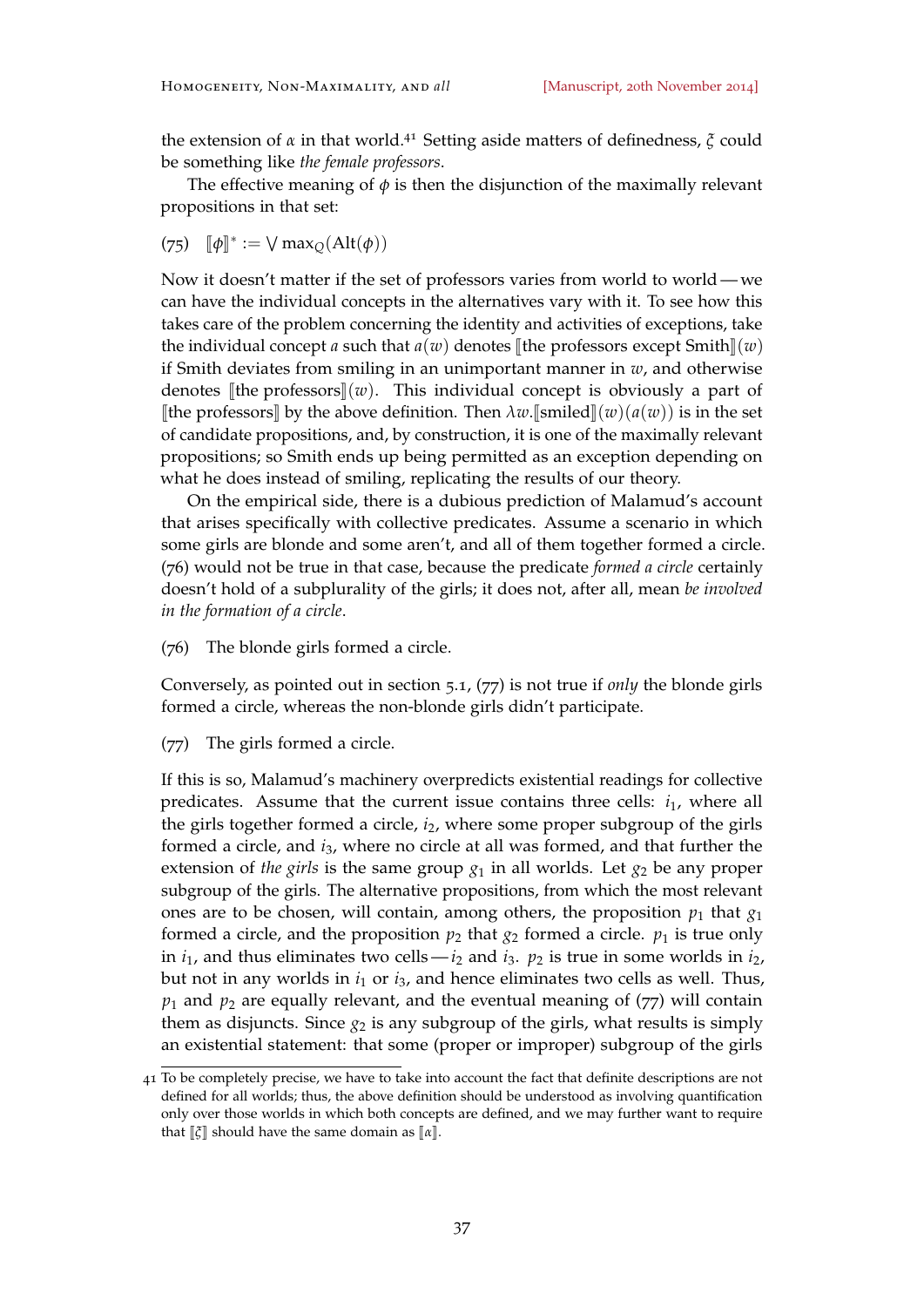formed a circle— in spite of the fact that by stipulation, it matters for current purposes whether it was all or only some of the girls that formed a circle. This is clearly inappropriate.

Worse yet, one can even construct a scenario in which  $\llbracket (77) \rrbracket^*$  eliminates no<br>from the ground issue at all Assume that there are seen susceled in it where cell from the current issue at all. Assume that there are some worlds in  $i_3$  where a subgroup *g*<sup>3</sup> of the girls formed a circle, and that *g*<sup>3</sup> did not form a circle in any world in  $i_2$  or  $i_1$ . Then the disjunction that is  $[[(77)]^*$  contains as disjunct, among other things, the propositions that  $g_1$  formed a circle, that  $g_2$  formed a circle (which is only true in worlds in  $i_2$ ), and that  $g_3$  formed a circle, and is thus compatible with all three cells of the current issue.

This problem arises with collective predicates due to the fact that they are not upward-monotonic with respect to the join-semilattice that is the domain of individuals. For distributive predicates, the proposition  $p_2$  would always be true throughout  $i_1$ , and so eliminate fewer cells than  $p_1$  (thus being less relevant and not occurring in the disjunction that is the final interpretation of the sentence in question) unless it is indeed, for current purposes, equivalent to  $p_1$ , in which case it would eliminate equally many cells.

The theory can be repaired in a way that makes it, as far as the predicted nonmaximal readings for plurals are concerned, equivalent to the one presented in this paper. The reason for the above prediction is that we chose the most relevant alternative propositions, not the ones that identify the same cell as the maximal interpretation. If the latter rule is used instead, the theory makes equivalent predictions to ours about the conditions under which non-maximality is possible.

However, an approach like Malamud's, due to its fundamental structure, does nothing to link non-maximality and homogeneity. The theory works for negated sentences only if homogeneity holds in the underlying logic.<sup>42</sup> Assume that the professors are Brown, Jones, and Smith in all worlds, and we want to interpret (78).

(78) The professors didn't smile.

Then the set of propositions from which we need to pick the most relevant ones contains, among others, these:

(79) JJones didn't smile<sub>l</sub>, JJones and Smith didn't smile<sub>l</sub>, JSmith didn't smile<sub>l</sub>,  $[\text{Brown didn't smile}], [\text{Jones, Brown and Smith didn't smile}], \dots$ 

If we assume no homogeneity for these sentence, such that they have their classical truth conditions — such that *Jones and Smith didn't smile* is true as soon as either of them failed to smile — , then we have a problem: the final interpretation of (78) is to be a disjunction of such propositions, but no such disjunction will ever amount to the proposition that none of the professors smiled. Indeed, it would be impossible for a negated plural sentence to entail that more than one individual in the plurality failed to satisfy the predicate! Only if we assume that the propositions in the set of alternatives say of various subpluralities of

<sup>42</sup> The discussion of example (64) on p. 34 in the paper is liable to be read as suggestive to the contrary, as the assumption of homogeneity in the underlying logic is not made explicit.